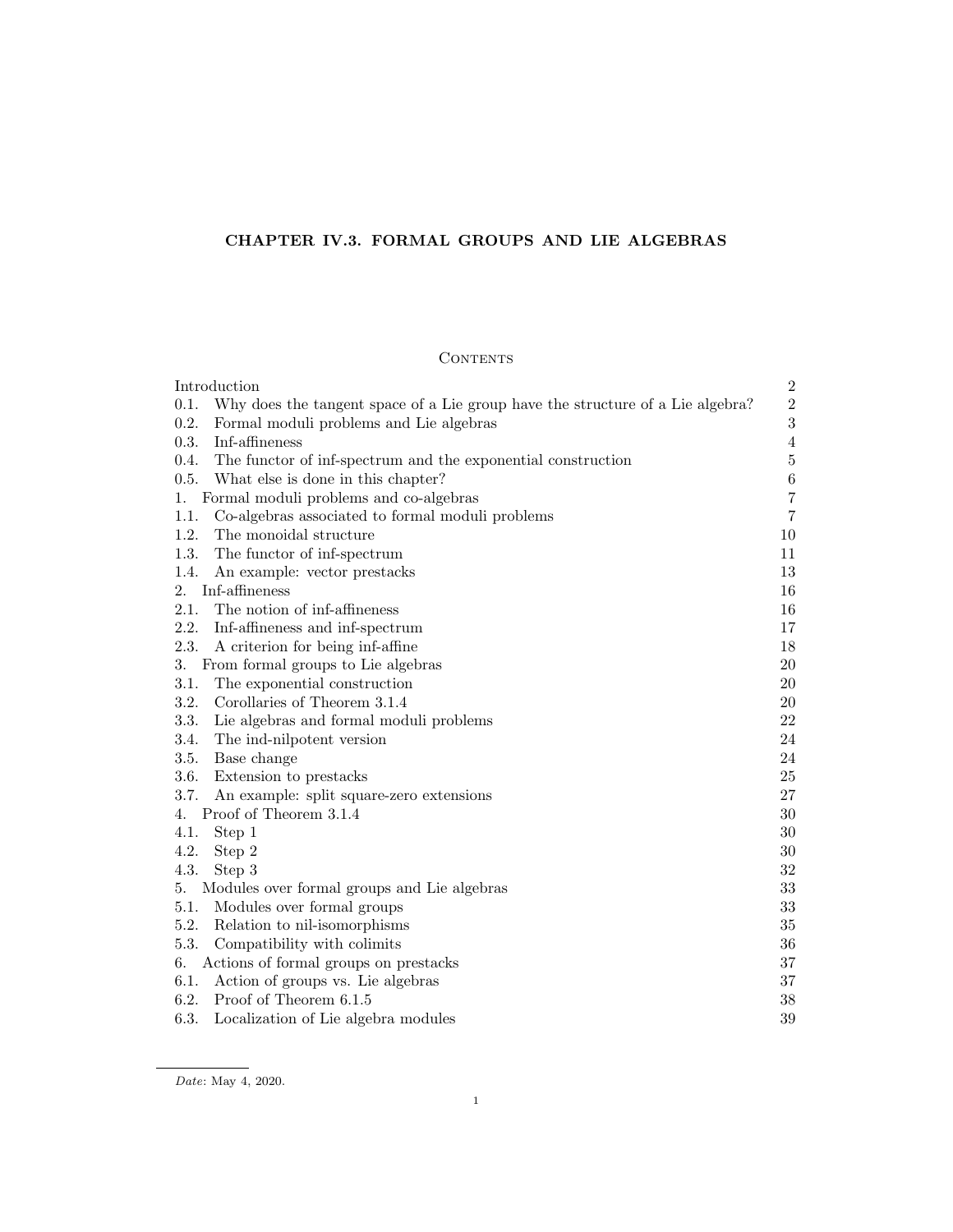#### **INTRODUCTION**

In this chapter we will use the notion of inf-scheme to give what may be regarded as the ultimate formulation of the correspondence between formal groups and Lie algebras.

0.1. Why does the tangent space of a Lie group have the structure of a Lie algebra? In classical differential geometry the process of associating a Lie algebra to a Lie group is the following:

 $(i)$  For any manifold Y, one considers the associative algebra of global differential operators, endowed with its natural filtration;

(ii) One shows that the underlying Lie algebra is compatible with the filtration, and in particular ass-gr<sup>1</sup>(Diff(Y))  $\simeq \Gamma(Y,T_Y)$  has a structure of Lie algebra;

(iii) If  $Y = G$  is a Lie group, the operation of taking differential operators/vector fields, invariant with respect to left translations preserves the pieces of structure in (i) and (ii); in particular, left-invariant vector fields form a Lie algebra.

 $(iv)$  One identifies the tangent space at the identity of G with the vector space of left-invariant vector fields.

In the context of derived algebraic geometry, the process of associating a Lie algebra to a formal group is different, and we will describe it in this subsection.

0.1.1. We will work in a relative context over a given  $\mathcal{X} \in \text{PreStk}_{\text{laff}}$  (the special case of  $\mathcal{X} = \text{pt}$ ) is still interesting and contains all the main ideas). By a formal group we will mean an object of the category

$$
Grp(FormMod_{/X}),
$$

where FormMod<sub>/X</sub> is the full subcategory of  $(PreStk<sub>laff</sub>)$ <sub>/X</sub> consisting of inf-schematic nilisomorphisms  $\mathcal{Y} \to \mathcal{X}$  (when  $\mathcal{X} = pt$ , this is the category of inf-schemes  $\mathcal{Y}$  with red $\mathcal{Y} = pt$ ).

We will define a functor

$$
Lie_{\mathfrak{X}}: Grp(FormMod_{/\mathfrak{X}}) \to LieAlg(IndCoh(\mathfrak{X})),
$$

and the main goal of this Chapter is to show that it is an equivalence.

When  $X =$  pt we obtain an equivalence between the category of group inf-schemes whose underlying reduced scheme is pt and the category of Lie algebras in Vect. Note that we impose no conditions on the cohomological degrees in which our Lie algebras are supposed to live.

0.1.2. To explain the idea of the functor Lie<sub>X</sub>, let us first carry it out for classical Lie groups; this will be a procedure of associating a Lie algebra to a Lie group different (but, of course, equivalent) to one described above.

Namely, let G be a Lie group. The space  $\text{Distr}(G)$  of distributions supported at the identity of G has a natural structure of a co-commutative Hopf algebra (which will ultimately be identified with the universal enveloping algebra of the Lie algebra  $\mathfrak g$  associated to  $G$ ).

Now, the Lie algebra q can then be described as the space of primitive elements of  $\text{Dist}(G)$ .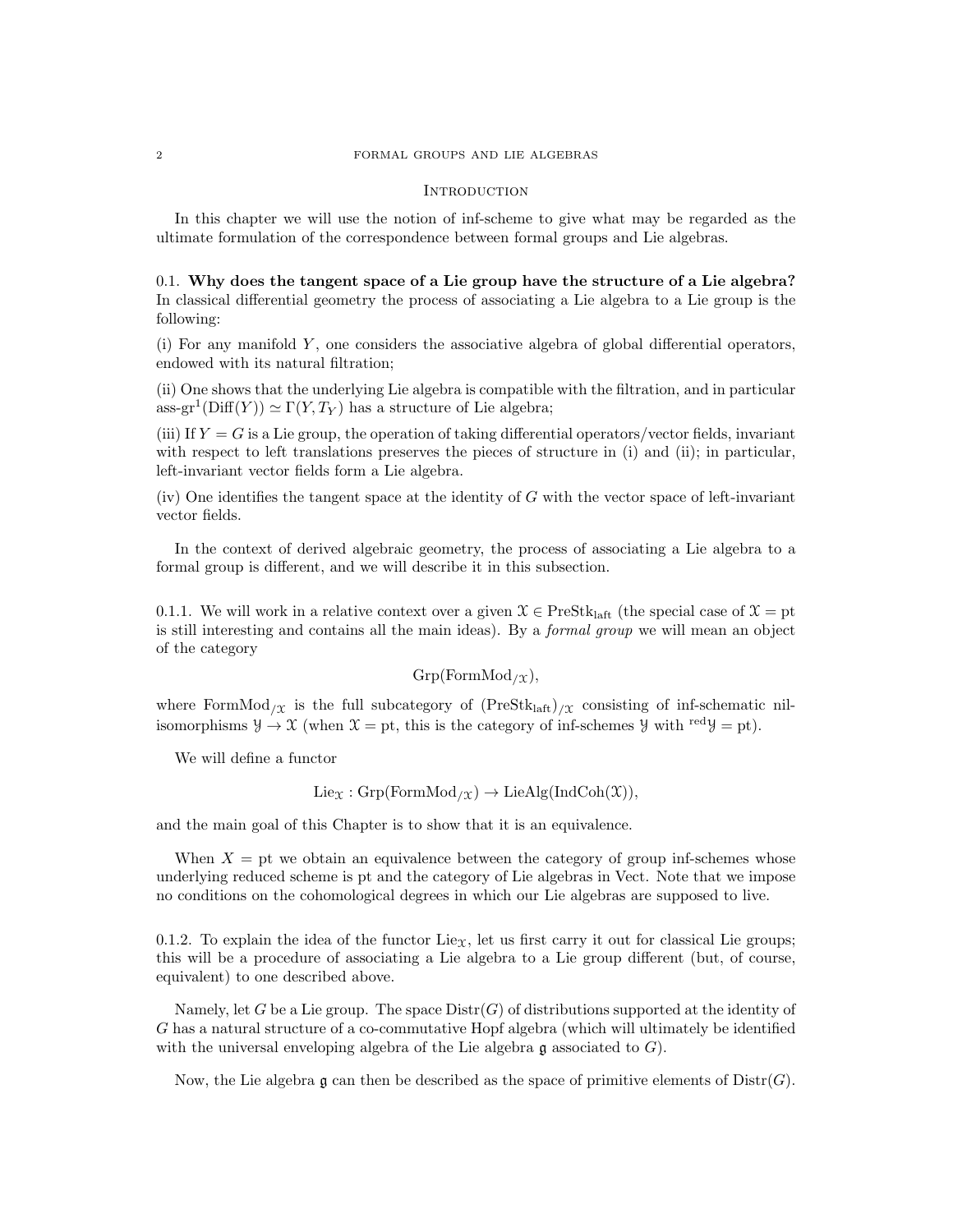0.1.3. We will now describe how the functor Lie<sub>X</sub> is constructed in the context of derived algebraic geometry. The construction will be compatible with pullbacks, so we can assume that  $\mathfrak{X} = X \in \leftarrow^{\infty} {\rm Sch}_{\rm ft}^{\rm aff}.$ 

For any

$$
(\mathcal{Y}\stackrel{\pi}{\longrightarrow}X)\in \mathrm{FormMod}_{/X}
$$

we consider

$$
Dist(\mathcal{Y}) := \pi_*^{IndCoh}(\omega_{\mathcal{Y}}) \in IndCoh(X),
$$

and we observe that it has a structure of co-commutative co-algebra in  $IndCoh(X)$ , viewed as a symmetric monoidal category with respect to the !-tensor product. (If  $X = pt$ , the dual of Distr( $\mathcal{Y}$ ) is the commutative algebra  $\Gamma(\mathcal{Y}, \mathcal{O}_{\mathcal{Y}})$ .)

We denote the resulting functor  $FormMod_{/X} \rightarrow CocomCoalg(IndCoh(X))$  by  $Dist^{Cocom}$ ; one shows that it sends products to products. In particular, Distr<sup>Cocom</sup> gives rise to a functor

$$
{\rm Grp}({\rm Distr}^{{\rm Cocom}}):{\rm Grp}({\rm FormMod}_{/X})\to{\rm Grp}({\rm CocomCoalg}({\rm IndCoh}(X)))=:
$$

 $=$  CocomHopf(IndCoh $(X)$ ).

0.1.4. Recall now (see [Chapter IV.2, Sect. 4.4.2]) that the category  $\mathrm{CocomHopf}(\mathrm{IndCoh}(X))$ is related by a pair of adjoint functors with the category  $\text{LieAlg}(\text{IndCoh}(X))$ :

$$
\mathrm{Grp}(\mathrm{Chev}^{\mathrm{enh}}) \circ \Omega : \mathrm{LieAlg}(\mathrm{IndCoh}(X)) \rightleftarrows \mathrm{CocomHopf}(\mathrm{IndCoh}(X)) : B_{\mathrm{Lie}} \circ \mathrm{Grp}(\mathrm{coChev}^{\mathrm{enh}}),
$$

with the left adjoint being fully faithful.

Finally, we set

(0.1) 
$$
\text{Lie}_{\mathfrak{X}} := B_{\text{Lie}} \circ \text{Grp}(\text{coChev}^{\text{enh}}) \circ \text{Grp}(\text{Distr}^{\text{Cocom}}).
$$

0.1.5. The upshot of the above discussion is the following: the appearance of the Lie algebra structure is due to the Quillen duality at the level of operads:

$$
(\mathrm{Cocom}^{\mathrm{aug}})^{\vee} \simeq \mathrm{Lie}[-1].
$$

The shift  $[-1]$  is compensated by delooping–this is where the group structure is used.

0.2. Formal moduli problems and Lie algebras. The equivalence

 $Lie_{\mathfrak{X}}: Grp(FormMod_{/\mathfrak{X}}) \to LieAlg(IndCoh(\mathfrak{X}))$ 

allows us to recover Lurie's equivalence ([Lu5, Theorem 2.0.2]) between Lie algebras and formal moduli problems, as we shall presently explain.

0.2.1. Let X be an object PreStk<sub>laft</sub>. Consider the category Ptd(FormMod<sub>/X</sub>) of pointed objects in FormMod<sub>/ $\chi$ </sub>. I.e., this is the category of diagrams

$$
(\pi : \mathcal{Y} \rightleftarrows \mathcal{X} : s), \quad \pi \circ s = id
$$

with the map  $\pi$  being an inf-schematic nil-isomorphism.

Recall also that according to [Chapter IV.1, Theorem 1.6.4], the loop functor

 $\Omega_X : \text{Ptd}(\text{FormMod}_{/\mathfrak{X}}) \to \text{Grp}(\text{FormMod}_{/\mathfrak{X}})$ 

is an equivalence, with the inverse functor denoted  $B_X$ .

0.2.2. Thus, we obtain that the composition

(0.2) Lie<sub>X</sub> ∘ $\Omega_X$ : Ptd(FormMod<sub>/X</sub>) → LieAlg(IndCoh(X))

is an equivalence.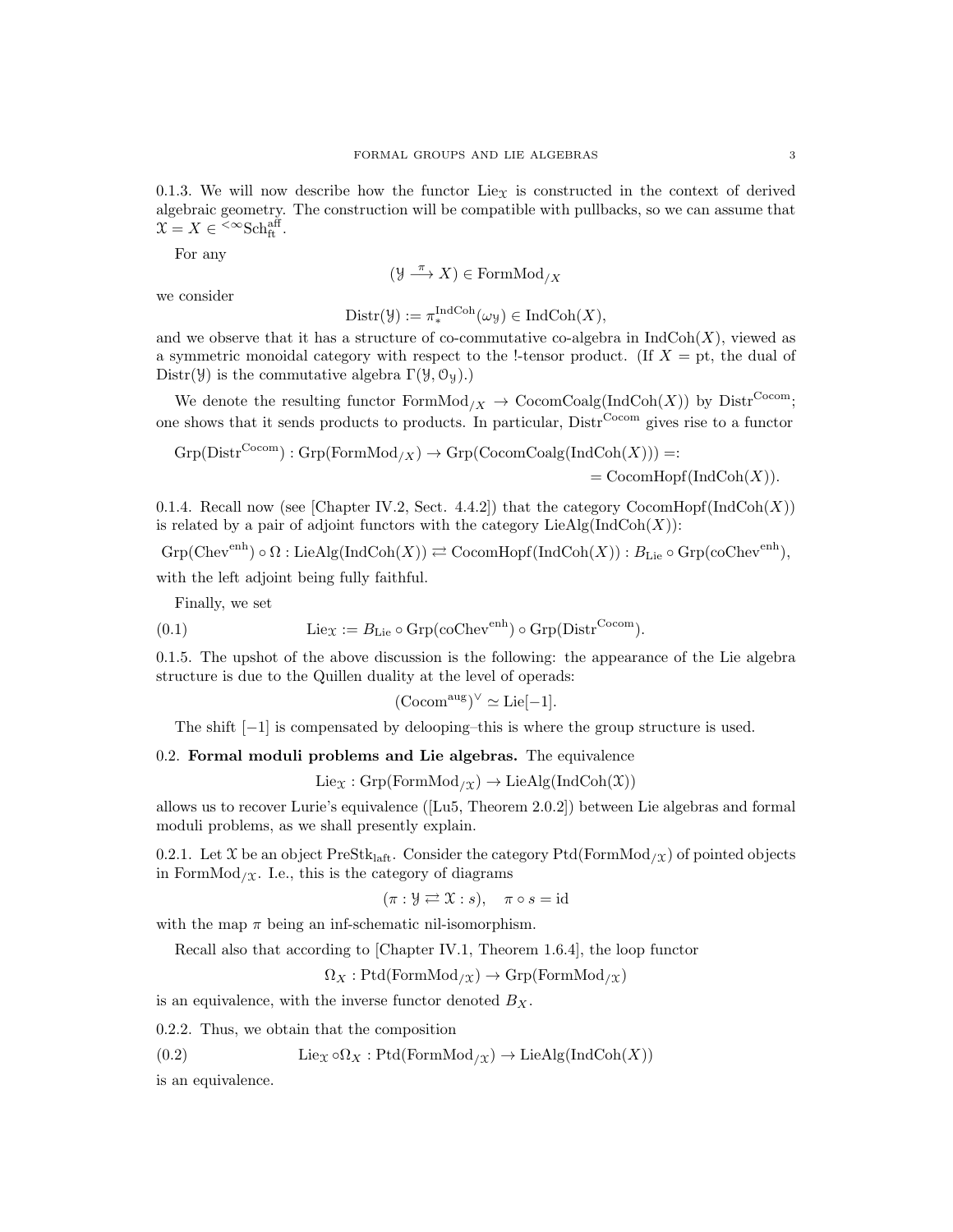0.2.3. Let us now take  $\mathfrak{X} = X \in \text{Sch}_{\text{ft}}^{\text{aff}}$ . Let us comment on the behavior of the functor Lie<sub>X</sub>  $\circ$ Q<sub>X</sub> in this case.

By construction, the above functor is

 $B_{\text{Lie}} \circ \text{Grp}(\text{coChev}^{\text{enh}}) \circ \text{Grp}(\text{Distr}^{\text{Cocom}}) \circ \Omega_X,$ 

i.e., it involves first looping our moduli problem and then delooping at the level of Lie algebras.

Note, however, that there is another functor

 $Ptd(FormMod_{/X}) \rightarrow LieAlg(IndCoh(X)).$ 

Namely, the functor

$$
Distr^{Cocom}: FormMod_{/X} \to CocomCoalg(IndCoh(X))
$$

gives rise to a functor

$$
Dist^{\mathrm{Cocom^{aug}}}: \mathrm{Ptd}(\mathrm{FormMod}_{/X}) \to \mathrm{CocomCoalg^{aug}}(\mathrm{IndCoh}(X)).
$$

Composing with the functor

$$
\operatorname{coChev}^{\operatorname{enh}}: \operatorname{CocomCoalg}^{\operatorname{aug}}(\operatorname{IndCoh}(X)) \to \operatorname{LieAlg}(\operatorname{IndCoh}(X)),
$$

we obtain a functor

(0.3) coChev<sup>enh</sup>  $\circ$  Distr<sup>Cocom<sup>aug</sup>: Ptd(FormMod<sub>/X</sub>)  $\rightarrow$  LieAlg(IndCoh(X)).</sup>

0.2.4. Now, the point is that the functors  $\text{Lie}_X \circ \Omega_X$  and  $\text{coChev}^{\text{enh}} \circ \text{Distr}^{\text{Cocom}^{\text{aug}}}$  are not isomorphic.

In terms of the equivalence  $(0.2)$ , the functor  $\text{Distr}^{\text{Cocom<sup>aug</sup>}}$  corresponds to

 $Chev<sup>enh</sup> : LieAlg(IndCoh(X)) \to CocomCoalg<sup>aug</sup>(IndCoh(X)).$ 

Hence, the discrepancy between  $\text{Lie}_X \circ \Omega_X$  and  $\text{coChev}^{\text{enh}} \circ \text{Distr}^{\text{Cocom}^{\text{aug}}}$  is the endo-functor of LieAlg(IndCoh $(X)$ ) equal to

$$
\operatorname{coChev}^{\operatorname{enh}} \circ \operatorname{Chev}^{\operatorname{enh}}.
$$

In particular, the unit of the adjunction defines a natural transformation

(0.4) Lie<sub>X</sub>  $\circ \Omega_X \to \circ \text{colve}^{\text{enh}} \circ \text{Distr}^{\text{Cocom}}$ .

0.3. Inf-affineness. Let  $\mathfrak{X} = X \in \text{Sch}_{\text{ft}}^{\text{aff}}$ . In Sect. 2 we will introduce the notion of inf*affineness* for objects of Ptd(FormMod<sub>/X</sub>).

0.3.1. One of the equivalent conditions for an object  $\mathcal{Y} \in \text{Ptd}(\text{FormMod}_{/\mathcal{X}})$  to be inf-affine is that the map (0.4) should be an isomorphism.

Another equivalent condition for inf-affineness is that the natural map

 $T(\mathcal{Y}/X)|_X \to \mathbf{oblv}_\mathbf{Lie} \circ \mathrm{coChev}^\mathrm{enh} \circ \mathrm{Distr}^\mathrm{Cocom^\mathrm{aug}}(\mathcal{Y})$ 

should be an isomorphism.

0.3.2. One of the ingredients in proving that  $Lie<sub>X</sub>$  is an equivalence is the assertion that any  $\mathcal{H} \in \text{Grp}(\text{FormMod}_{/\mathfrak{X}})$ , viewed as an object of Ptd(FormMod<sub>/X</sub>), is inf-affine.

But, in fact, a stronger assertion is true.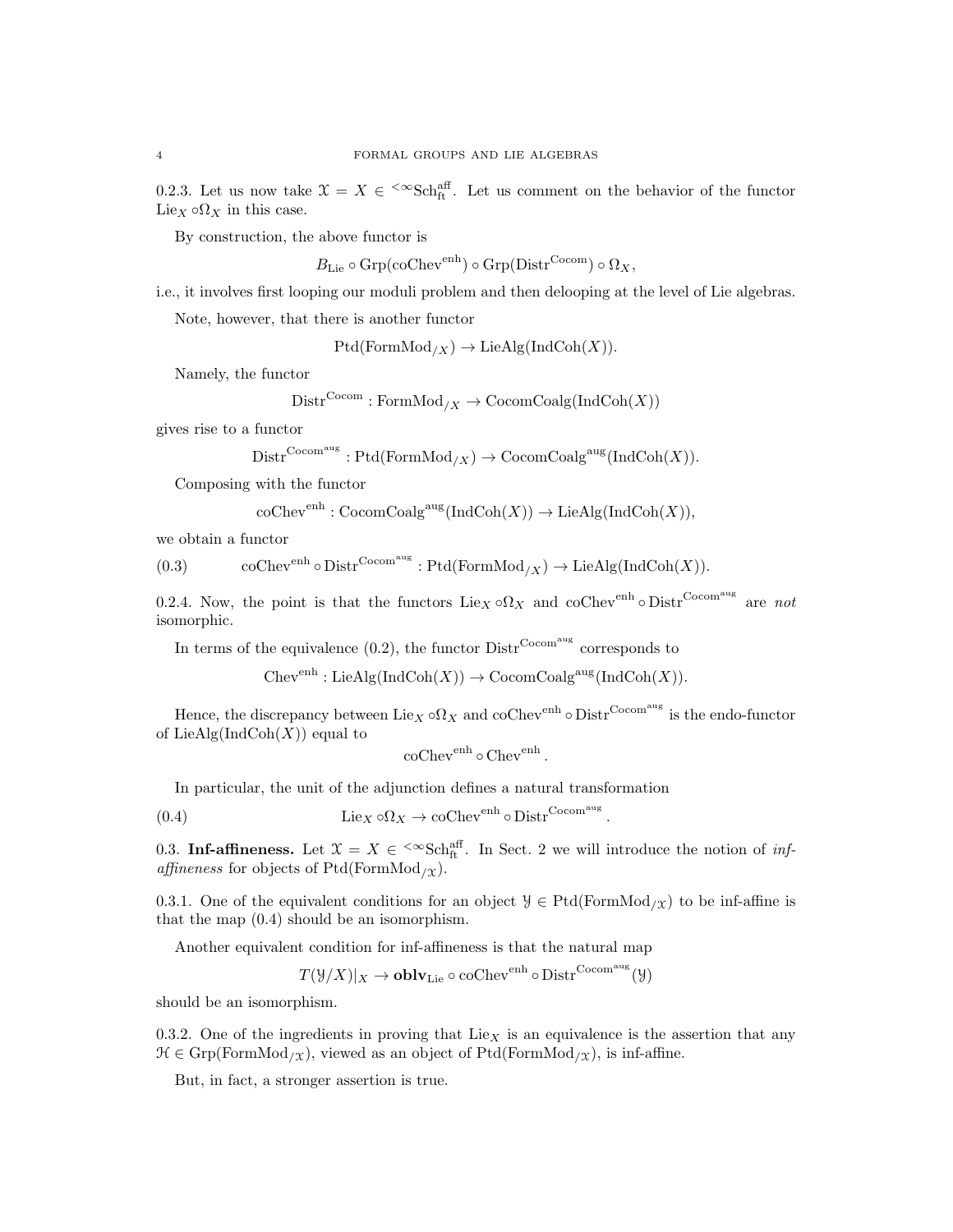0.3.3. To any  $\mathcal{F} \in \text{IndCoh}(X)$  we attach the *vector prestack*, denoted Vect<sub>X</sub>( $\mathcal{F}$ ). Namely, for

 $(f : S \rightleftarrows X : s) \in (\mathrm{Sch}^{\mathrm{aff}}_{\mathrm{aff}})_{\mathrm{nil-isom \ to \ } X}$ 

we set

$$
\operatorname{Maps}_{/X}(S, \operatorname{Vect}_X(\mathcal{F})) = \operatorname{Maps}_{\operatorname{IndCoh}(X)}(\operatorname{Distr}^+(S), \mathcal{F}),
$$

where

$$
Dist^{+}(S) := Fib(f_{*}^{IndCoh}(\omega_{S}) \to \omega_{X}).
$$

In Corollary 2.2.3 we show that  $Vect_X(\mathcal{F})$  is inf-affine.

0.3.4. It follows from [Chapter IV.2, Corollary 1.7.3] that any  $\mathcal{H} \in \text{Grp}(\text{FormMod}_X)$ , regarded as an object of  $Ptd(FormMod<sub>/X</sub>)$ , is canonically isomorphic to

$$
\text{Vect}_X(\textbf{oblv}_\text{Lie}(\text{Lie}(\mathcal{H}))).
$$

0.4. The functor of inf-spectrum and the exponential construction. Let  $\mathfrak{X} = X \in$  $\leq \infty$ Schaff. Above we have introduced the functor

$$
Distr^{Cocom^{aug}} : Ptd(FormMod_{/X}) \to CocomCoalg^{aug}(IndCoh(X)).
$$

Another crucial ingredient in the proof of the fact that the functor  $Lie<sub>X</sub>$  of  $(0.1)$  is an equivalence is the functor

$$
Spec^{inf}: \mathrm{CocomCoalg}^{\mathrm{aug}}(\mathrm{IndCoh}(X)) \to \mathrm{Ptd}(\mathrm{FormMod}_{/X}),
$$

right adjoint to  $\text{Distr}^{\text{Cocom}}$ .

0.4.1. In terms of the equivalence  $(0.2)$ , the functor Spec<sup>inf</sup> corresponds to the functor

 $\mathrm{coChev}^{\mathrm{enh}}:\mathrm{CocomCoalg}^{\mathrm{aug}}(\mathrm{IndCoh}(X))\to \mathrm{LieAlg}(\mathrm{IndCoh}(X)).$ 

For example, we have:

$$
\text{Vect}_X(\mathcal{F}) \simeq \text{Spec}^{\text{inf}}(\text{Sym}(\mathcal{F})).
$$

0.4.2. The notions of inf-affineness and inf-spectrum are loosely analogous to those of affineness and spectrum in algebraic geometry. But the analogy is not perfect. For example, it is not true that the functor Spec<sup>inf</sup> is fully faithful.

Conjecturally, the functor  $Spec^{inf}$  maps  $CocomCoalg^{aug}(\text{IndCoh}(X))$  to the full subcategory of Ptd(FormMod<sub>/X</sub>) consisting of inf-affine objects.

0.4.3. We use the functor  $\text{Spec}^{\text{inf}}$  to construct an inverse to the functor  $\text{Lie}_X$ :

 $\exp_X : \text{LieAlg}(\text{IndCoh}(X)) \to \text{Grp}(\text{FormMod}_{/X}).$ 

Namely,

$$
\exp_X := \operatorname{Spec}^{\inf} \circ \operatorname{Grp}(\operatorname{Chev}^{\text{enh}}) \circ \Omega_{\operatorname{Lie}}.
$$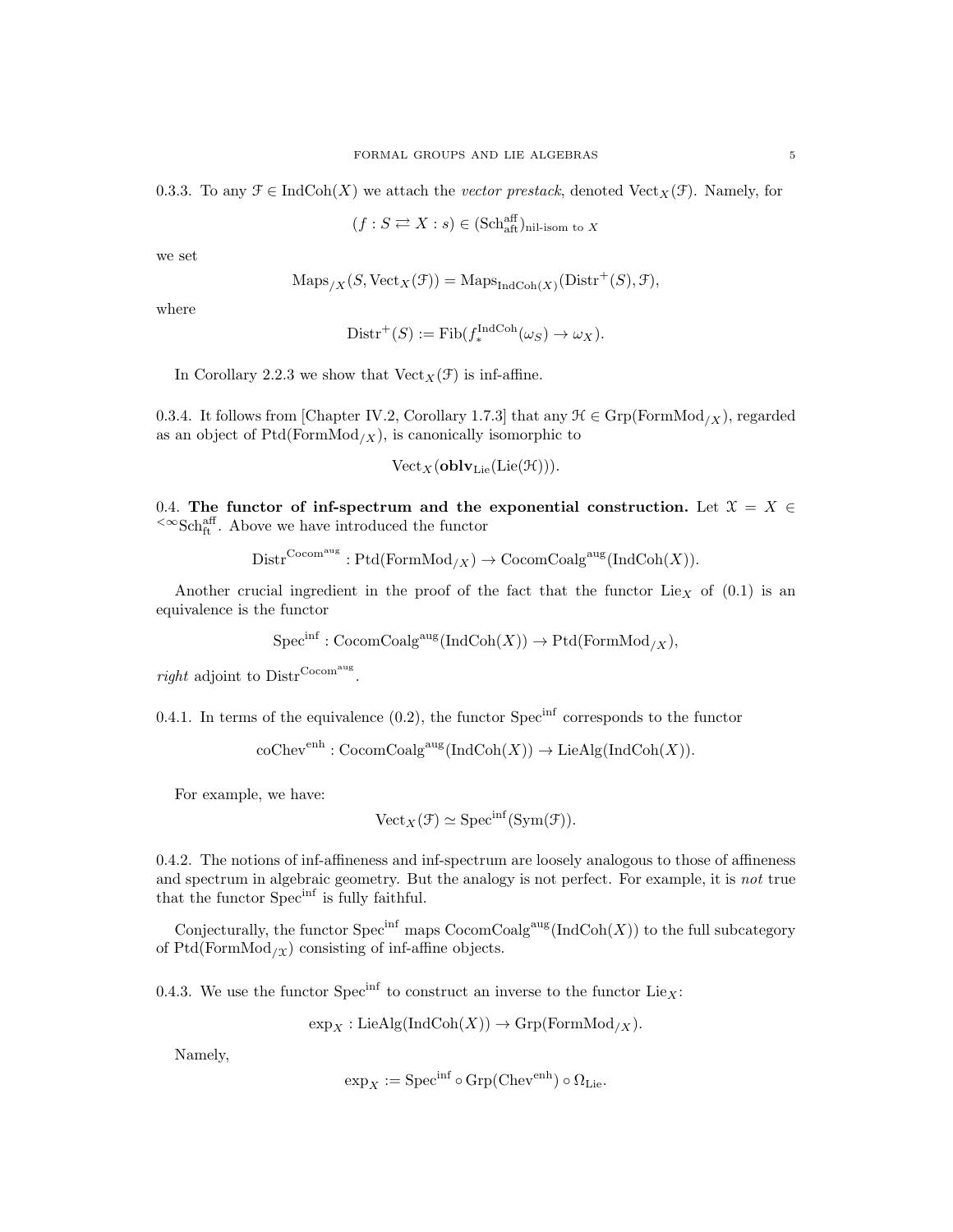0.4.4. The functor  $\exp_Y$  (extended from the case of schemes to that of prestacks) can be used to give the following interpretation to the construction of the functor of split square-zero extension

$$
IndCoh(\mathfrak{X}) \to Ptd(FormMod_{/\mathfrak{X}}),
$$

extending the functor

$$
\text{RealSplitSqZ} : (\text{Coh}(X)^{\leq 0})^{\text{op}} \to \text{Ptd}((\text{Sch}^{\text{aff}}_{\text{aff}})_{/X}), \quad X \in \text{Sch}^{\text{aff}}_{\text{aff}}
$$

of [Chapter III.1, Sect. 2.1]. Here we regard  $(\text{Coh}(X)^{\leq 0})^{\text{op}}$  as a full subcategory of IndCoh $(X)$ by means of

$$
(\mathrm{Coh}(X)^{\leq 0})^{\mathrm{op}}\hookrightarrow\mathrm{Coh}(X)^{\mathrm{op}}\xrightarrow{\mathbb{D}^{\mathrm{Serre}}_{X}}\mathrm{Coh}(X)\hookrightarrow\mathrm{Ind}\mathrm{Coh}(X).
$$

Namely, we have:

 $\Omega_{\mathfrak{X}} \circ \text{RealSplitSqZ}(\mathcal{F}) := \exp_{\mathfrak{X}} \circ \text{free}_{\text{Lie}} \circ \Omega,$ 

where  $\Omega$  on IndCoh( $\mathfrak{X}$ ) is the functor of shift [−1].

0.5. What else is done in this chapter? In this chapter we cover two more topics: the notion of action of objects in  $\mathrm{Grp}(F\mathrm{formMod}_{\ell}(\chi))$  on objects of IndCoh(X) and on objects of  $(PreStk<sub>laff</sub>)/\mathfrak{X}.$ 

0.5.1. For  $\mathcal{H} \in \text{Grp}(\text{FormMod}_{/\mathfrak{X}})$  we consider its Bar complex

$$
B^{\bullet}(\mathfrak{H}) \in (\mathrm{FormMod}_{/\mathfrak{X}})^{\mathbf{\Delta}^{\mathrm{op}}}
$$

.

We define

$$
\mathcal{H}\text{-mod}(\text{IndCoh}(X)) := \text{Tot}(\text{IndCoh}^!(B^{\bullet}(\mathcal{H}))).
$$

In Sect. 5 we prove that the category  $\mathcal{H}\text{-mod}(\text{IndCoh}(\mathcal{X}))$  identifies canonically with

 $\mathfrak{h}\text{-mod}(\text{IndCoh}(\mathfrak{X})),$ 

where  $\mathfrak{h} = \mathrm{Lie}_{\mathfrak{X}}(\mathfrak{H}).$ 

0.5.2. In Sect. 6 we study the (naturally defined) notion of action of  $\mathcal{H} \in \mathrm{Grp}(\mathrm{FormMod}_{/\mathfrak{X}})$  on  $(\mathcal{Y} \stackrel{\pi}{\to} \mathcal{X}) \in (\text{PreStk}_{\text{laft}})_{/\mathcal{X}}.$ 

Given an action of  $H$  on  $\mathcal{Y}$ , we construct the localization functor

$$
Loc_{\mathfrak{h}, \mathcal{Y}/\mathfrak{X}} : \mathfrak{h}\text{-mod}(\mathrm{IndCoh}(\mathfrak{X})) \to {}^{/\mathfrak{X}}\mathrm{Crys}(\mathcal{Y}).
$$

Moreover, we show that given an action of  $\mathcal H$  on  $\mathcal Y$ , we obtain a map in IndCoh( $\mathcal Y$ )

$$
\pi^{!}(\mathfrak{h}) \to T(\mathcal{Y}/\mathcal{X}), \quad \mathfrak{h} = \mathrm{Lie}_{\mathcal{X}}(\mathcal{H}).
$$

We also show that if h is free, i.e.,  $\mathfrak{h} = \mathbf{free}_{\text{Lie}}(\mathcal{F})$  with  $\mathcal{F} \in \text{IndCoh}(\mathcal{X})$ , then the map from the space of actions of H on Y to the space of maps  $\pi^!(\mathcal{F}) \to T(\mathcal{Y}/\mathcal{X})$  is an isomorphism.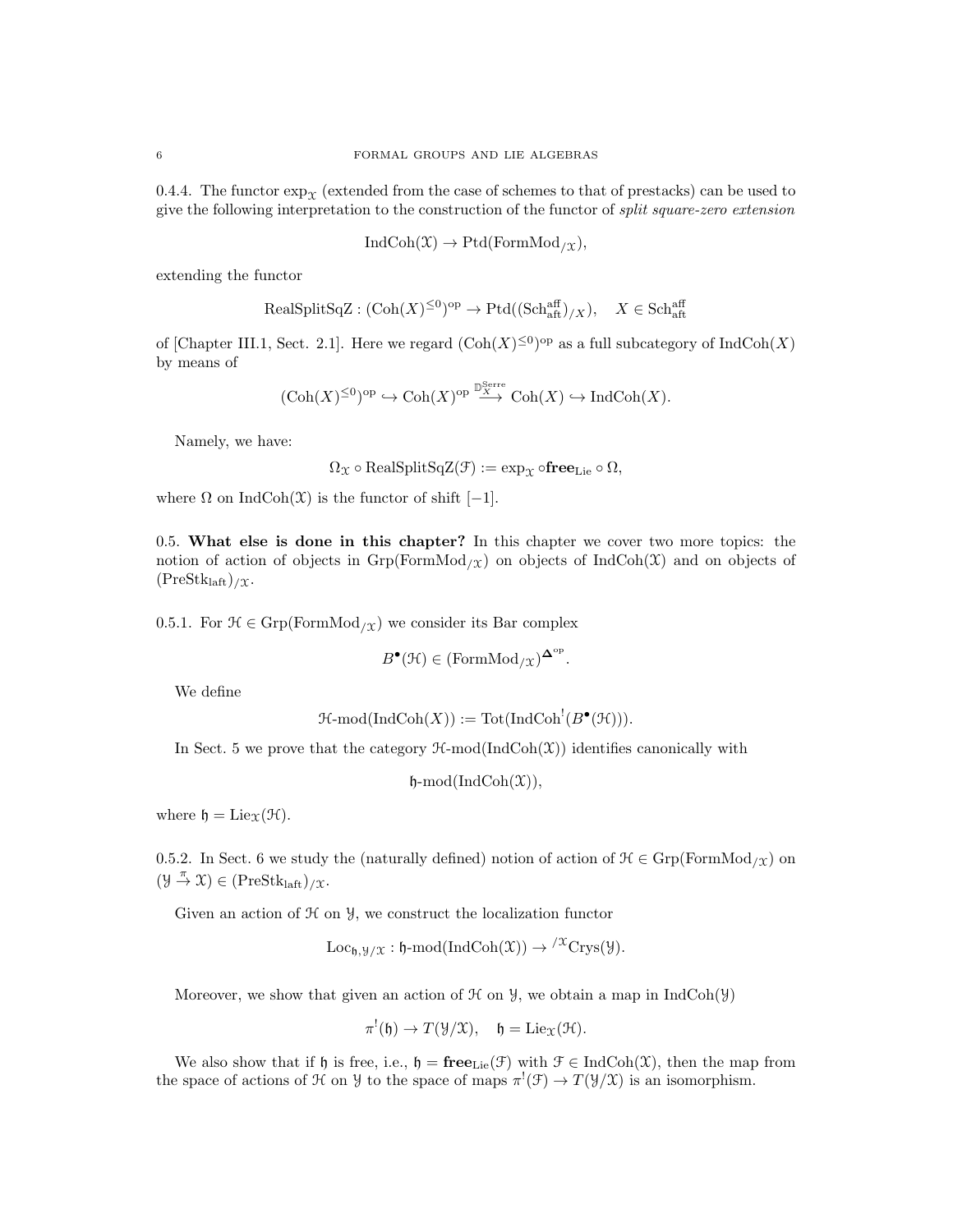#### FORMAL GROUPS AND LIE ALGEBRAS  $\hspace{0.1cm} 7$

#### 1. Formal moduli problems and co-algebras

As was mentioned in the introduction, our goal in this chapter is to address the following old question: what is exacty the relationship between formal groups and Lie algebras. By a Lie group we understand an object of  $Grp(FormMod_X)$  and by a Lie algebra an object of  $LieAlg(IndCoh(X)).$ 

In this section, we take the first step towards proving this equivalence. Namely, we establish a relationship between pointed formal moduli problems over X and co-commutative co-algebras in  $IndCoh(X)$ . Specifically, we define the functor of *inf-spectrum* that assigns to a co-commutative co-algebra a pointed formal moduli problem over X.

Formal moduli problems arising in this way play a role loosely analogous to that of affine schemes in the context of usual algebraic geometry.

1.1. Co-algebras associated to formal moduli problems. To any scheme (affine or not) we can attach the commutative algebra of global sections of its structure sheaf. This functor is, obviously, contravariant.

It turns out that formal moduli problems are well-adapted for a dual operation: we send a moduli problem to the co-algebra of sections of its dualizing sheaf, which can be thought of as the co-algebra of distributions. In this subsection we describe this construction.

1.1.1. Let X be an object of  $\leq \text{Sch}_{\text{ft}}^{\text{aff}}$ . We regard the category IndCoh(X) as endowed with the symmetric monoidal structure, given by ⊗.

Recall the category  $FormMod_{/X}$ . We have a canonically defined functor

(1.1) FormMod<sub>/X</sub> 
$$
\rightarrow
$$
 (DGCat<sup>SymMon</sup>)<sub>IndCoh(X)/</sub>,  $\mathcal{Y} \mapsto$  IndCoh( $\mathcal{Y}$ ).

1.1.2. Consider the following general situation. Let O be a fixed symmetric monoidal category, and consider the category  $(\breve{\mathbf{D} \mathbf{G}}\mathbf{Cat}^\mathbf{SymMon})_{\mathbf{O}/}.$  Let

$$
^{\prime}(\text{DGCat}^{\text{SymMon}})_{\textbf{O}/} \subset (\text{DGCat}^{\text{SymMon}})_{\textbf{O}/}
$$

be the full subcategory consisting of those objects, for which the functor  $\mathbf{O} \to \mathbf{O}'$  admits a left adjoint, which is compatible with the O-module structure.

Note that for any  $\phi: \mathbf{O} \to \mathbf{O}'$  as above, the object  $\phi^L(\mathbf{1}_{\mathbf{O}'} ) \in \mathbf{O}$  has a canonical structure of co-commutative co-algebra in O. In particular, we obtain a canonically defined functor

$$
{}^\prime(\operatorname{DGCat}^{\operatorname{SymMon}})_{\mathbf{O}/} \rightarrow \operatorname{CocomCoalg}(\mathbf{O}).
$$

Moreover, the functor

$$
\phi^L:\mathbf{O}'\to\mathbf{O}
$$

canonically factors as

$$
O' \to \phi^L(\mathbf{1}_{O'})\text{-comod}(O) \overset{{\bf oblv}_{\phi^L(\mathbf{1}_{O'})}}{\longrightarrow} O,
$$

in a way functorial in  $\mathbf{O}' \in '(\text{DGCat}^{\text{SymMon}})_{\mathbf{O}/}.$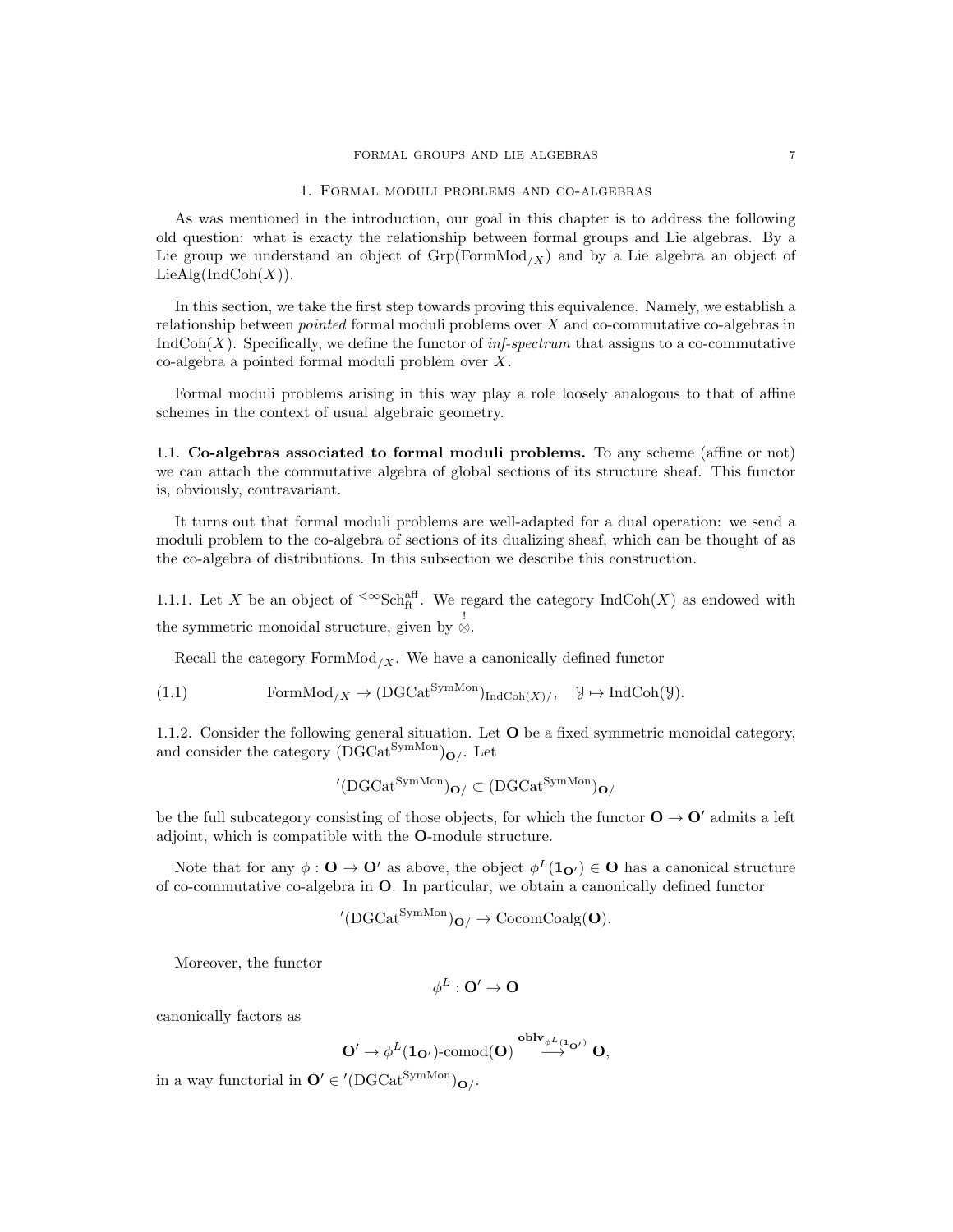1.1.3. We apply the above discussion to  $\mathbf{O} = \text{IndCoh}(X)$ . Base change (see [Chapter III.3, Proposition 3.1.2]) implies that the functor (1.1) factors as

FormMod<sub>/X</sub> 
$$
\rightarrow
$$
'(DGCat<sup>SymMon</sup>)<sub>IndCoh(X)/</sub>,  $\mathcal{Y} \mapsto$ IndCoh( $\mathcal{Y}$ ).

In particular, we obtain a functor

FormMod<sub>/X</sub> 
$$
\rightarrow
$$
 CocomCoalg(IndCoh(X)), (Y  $\stackrel{\pi}{\rightarrow}$  X)  $\mapsto \pi_*^{\text{IndCoh}}(\omega_y)$ .

We denote this functor by  $\text{Distr}^{\text{Cocom}}$ . We denote by

$$
Distr : FormMod_{/X} \to IndCoh(X)
$$

the composition of  $\text{Distr}^{\text{Cocom}}$  with the forgetful functor

$$
CocomCoalg(IndCoh(X)) \stackrel{oblv_{Cogcom}}{\longrightarrow} IndCoh(X).
$$

The functor

$$
\pi_*^{\operatorname{IndCoh}}: \operatorname{IndCoh}(\mathcal{Y}) \to \operatorname{IndCoh}(X)
$$

canonically factors as

$$
\operatorname{IndCoh}(\mathcal{Y}) \to \operatorname{Distr}^{\operatorname{Cocom}}(\mathcal{Y})\text{-comod}(\operatorname{IndCoh}(X)) \stackrel{\operatorname{oblv}_{\operatorname{Distr}^{\operatorname{Cocom}}(\mathcal{Y})}}{\longrightarrow} \operatorname{IndCoh}(X)
$$

in a way functorial in Y.

1.1.4. The functor  $\text{Distr}^{\text{Cocom}}$  defines a functor

$$
Dist^{\mathrm{Cocom}^{\mathrm{aug}}}: \mathrm{Ptd}(\mathrm{FormMod}_{/X}) \to \mathrm{CocomCoalg}^{\mathrm{aug}}(\mathrm{IndCoh}(X)),
$$

and the functor Distr defines a functor

$$
Distr^{aug}: Ptd(FormMod_{/X}) \to IndCoh(X)_{\omega_X}/.
$$

We shall denote by  $\text{Distr}^+$  the functor  $\text{Ptd}(\text{FormMod}_X) \to \text{IndCoh}(X)$  that sends  $\mathcal Y$  to

$$
\mathrm{coFib}(\omega_X \to \mathrm{Distr}(\mathcal{Y})) \simeq \mathrm{Fib}(\mathrm{Distr}(\mathcal{Y}) \to \omega_X).
$$

1.1.5. An example. Note that we have a commutative diagram

(1.2)  
\n
$$
\left(\text{Coh}(X)^{\leq 0}\right)^{\text{op}} \longrightarrow \text{Ptd}((\leq \text{Sch}_{\text{ft}}^{\text{aff}})_{\text{nil-isom to }X})
$$
\n
$$
\downarrow \text{Distr}^{\text{Cocomaug}}
$$
\n
$$
\text{Coh}(X) \longrightarrow \text{triv}_{\text{Cocomaug}}^{\text{Surre}} \longrightarrow \text{CocomCoalg}^{\text{aff}}(\text{Ind}\text{Coh}(X)),
$$

where the top horizontal arrow is the functor of split square-zero extension.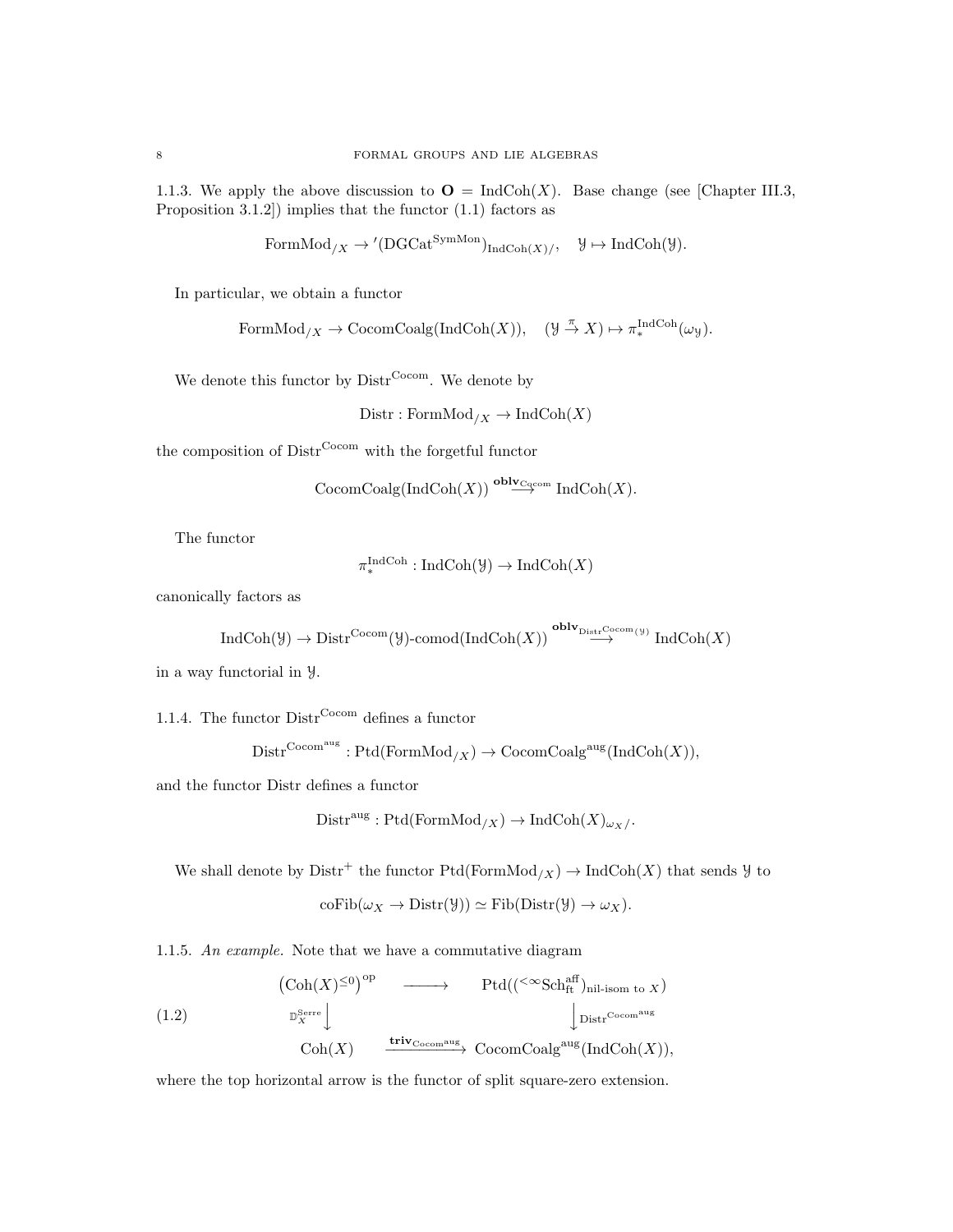1.1.6. The following observation will be useful:

# Lemma 1.1.7.

(a) The functors

$$
Distr: FormMod_{/X} \to IndCoh(X)
$$

and

 $\mathrm{Distr}^{\mathrm{Cocom}}:\mathrm{FormMod}_{/X}\to \mathrm{CocomCoalg}(\mathrm{IndCoh}(X))$ 

are left Kan extensions of their respective restrictions to

 $({}^{<\infty}{\rm Sch}^{\rm aff}_{\rm ft})_{\rm nil-isom \ to \ X} \subset {\rm FormMod}_{/X}$ .

(b) The functors

 $\text{Distr}^{\text{aug}} : \text{Ptd}(\text{FormMod}_X) \to \text{IndCoh}(X)_{\omega_X}$ 

and

 $\text{Distr}^{\text{Cocom}}$ <sup>aug</sup> : Ptd(FormMod<sub>/X</sub>)  $\rightarrow$  CocomCoalg<sup>aug</sup>(IndCoh(X)),

are left Kan extensions of their respective restrictions to

$$
\mathrm{Ptd}((\leq \infty \mathrm{Sch}_\mathrm{ft}^{\mathrm{aff}})_{\mathrm{nil\text{-}isom to }X}) \subset \mathrm{Ptd}(\mathrm{FormMod}_{/X}).
$$

Proof. We prove point (a), since point (b) is similar.

Since the forgetful functor

 $\text{oblv}_{\text{Cocom}} : \text{CocomCoalg}(\text{IndCoh}(X)) \to \text{IndCoh}(X)$ 

commutes with colimits, it suffices to prove the assertion for the functor

 $Dist: Ptd(FormMod_{/X}) \to IndCoh(X).$ 

The required assertion follows from [Chapter IV.1, Corollary 1.5.5].

 $\Box$ 

Remark 1.1.8. Recall (see [Chapter IV.2, Sect. 2.2]) that for a DG category  $O$ , in addition to the category  $CocomCoalg<sup>aug</sup>(O)$ , one can consider the category

 $\mathrm{CocomCoalg}(\mathbf{O})^{\mathrm{aug, ind-nilp}} := \mathrm{Cocom}^{\mathrm{aug}}\text{-}\mathrm{Coalg}^{\mathrm{ind-nilp}}(\mathbf{O})$ 

of ind-nilpotent co-commutatve co-algebras. This category is endowed with a forgetful functor

 $res^{\star \rightarrow *} : \mathrm{CocomCoalg}^{\mathrm{aug}, \mathrm{ind-nilp}} \rightarrow \mathrm{CocomCoalg}^{\mathrm{aug}}(\mathbf{O}).$ 

Using Lemma 1.1.7, one can refine the above functor

 $\mathrm{Distr}^{\mathrm{Cocom}^{\mathrm{aug}}}: \mathrm{Ptd}(\mathrm{FormMod}_{/X}) \to \mathrm{CocomCoalg}^{\mathrm{aug}}(\mathrm{IndCoh}(X))$ 

to a functor

 $\text{Distr}^{\text{Cocom}}$ <sup>aug,ind-nilp</sup> :  $\text{Ptd}(\text{FormMod}_X) \to \text{CocomCoalg}^{\text{aug,ind-nilp}}(\text{IndCoh}(X)).$ 

Namely, for  $Z \in \text{Ptd}((\text{&\&Sch<sub>ft</sub><sup>aff</sup>)<sub>nil-isom to X</sub>})$ , the t-structure allows to naturally upgrade the object

 $\text{Distr}^{\text{Cocom}}(Z) \in \text{CocomCoalg}^{\text{aug}}(\text{IndCoh}(X))$ 

to an object

 $\text{Distr}^{\text{Cocom}}(Z) \in \text{CocomCoalg}^{\text{aug,ind-nilp}}(\text{IndCoh}(X)).$ 

Now, we let  $\text{Distr}^{\text{Cocom}}$ <sup>aug, ind-nilp</sup> be the left Kan extension under

$$
\mathrm{Ptd}((\leq^{\infty}\mathrm{Sch}^{\mathrm{aff}}_{\mathrm{ft}})_{\mathrm{nil\text{-}isom to }X})\hookrightarrow \mathrm{Ptd}(\mathrm{FormMod}_{/X})
$$

of the above functor  $Z \mapsto \text{Distr}^{\text{Cocom}^{\text{aug,ind-nilp}}}(Z)$ .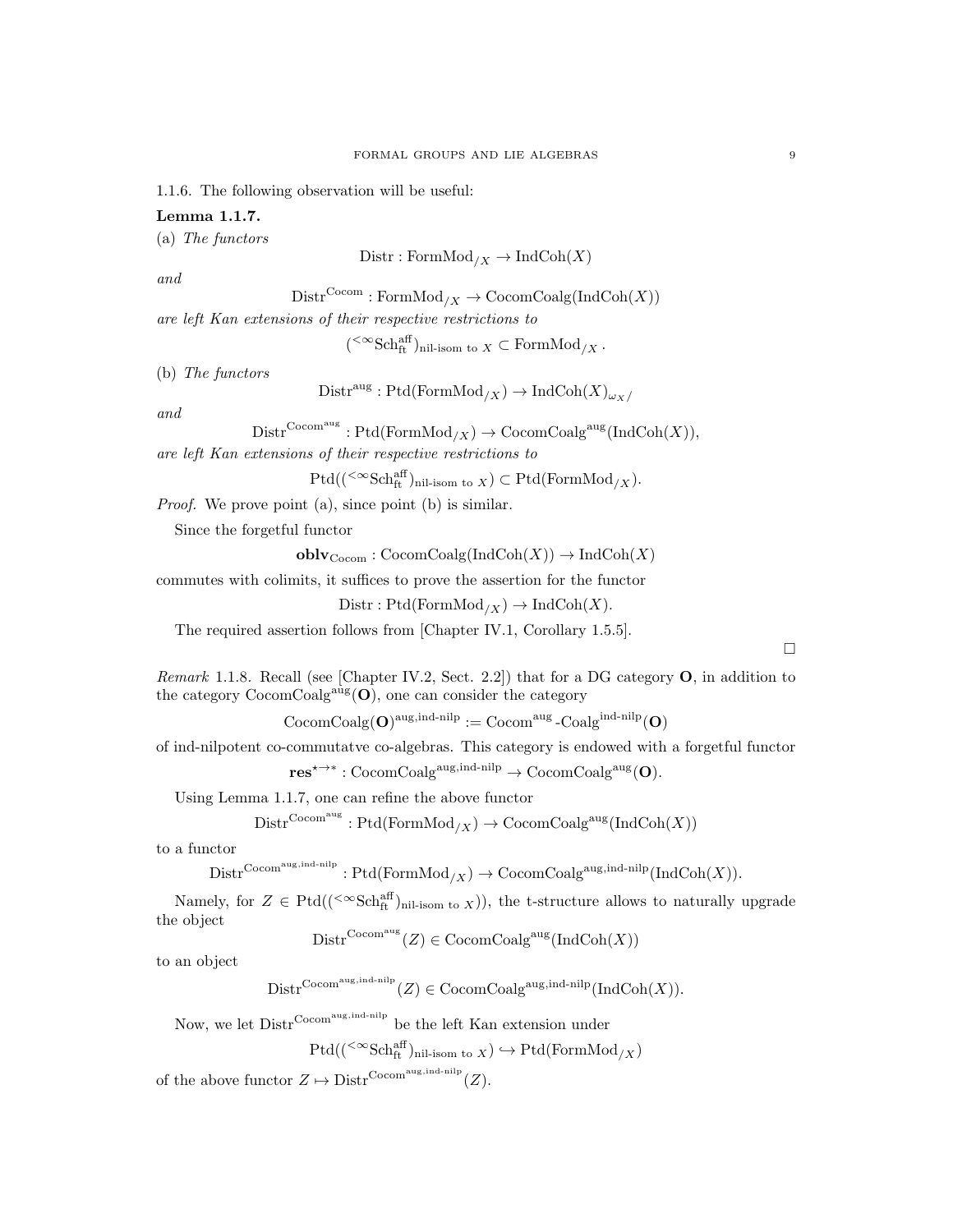1.2. The monoidal structure. In this subsection we will establish the compatibility of the functor Distr<sup>Cocom</sup> with symmetric monoidal structures. Namely, we show that Distr<sup>Cocom</sup> is a symmetric monoidal functor and commutes with the Bar-construction on group objects.

1.2.1. Let us consider  $FormMod_{/X}$  and  $CocomCoalg(IndCoh(X))$  as symmetric monoidal categories with respect to the Cartesian structure. Tautologically, the functor  $\text{Distr}^{\text{Cocom}}$  is left-lax symmetric monoidal. We claim:

**Lemma 1.2.2.** The left-lax symmetric monoidal structure on  $\text{Dist}^{\text{Cocom}}$  is strict.

Proof. We need to show that for

$$
\pi_1 : \mathcal{Y}_1 \to X
$$
 and  $\pi_2 : \mathcal{Y}_2 \to X$ ,

and

$$
\mathcal{Y}_1 \underset{X}{\times} \mathcal{Y}_2 =: \mathcal{Y} \stackrel{\pi}{\rightarrow} X,
$$

the map

$$
\pi_*^{\text{IndCoh}}(\omega_\mathcal{Y}) \to (\pi_1)^{\text{IndCoh}}_*(\omega_{\mathcal{Y}_1}) \overset{!}{\otimes} (\pi_2)^{\text{IndCoh}}_*(\omega_{\mathcal{Y}_2})
$$

is an isomorphism.

However, this follows from base change for the diagram



1.2.3. Recall the notation

 $\mathrm{CocomBialg}(\mathrm{IndCoh}(X)) := \mathrm{AssocAlg}(\mathrm{CocomCoalg}^{\mathrm{aug}}(\mathrm{IndCoh}(X)))$ ;

this is the category of associative algebras in  $\mathrm{CocomCoalg}^{\mathrm{aug}}(\mathrm{IndCoh}(X)).$ 

Recall also that

$$
CocomHopf(IndCoh(X)) \subset CocomBialg(IndCoh(X))
$$

denotes the full subcategory spanned by group-like objects.

1.2.4. By Lemma 1.2.2, the functor  $\text{Distr}^{\text{Cocom}}$  gives rise to a functor

 $Grp(FormMod_{/X}) \simeq \text{Monoid}(Ptd(FormMod_{/X})) \rightarrow$  $\rightarrow$  AssocAlg (CocomCoalg<sup>aug</sup>(IndCoh(X))) = CocomBialg(IndCoh(X)),

which in fact factors through

 $\mathrm{CocomHopf}(\mathrm{IndCoh}(X)) \subset \mathrm{CocomBialg}(\mathrm{IndCoh}(X)).$ 

We denote the resulting functor by  $G_{\text{rp}}(\text{Distr}^{\text{Cocom}^{\text{aug}}}).$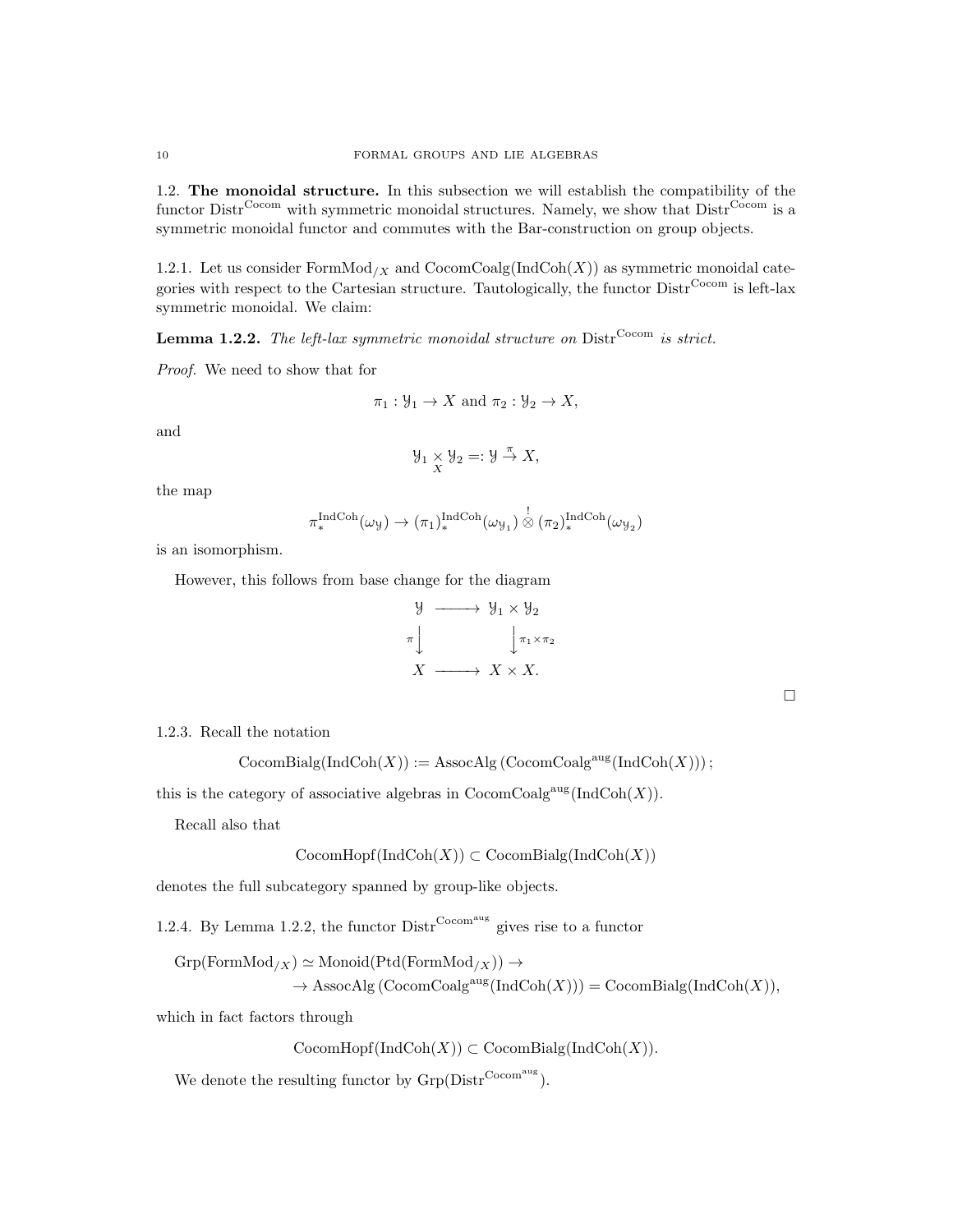1.2.5. The following will be useful in the sequel:

**Lemma 1.2.6.** Let  $H$  be an object of  $Grp(FormMod_X)$ . Then the canonical map

$$
\operatorname{Bar} \circ \operatorname{Grp}(\operatorname{Distr}^{\operatorname{Cocom^{aug}}}) (\mathcal{H}) \to \operatorname{Distr}^{\operatorname{Cocom^{aug}}} \circ B_X (\mathcal{H})
$$

is an isomorphism.

Proof. It is enough to establish the isomorphism in question after applying the forgetful functor  $\mathrm{CocomCoalg}^{\mathrm{aug}}(\mathrm{IndCoh}(X)) \to \mathrm{IndCoh}(X).$ 

The left-hand side is the geometric realization of the simplicial object of  $IndCoh(X)$  given by

$$
\mathrm{Bar}^{\bullet}\left(\mathrm{Distr}(\mathcal{H})\right) \stackrel{\mathrm{Lemma} \ 1.2.2}{\simeq} \mathrm{Distr}\left(B_{X}^{\bullet}(\mathcal{H})\right).
$$

We can think of  $B_{X}^{\bullet}(\mathcal{H})$  as the Čech nerve of the map  $X \to B_X(\mathcal{H})$ . Hence, by [Chapter III.3, Proposition 3.3.3(b)], the map

$$
|\operatorname{Distr}(B_{X}^{\bullet}(\mathcal{H}))| \to \operatorname{Distr}(B_{X}(\mathcal{H}))
$$

is an isomorphism, as required.

1.3. The functor of inf-spectrum. Continuing the parallel with usual algebraic geometry, the functor Spec provides a right adjoint to the functor

$$
\text{Sch} \to (\text{ComAlg}(\text{Vect}^{\leq 0}))^{\text{op}}, \quad X \mapsto \tau^{\leq 0}(\Gamma(X, \mathcal{O}_X)).
$$

In this subsection we will develop its analog for formal moduli problems. This will be a functor, denoted Spec<sup>inf</sup>, right adjoint to

$$
Distr^{Cocom^{aug}} : \mathrm{Ptd}(FormMod_{/X}) \to CocomCoalg^{aug}(IndCoh(X)).
$$

1.3.1. Starting from  $A \in \text{CocomCoalg}^{\text{aug}}(\text{IndCoh}(X))$ , we first define a presheaf on the category on  $Ptd((\leq \text{Sch}_{ft}^{aff})_{\text{nil-isom to } X})$ , denoted  $\text{Spec}^{\text{inf}}(\mathcal{A})_{\text{nil-isom}},$  by

$$
\mathrm{Maps}(Z, \mathrm{Spec}^{\mathrm{inf}}(\mathcal{A})_{\mathrm{nil-isom}}):=\mathrm{Maps}_{\mathrm{CocomCoalg}^{\mathrm{aug}}(\mathrm{IndCoh}(X))}(\mathrm{Distr}^{\mathrm{Cocom}^{\mathrm{aug}}}(Z), \mathcal{A}).
$$

Let  $Spec^{inf}(\mathcal{A}) \in (Prestk_{left})_{/X}$  be the left Kan extension of  $Spec^{inf}(\mathcal{A})_{nil-isom}$  along the forgetful functor

(1.3) 
$$
\left(\mathrm{Ptd}((\mathrm{<}^{\infty}\mathrm{Sch}^{\mathrm{aff}}_{\mathrm{ft}})_{\mathrm{nil-isom to }X})\right)^{\mathrm{op}} \to \left((\mathrm{<}^{\infty}\mathrm{Sch}^{\mathrm{aff}}_{\mathrm{ft}})_{/X}\right)^{\mathrm{op}}.
$$

We claim that  $Spec^{inf}(\mathcal{A})$  is an object of Ptd(FormMod<sub>/X</sub>).

Indeed, this follows from [Chapter IV.1, Corollary 1.5.2(b)] and the following assertion:

**Lemma 1.3.2.** Let  $Z'_2 := Z'_1 \sqcup Z_2$  be a push-out diagram in Ptd $((\leq \text{Sch}^{\text{aff}}_{\text{ft}})_{\text{nil-isom to } X})$ , where the map  $Z_1 \rightarrow Z'_1$  is a closed embedding. Then the canonical map

$$
Distr^{Cocomaug}(Z'_1) \underset{Distr^{Cocomaug}(Z_1)}{\sqcup} Distr^{Cocomaug}(Z_2) \to Distr^{Cocomaug}(Z'_2)
$$

is an isomorphism.

 $\Box$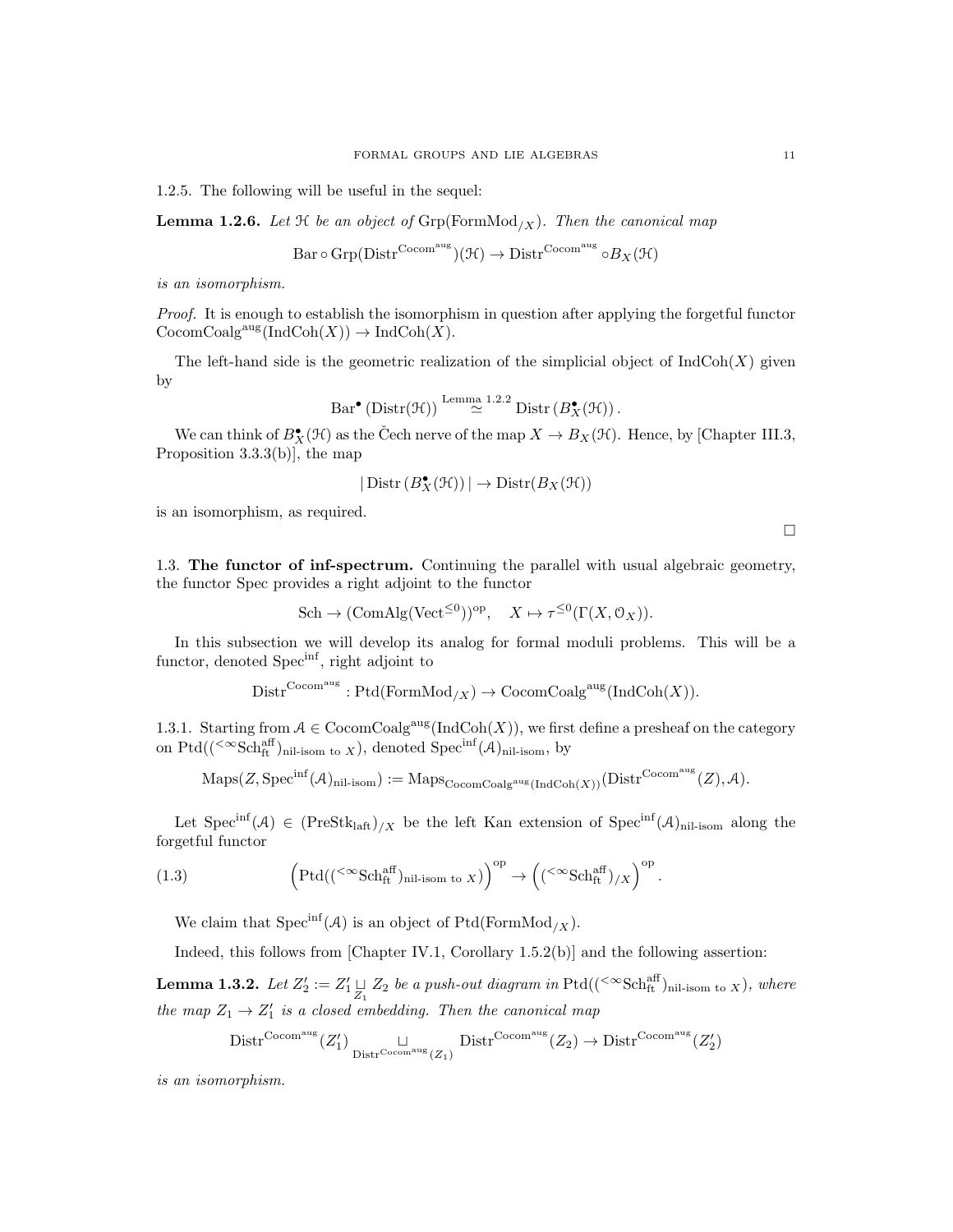Proof. Since the forgetful functor

 $\mathrm{CocomCoalg}^{\mathrm{aug}}(\mathrm{IndCoh}(X)) \to \mathrm{IndCoh}(X)_{\omega_X}$ 

commutes with colimits, it is sufficient to show that the map

$$
\mathrm{Distr}^{\mathrm{aug}}(Z'_1) \underset{\mathrm{Distr}^{\mathrm{aug}}(Z_1)}{\sqcup} \mathrm{Distr}^{\mathrm{aug}}(Z_2) \to \mathrm{Distr}^{\mathrm{aug}}(Z'_2)
$$

is an isomorphism in  $\text{IndCoh}(X)_{\omega_X}/$ . By Serre duality, this is equivalent to showing that

$$
(\pi_{2}')_{*}(\mathbb{O}_{Z'_{2}})\rightarrow(\pi_{1}')_{*}(\mathbb{O}_{Z'_{1}})\underset{(\pi_{1})_{*}(\mathbb{O}_{Z_{1}})}{\times}(\pi_{2})_{*}(\mathbb{O}_{Z_{2}})
$$

is an isomorphism in  $\mathrm{QCoh}(X)$ , and the latter follows from the assumptions.

 $\Box$ 

1.3.3. We now claim that the assignment

$$
A \mapsto \mathrm{Spec}^{\inf}(A)
$$

provides a right adjoint to the functor  $\text{Distr}^{\text{Cocom}^{\text{aug}}}$ . Indeed, this follows from [Chapter IV.1, Corollaries  $1.5.2(a)$ ] and Lemma  $1.1.7(b)$ .

1.3.4. We have:

**Lemma 1.3.5.** For  $A \in \text{CocomCoalg}^{\text{aug}}(\text{IndCoh}(X))$ , there is a canonical isomorphism

$$
T(\text{Spec}^{\text{inf}}(\mathcal{A})/X)|_X \simeq \text{Prim}_{\text{Cocom}^{\text{aug}}}(\mathcal{A}).
$$

*Proof.* The proof is just a repeated application of definitions. Indeed, for  $\mathcal{F} \in \text{Coh}(X)^{\leq 0}$  we have by definition

$$
MapsIndCoh(X)(\mathbb{D}_{X}^{Serre}(\mathcal{F}), T(Specinf(\mathcal{A})/X)|_{X})) =
$$
  
= Maps<sub>Pro(QCoh(X)^{-})</sub>(T<sup>\*</sup>(Spec<sup>inf</sup>(\mathcal{A})/X)|\_{X}),  $\mathcal{F}$ ) = Maps<sub>X//X</sub>(X<sub>F</sub>, Spec<sup>inf</sup>(\mathcal{A})),

where  $X_{\mathcal{F}}$  is the split square-zero extension corresponding to  $\mathcal{F}$ , see [Chapter III.1, Sect. 2.1.1].

By definition,

$$
\mathrm{Maps}_{X//X}(X_{\mathcal{F}}, \mathrm{Spec}^{\mathrm{inf}}(\mathcal{A})) = \mathrm{Maps}_{\mathrm{CocomCoalg}^{\mathrm{aug}}(\mathrm{IndCoh}(X))}(\mathrm{Distr}^{\mathrm{Cocom}^{\mathrm{aug}}}(S_{\mathcal{F}}), \mathcal{A}).
$$

Now, by (1.2)

$$
\mathrm{Distr}^{\mathrm{Cocom^{aug}}}(S_{\mathcal{F}}) \simeq \mathbf{triv}_{\mathrm{Cocom^{aug}}}(\mathbb{D}_{X}^{\mathrm{Serre}}(\mathcal{F})),
$$

while

 $\mathrm{Maps}_{\mathrm{CocomCoalg}^{\mathrm{aug}}(\mathrm{IndCoh}(X))}(\mathrm{\bf triv}_{\mathrm{Cocom}^{\mathrm{aug}}}(\mathbb{D}_{X}^{\mathrm{Serre}}(\mathcal{F})),\mathcal{A})=\mathrm{Maps}(\mathbb{D}_{X}^{\mathrm{Serre}}(\mathcal{F}),\mathrm{Prim}_{\mathrm{Cocom}^{\mathrm{aug}}}(\mathcal{A})),$ again by definition.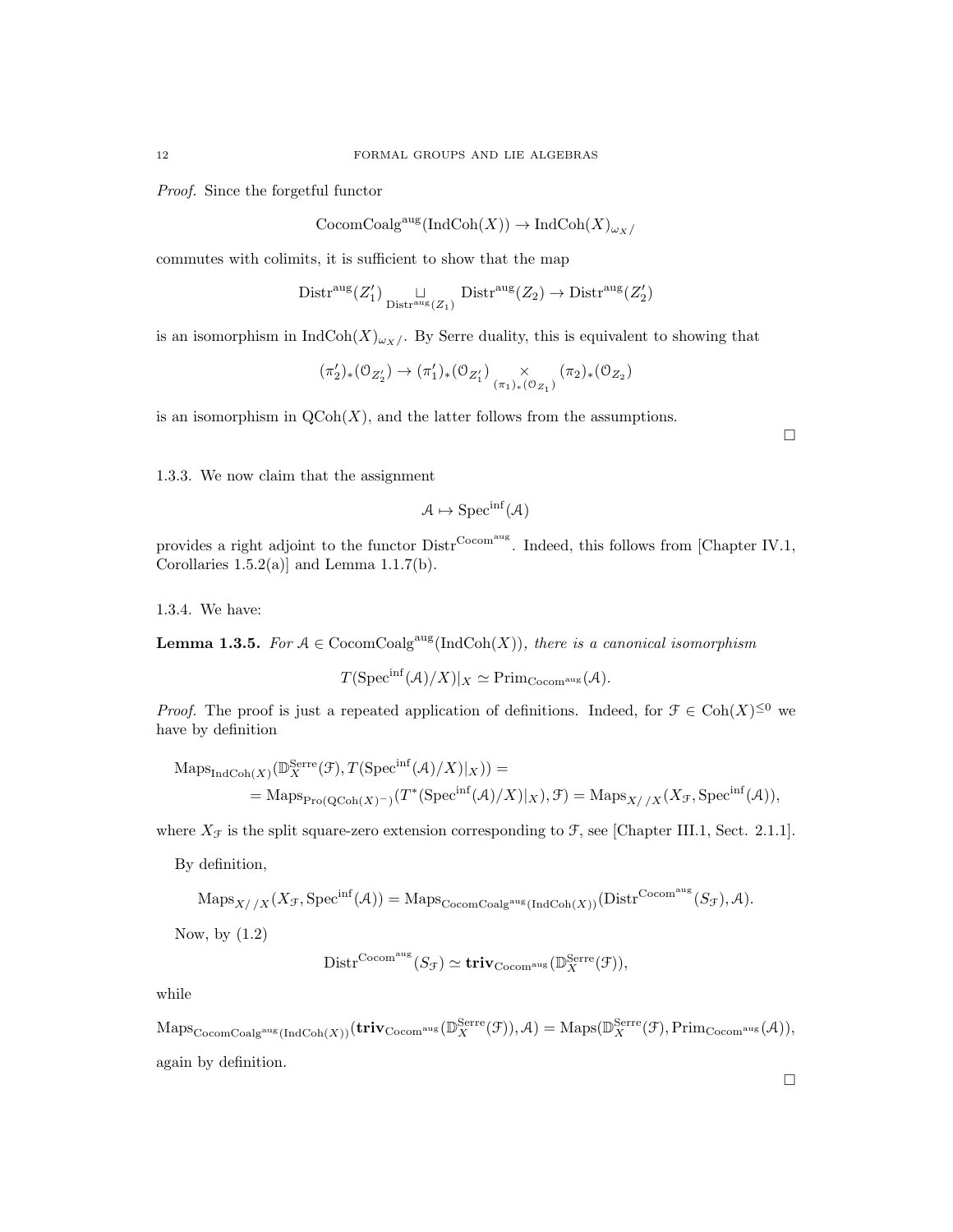1.3.6. Being a right adjoint to a symmetric monoidal functor, the functor  $Spec^{inf}$  is automatically right-lax symmetric monoidal. Hence, it gives rise to a functor

$$
CocomBialg(IndCoh(X)) := AssocAlg (CocomCoalgaug(IndCoh(X))) \rightarrow
$$

$$
\rightarrow Monoid(Prd(FormMod_{/X})) \simeq Grp(FormMod_{/X}).
$$

We shall denote the above functor by Monoid( $Spec^{inf}$ ).

Remark 1.3.7. If instead of the category  $\text{CocomCoalg}^{\text{aug}}(\text{IndCoh}(X))$  one works with the category  $\mathrm{Cocom}^{\mathrm{aug, ind-nilp}}(\mathrm{IndCoh}(X))$ , one obtains a functor

$$
Spec^{inf,ind-nilp}: \mathrm{Cocom}^{\mathrm{aug,ind-nilp}}(\mathrm{IndCoh}(X)) \to \mathrm{Ptd}(\mathrm{FormMod}_{/X}).
$$

However, the functors Spec<sup>inf,ind-nilp</sup> and Spec<sup>inf</sup> carry the same information: it follows formally that the functor Specinf factors as the composition

 $\mathrm{CocomCoalg}^\mathrm{aug}(\mathrm{IndCoh}(X)) \to \mathrm{Cocom}^\mathrm{aug,ind-nilp}(\mathrm{IndCoh}(X)) \overset{\mathrm{Spec}^\mathrm{inf,ind-nilp}}{\longrightarrow} \mathrm{Ptd}(\mathrm{FormMod}_{/X}),$ 

where the first arrow is the right adjoint to the forgetful functor

 $res^{\star \rightarrow *} : \text{Cocom}^{\text{aug}, \text{ind-nilp}}(\text{IndCoh}(X)) \rightarrow \text{CocomCoalg}^{\text{aug}}(\text{IndCoh}(X)).$ 

Furthermore, it follows from [Chapter IV.2, Corollary 2.10.5(b)], applied in the case of the cooperad Cocom<sup>aug</sup>, and Lemma 1.3.5 that the natural map from Spec<sup>inf,ind-nilp</sup> to the composition

 $\mathrm{Cocom}^\mathrm{aug,ind-nilp}(\mathrm{IndCoh}(X)) \stackrel{\mathbf{res}^{*\to *}}{\longrightarrow} \mathrm{CocomCoalg}^\mathrm{aug}(\mathrm{IndCoh}(X)) \stackrel{\mathrm{Spec}^\mathrm{inf}}{\longrightarrow} \mathrm{Ptd}(\mathrm{FormMod}_{/X})$ 

is an isomorphism.

1.4. An example: vector prestacks. The basic example of a scheme is the scheme attached to a finite-dimensional vector space:

$$
Maps(S, V) = \Gamma(S, \mathcal{O}_S) \otimes V.
$$

In this subsection we describe the counterpart of this construction for formal moduli problems.

Namely, for an object  $\mathcal{F} \in \text{IndCoh}(X)$ , we will construct a formal moduli problem  $\text{Vect}_X(\mathcal{F})$ over X. In the case when  $\mathcal F$  is a coherent sheaf, Vect<sub>X</sub>( $\mathcal F$ ) will be the formal completion of the zero section of the 'vector bundle' associated to F.

1.4.1. Let  $\mathfrak F$  be an object of  $\mathrm{IndCoh}(X)$  and consider the object

$$
Sym(\mathcal{F}) \in \mathrm{CocomCoalg}^{\mathrm{aug}}(\mathrm{IndCoh}(X)),
$$

where, as always, the monoidal structure on  $\text{IndCoh}(X)$  is given by the !-tensor product. See [Chapter IV.2, Sect. 4.2] for the notation Sym.

Consider the corresponding object

$$
\text{Vect}_X(\mathcal{F}) := \text{Spec}^{\text{inf}}(\text{Sym}(\mathcal{F})) \in \text{Ptd}(\text{FormMod}_{/X}).
$$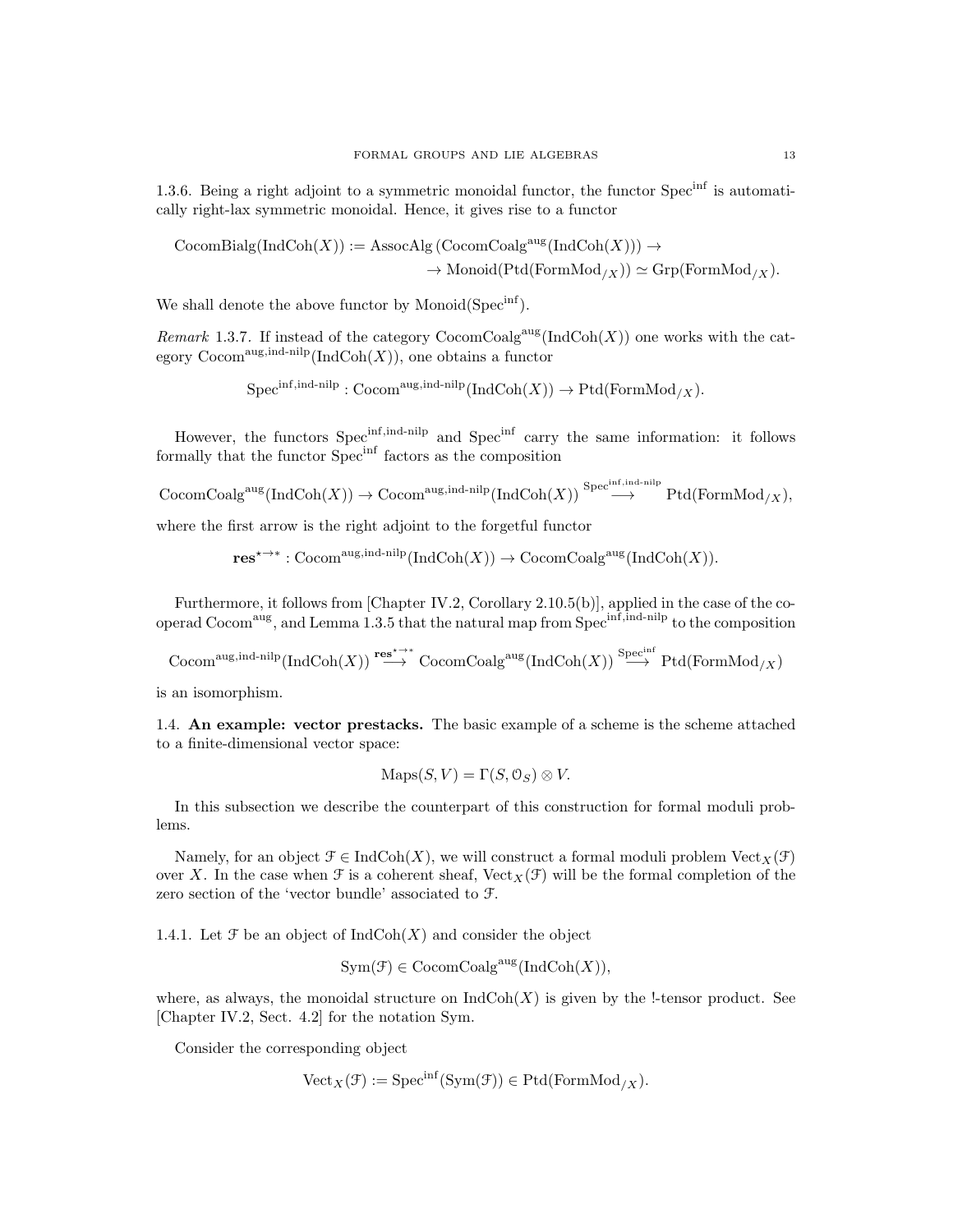1.4.2. Recall the notation  $Distr^+$  introduced in Sect. 1.1.4. We claim:

**Proposition 1.4.3.** For  $Z \in \text{Ptd}((\text{<sup>< \infty</sup>Sch<sub>ft</sub><sup>aff</sup>)<sub>nil-isom to X</sub> the natural map)$ 

$$
\mathrm{Maps}_{\mathrm{Ptd}(\mathrm{FormMod}_{/X})}(Z,\mathrm{Vect}_X(\mathcal{F})) \to \mathrm{Maps}_{\mathrm{IndCoh}(X)}(\mathrm{Distr}^+(Z),\mathcal{F}),
$$

given by the projection  $Sym(\mathcal{F}) \to \mathcal{F}$ , is an isomorphism.

*Proof.* First, we note that the presheaf on  $Ptd((\leq \text{Sch}^{\text{aff}}_{\text{ft}})_{\text{nil-isom to }X},$  given by

 $Z \mapsto \mathrm{Maps}_{\mathrm{IndCoh}(X)}(\mathrm{Distr}^+(Z), \mathcal{F}),$ 

gives rise to an object of  $Ptd(FormMod_{/X})$  for the same reason as Spec<sup>inf</sup> does. Denote this object by  $\mathrm{Vect}'_X(\mathcal{F})$ .

Hence, in order to prove that the map in question is an isomorphism, by [Chapter III.1, Proposition 8.3.2], its suffices to show that the map

(1.4) 
$$
T(\text{Vect}_X(\mathcal{F})/X)|_X \to T(\text{Vect}'_X(\mathcal{F})/X)|_X.
$$

is an isomorphism.

The commutative diagram (1.2) implies that  $T(\text{Vect}'_X(\mathcal{F})/X)|_X$  identifies with  $\mathcal{F}$ .

By Lemma 1.3.5,

 $T(\text{Vect}_X(\mathcal{F})/X)|_X \simeq \text{Prim}_{\text{Cocom}^{\text{aug}}}(\text{Sym}(\mathcal{F})),$ 

and the map (1.4) identifies with the canonical map

 $Prim_{Cocom^{aug}}(Sym(\mathcal{F})) \rightarrow \mathcal{F}.$ 

Now, the latter map is an isomorphism by [Chapter IV.2, Corollary 4.2.5].

 $\Box$ 

Note that in the process of proof we have also shown:

**Corollary 1.4.4.** For  $\mathcal{F} \in \text{IndCoh}(X)$ , there exists a canonical isomorphism

$$
T(\text{Vect}_X(\mathcal{F})/X)|_X \simeq \mathcal{F}.
$$

Remark 1.4.5. The proof of Proposition 1.4.3 used the somewhat non-trivial isomorphism of [Chapter IV.2, Corollary 4.2.5]. However, if instead of the functor Specinf, one uses the functor  $Spec<sup>inf,ind-nilp</sup>$  (see Remark 1.3.7), then the statement that

 $\mathrm{Maps}_{\mathrm{Ptd}(\mathrm{FormMod}_{/X})}\left(Z, \mathrm{Spec}^{\mathrm{inf}, \mathrm{ind\text{-}nilp}}(\mathbf{cofree}^{\mathrm{ind\text{-}nilp}}_{\mathrm{Cocom}^{\mathrm{aug}}}(\mathcal{F}))\right) \rightarrow \mathrm{Maps}_{\mathrm{IndCoh}(X)}(\mathrm{Distr}^+(Z), \mathcal{F})$ 

is an isomorphism, would be tautological. Note that

$$
\operatorname{Sym}(\mathcal{F}) \simeq \operatorname{{\bf res}}^{\star \to \ast} \circ \operatorname{{\bf cofree}}^{\operatorname{ind-nilp}}_{\operatorname{Cocomm}^{\operatorname{aug}}}(\mathcal{F}) =: \operatorname{{\bf cofree}}^{\operatorname{fake}}_{\operatorname{Cocomm}^{\operatorname{aug}}}(\mathcal{F}).
$$

Thus, we can interpret the assertion of Proposition 1.4.3 as saying that the natural map

$$
\mathrm{Spec}^{\mathrm{inf}, \mathrm{ind}\text{-nilp}}(\mathrm{\bf cofree}^{\mathrm{ind}\text{-nilp}}_{\mathrm{Cocom}^{\mathrm{aug}}}(\mathcal{F}))\rightarrow \mathrm{Spec}^{\mathrm{inf}}(\mathrm{Sym}(\mathcal{F}))=\mathrm{Vect}_X(\mathcal{F})
$$

is an isomorphism.

Note that the latter is a particular case of the isomorphism of functors of Remark 1.3.7.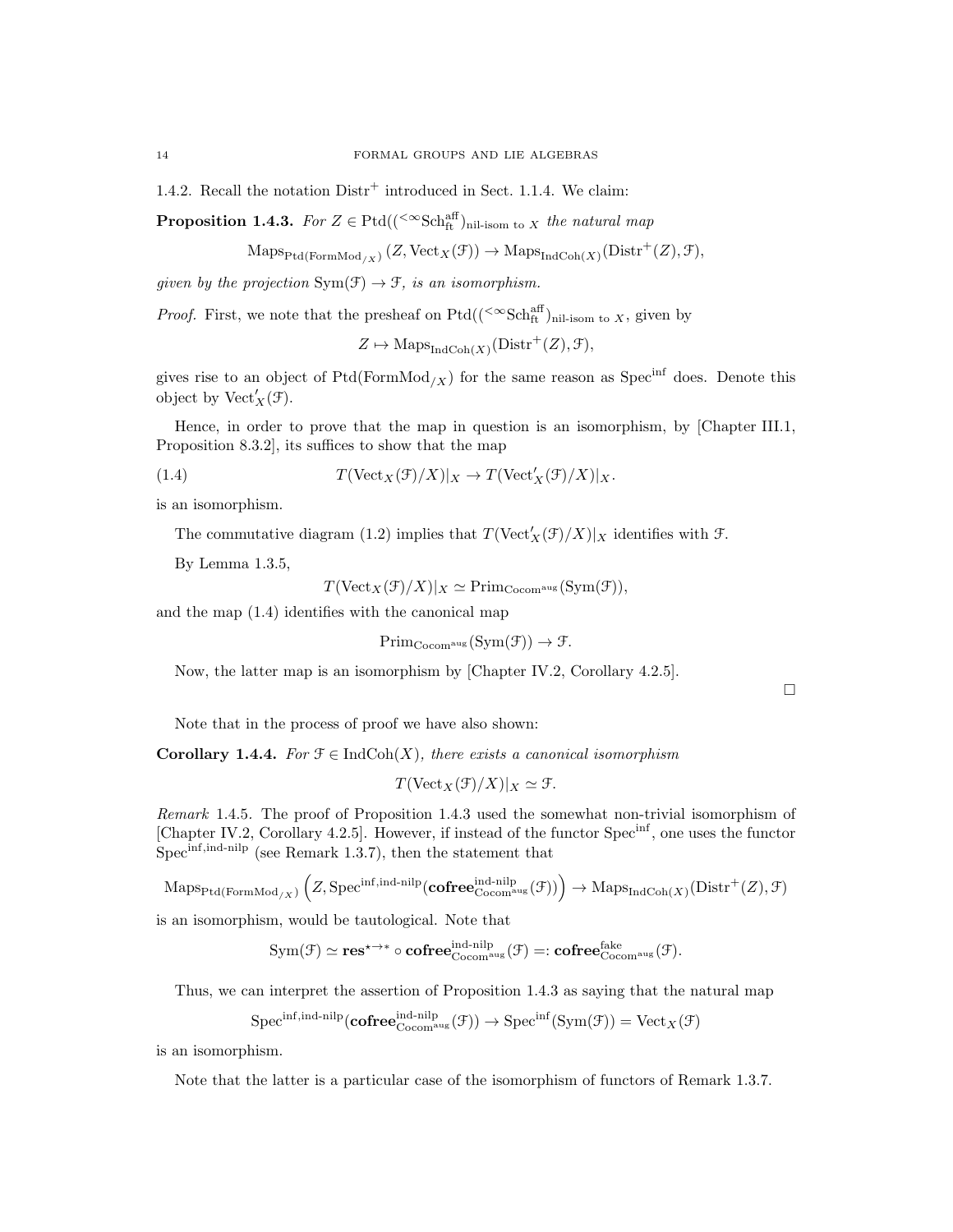1.4.6. We now claim:

Proposition 1.4.7. The co-unit of the adjunction

(1.5) 
$$
Distr^{Cocom^{aug}}(Vect_X(\mathcal{F})) \to Sym(\mathcal{F})
$$

is an isomorphism.

The rest of this subsection is devoted to the proof of the proposition.

1.4.8. Step 1. Suppose for a moment that  $\mathcal{F}$  is such that  $\mathbb{D}_{X}^{\text{Serre}}(\mathcal{F}) \in \text{Coh}(X)^{<0}$ . In this case, by Proposition 1.4.3,

$$
\mathrm{Maps}_{\mathrm{Ptd}(\mathrm{FormMod}_{/X})}(Z,\mathrm{Vect}_X(\mathcal{F})) \simeq \mathrm{Maps}_{\mathrm{IndCoh}(X)}(\mathrm{Distr}^+(Z),\mathcal{F}) \simeq
$$

$$
\simeq \mathrm{Maps}_{\mathrm{QCoh}(X)}\left(\mathbb{D}_X^{\mathrm{Serre}}(\mathcal{F}),\mathrm{Fib}(\pi_*(0_Z) \to 0_X)\right) \simeq
$$

$$
\simeq \mathrm{Maps}_{/X}\left(Z,\mathrm{Spec}_X\left(\mathbf{free}_{\mathrm{Com}}(\mathbb{D}_X^{\mathrm{Serre}}(\mathcal{F}))\right)\right)
$$

(where free<sub>Com</sub> is taken in the symmetric monoidal category  $QCoh(X)$ ), so  $Vect_X(\mathcal{F})$  is a scheme isomorphic to  $Spec_X(\mathbf{free}_{Com}(\mathbb{D}_{X}^{\text{Serre}}( \mathcal{F})))$ , and the assertion is manifest.

1.4.9. Step 2. Now, we claim that both sides in (1.5), viewed as functors

 $\text{IndCoh}(X) \to \text{CocomCoalg}^{\text{aug}}(\text{IndCoh}(X)),$ 

commute with filtered colimits in F.

The commutation is obvious for the functor  $\mathcal{F} \mapsto \text{Sym}(\mathcal{F})$ .

Since the functor  $\text{Distr}^{\text{Cocom}^{\text{aug}}}$  is a left adjoint, it suffices to show that the functor

$$
\mathcal{F} \mapsto \mathrm{Spec}^{\inf}(\mathrm{Sym}(\mathcal{F}))
$$

commutes with filtered colimits.

By the construction of the functor Spec<sup>inf</sup>, it suffices to show that the functor

 $\mathcal{F} \mapsto \mathrm{Spec}^{\mathrm{inf}}(\mathrm{Sym}(\mathcal{F}))_{\mathrm{nil-isom}}:$ 

$$
\operatorname{IndCoh}(X) \to \operatorname{Funct}\left(\left(\operatorname{Ptd}(({}^{<\infty}\operatorname{Sch}^{\operatorname{aff}}_{\operatorname{ft}})_{\operatorname{nil-isom} \operatorname{to} X})\right)^{\operatorname{op}}, \operatorname{Spc}\right)
$$

commutes with filtered colimits.

By Proposition 1.4.3, it suffuces to show that for  $Z \in \text{Ptd}((\leq \text{Sch}^{\text{aff}}_{\text{ft}})_{\text{nil-isom to } X})$ , the functor  $\mathcal{F} \mapsto \mathrm{Maps}_{\mathrm{IndCoh}(X)}(\mathrm{Distr}^+(Z), \mathcal{F})$ 

commutes with filtered colimits. The latter follows from the fact that  $\text{Distr}^+(Z) \in \text{Coh}(X)$ IndCoh $(X)^c$ .

1.4.10. Step 3. According to Step 2, we can assume that  $\mathcal{F} \in \text{Coh}(Z)$ . Combining with Step 1, it remains to show that if the assertion of the proposition holds for F[−1], then it also holds for F.

The description of  $Vect_X(\mathcal{F})$ , given by Proposition 1.4.3 implies that there is a canonical isomorphism

 $Vect_X(\mathcal{F}[-1]) \simeq \Omega_X(Vect_X(\mathcal{F})) \in Grp(FormMod_{/X}),$ 

and hence

$$
B_X(\text{Vect}_X(\mathcal{F}[-1])) \simeq \text{Vect}_X(\mathcal{F}).
$$

Note also that we have a canonical isomorphism in  $\mathrm{CocomCoalg}^{\mathrm{aug}}(\mathrm{IndCoh}(X))$ :

 $Bar(Sym(\mathcal{F}[-1])) \simeq Sym(\mathcal{F}),$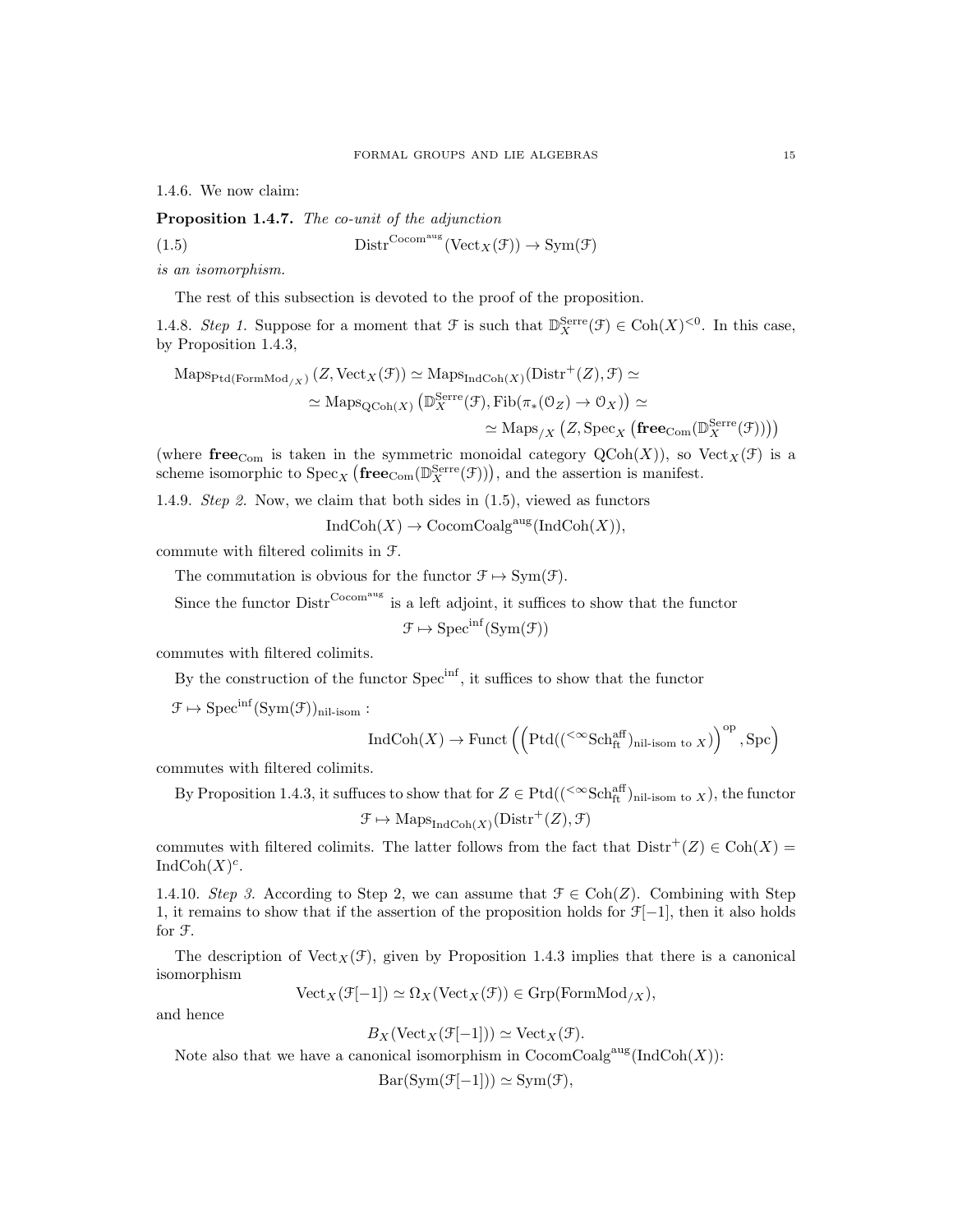where we regard  $Sym(\mathcal{F}[-1])$  as an object of

 $\mathrm{CocomBialg}(\mathrm{IndCoh}(X)) \simeq \mathrm{Assoc}(\mathrm{CocomCoalg}^{\mathrm{aug}}(\mathrm{IndCoh}(X)))$ 

via the structure on  $\mathcal{F}[-1]$  of a group-object in  $\text{IndCoh}(X)$ .

The following diagram commutes by adjunction

Bar 
$$
\circ
$$
 District  $\chi(\mathcal{F}[-1])$   $\xrightarrow{\text{Lemma 1.2.6}}$  District  $\chi(\mathcal{F}[-1])$   $\xrightarrow{\qquad \qquad}$   $\downarrow$   $\downarrow$   $\downarrow$   $\downarrow$   $\downarrow$   $\downarrow$   $\downarrow$   $\downarrow$   $\downarrow$   $\downarrow$   $\downarrow$   $\downarrow$   $\downarrow$   $\downarrow$   $\downarrow$   $\downarrow$   $\downarrow$   $\downarrow$   $\downarrow$   $\downarrow$   $\downarrow$   $\downarrow$   $\downarrow$   $\downarrow$   $\downarrow$   $\downarrow$   $\downarrow$   $\downarrow$   $\downarrow$   $\downarrow$   $\downarrow$   $\downarrow$   $\downarrow$   $\downarrow$   $\downarrow$   $\downarrow$   $\downarrow$   $\downarrow$   $\downarrow$   $\downarrow$   $\downarrow$   $\downarrow$   $\downarrow$   $\downarrow$   $\downarrow$   $\downarrow$   $\downarrow$   $\downarrow$   $\downarrow$   $\downarrow$   $\downarrow$   $\downarrow$   $\downarrow$   $\downarrow$   $\downarrow$   $\downarrow$   $\downarrow$   $\downarrow$   $\downarrow$   $\downarrow$   $\downarrow$   $\downarrow$   $\downarrow$   $\downarrow$   $\downarrow$   $\downarrow$   $\downarrow$   $\downarrow$   $\downarrow$   $\downarrow$   $\downarrow$   $\downarrow$   $\downarrow$   $\downarrow$   $\downarrow$   $\downarrow$   $\downarrow$   $\downarrow$   $\downarrow$   $\downarrow$   $\downarrow$   $\downarrow$   $\downarrow$   $\downarrow$   $\downarrow$   $\downarrow$   $\$ 

By assumption, the upper left vertical arrow in this diagram is an isomorphism. Hence, so is the lower right vertical arrow.

 $\Box$ 

# 2. Inf-affineness

In this section we study the notion of inf-affineness, which is a counterpart of the usual notion of affineness in algebraic geometry.

The naive expectation would be that an inf-affine formal moduli problem over  $X$  is one of the form Spec<sup>inf</sup> of a co-commutative co-algebra in  $\text{IndCoh}(X)$ . However, this does not quite work as the analogy with the usual notion of affineness is not perfect: it is not true that the functor Spec<sup>inf</sup> identifies the category  $\text{CocomCoalg}^{\text{aug}}(\text{IndCoh}(X))$  with that of inf-affine objects in  $Ptd(FormMod<sub>/X</sub>).$ 

2.1. The notion of inf-affineness. In algebraic geometry a prestack  $\mathcal{Y}$  is an affine scheme if and only if  $\Gamma(\mathcal{Y}, \mathcal{O}_{\mathcal{Y}})$  is connective and for any  $S \in \mathbf{Sch}^{\mathrm{aff}}$ , the map

 $\text{Maps}_{\text{Sch}^{\text{aff}}}(S, \mathcal{Y}) \to \text{Maps}_{\text{ComAlg}(\text{Vect})}(\Gamma(\mathcal{Y}, \mathcal{O}_{\mathcal{Y}}), \Gamma(S, \mathcal{O}_{S}))$ 

is an isomorphism.

In formal geometry we give a similar definition.

2.1.1. Let as before  $X \in \text{&}\text{Sch}^{\text{aff}}_{\text{ft}}$ .

**Definition 2.1.2.** An object  $\mathcal{Y} \in \text{Ptd}(\text{FormMod}_{/X})$  is inf-affine, if the functor  $\text{Distr}^{\text{Cocom}}$ <sup>aug</sup> induces an isomorphism

 $\mathrm{Maps}_{\mathrm{Ptd}(\mathrm{FormMod}_{/X})}(Z, \mathcal{Y}) \rightarrow$ 

 $\rightarrow$  Maps<sub>Cocom</sub>Coalg<sup>aug</sup>(IndCoh(X))(Distr<sup>Cocom<sup>aug</sup>(Z), Distr<sup>Cocom<sup>aug</sup>(Y)),</sup></sup>

where  $Z \in \text{Ptd}((\leq \infty \text{Sch}_{\text{ft}}^{\text{aff}})_{\text{nil-isom to } X}).$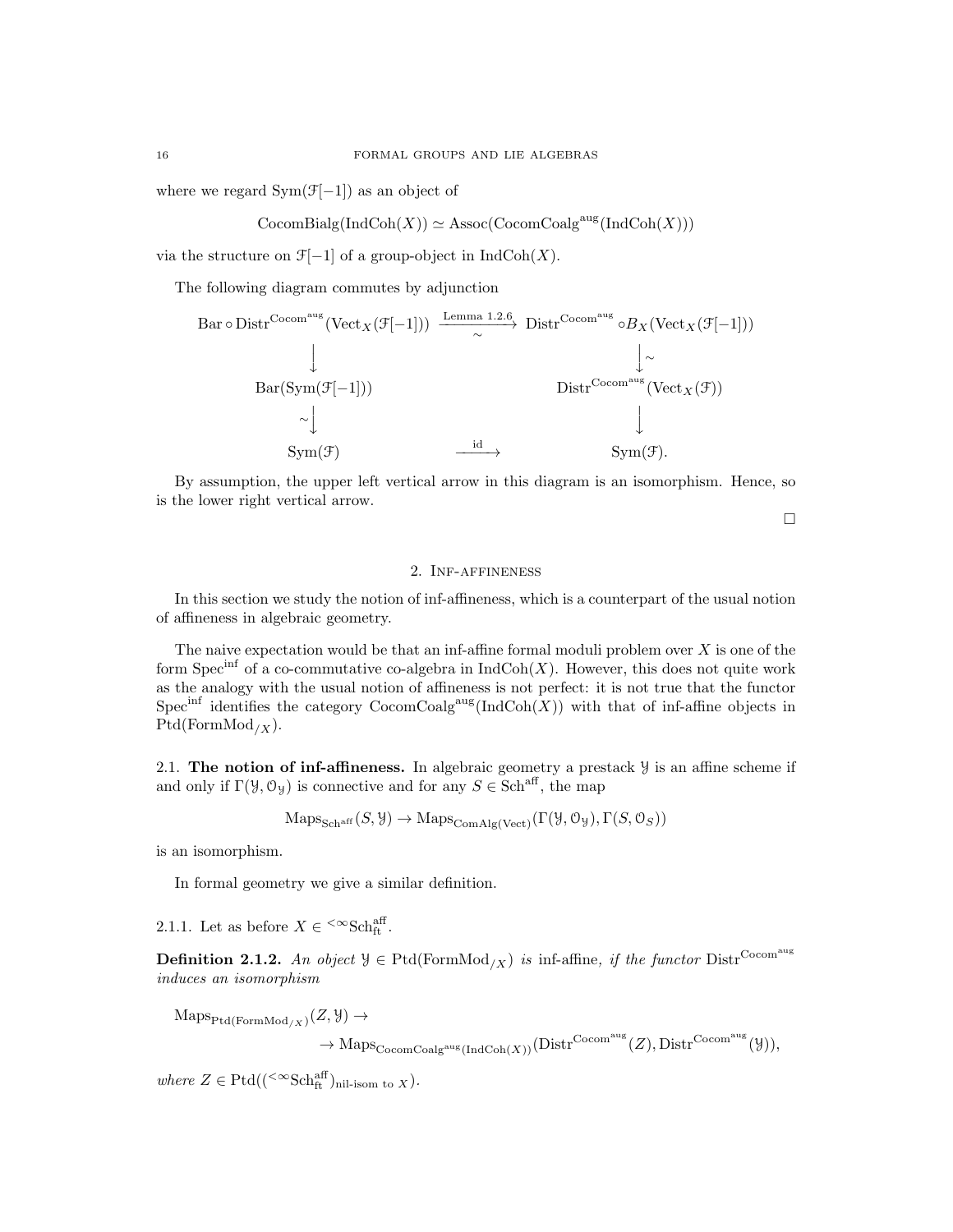2.1.3. Here are some basic facts related to this notion:

Proposition 2.1.4. Any object

$$
Y \in \mathrm{Ptd}((\mathrm{Sch}^{\mathrm{aff}}_{\mathrm{aff}})_{\mathrm{nil\text{-}isom to } X}) \subset \mathrm{Ptd}(\mathrm{FormMod}_{/X})
$$

is inf-affine.

Proof. By definition, we need to show that for

$$
Y_1, Y_2 \in \mathrm{Ptd}((\mathrm{Sch}^{\mathrm{aff}}_{\mathrm{alt}})_{\mathrm{nil-isom \ to \ } X}),
$$

with  $Y_1$  eventually coconnective, the groupoid  $\mathrm{Maps}_{\mathrm{Ptd}(\mathrm{FormMod}_{/X})}(Y_1, Y_2)$  maps isomorphically to

$$
\mathrm{Maps}_{\mathrm{CocomCoalg}^{\mathrm{aug}}(\mathrm{IndCoh}(X))}((\pi_1)_*^{\mathrm{IndCoh}}(\omega_{Y_1}), (\pi_2)_*^{\mathrm{IndCoh}}(\omega_{Y_2})) .
$$

The assertion easily reduces to the case when  $Y_2$  is eventually coconnective. In the latter case, Serre duality identifies the above groupoid with

 $\mathrm{Maps}_{\mathrm{ComAlg}^{\mathrm{aug}}(\mathrm{QCoh}(X))}((\pi_2)_*(\mathfrak{O}_{Y_2}),(\pi_1)_*(\mathfrak{O}_{Y_1})),$ 

and the desired isomorphism is manifest.

2.1.5. We claim:

**Lemma 2.1.6.** Let  $\mathcal{Y} \in \text{Ptd}(\text{FormMod}_X)$  be inf-affine. Then for any  $\mathcal{Z} \in \text{Ptd}(\text{FormMod}_X)$ , the map

 $\mathrm{Maps}_{\mathrm{Ptd}(\mathrm{FormMod}_{/X})}(\mathcal{Z}, \mathcal{Y}) \rightarrow$ 

$$
\rightarrow \mathrm{Maps}_{\mathrm{CocomCoalg}^{\mathrm{aug}}(\mathrm{IndCoh}(X))}(\mathrm{Distr}^{\mathrm{Cocom}^{\mathrm{aug}}}(\mathcal{Z}),\mathrm{Distr}^{\mathrm{Cocom}^{\mathrm{aug}}}(\mathcal{Y}))
$$

is an isomorphism.

*Proof.* Follows from [Chapter IV.1, Corollary 1.5.2(a)] and Lemma 1.1.7(b).

Remark 2.1.7. It follows from Proposition 2.3.3 below, combined with [Chapter IV.2, Corollary 2.10.5(b)] for the co-operad Cocom that if instead of  $\operatorname{CocomCoalg}^{\operatorname{aug}}(\operatorname{IndCoh}(X))$  one uses  $\mathrm{Cocom}^{\mathrm{aug, ind-nilp}}(\mathrm{IndCoh}(X)),$  one obtains the same notion of inf-affineness.

2.2. Inf-affineness and inf-spectrum. As was mentioned already, it is not true that the functor Spec<sup>inf</sup> identifies the category  $\text{CocomCoalg}^{\text{aug}}(\text{IndCoh}(X))$  with that of inf-affine objects in Ptd(FormMod<sub>/X</sub>). The problem is that the analog of Serre's theorem fails: for a connective commutative DG algebra A, the map

$$
A \to \Gamma(\operatorname{Spec}(A), \mathcal{O}_{\operatorname{Spec}(A)})
$$

is an isomorphism, whereas for  $A \in \text{CocomCoalg}^{\text{aug}}(\text{IndCoh}(X))$ , the map

$$
Dist^{\mathrm{Cocom}^{\mathrm{aug}}}(\mathrm{Spec}^{\inf}(\mathcal{A})) \to \mathcal{A}
$$

does not have to be such.

In this subsection we establish several positive facts that can be said in this direction. A more complete picture is presented in Sect. 3.3.

 $\Box$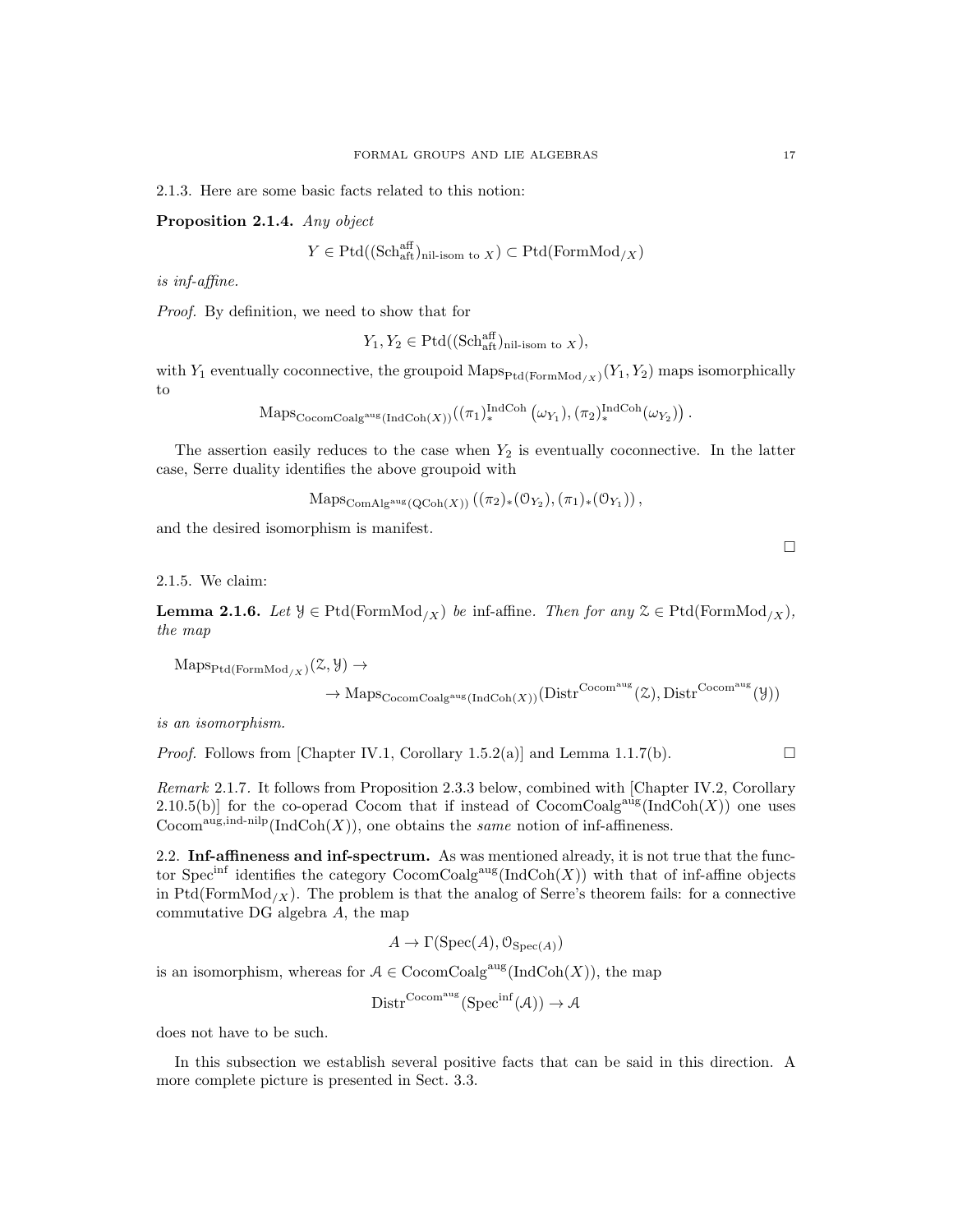2.2.1. We note:

**Lemma 2.2.2.** Let  $A \in \text{CocomCoalg}^{\text{aug}}(\text{IndCoh}(X))$  be such that the co-unit of the adjunction

$$
Distr^{Cocom^{aug}}(Spec^{inf}(\mathcal{A})) \to \mathcal{A}
$$

is an isomorphism. Then the object  $Spec^{inf}(A)$  is inf-affine.

In particular, combining with Proposition 1.4.7, we obtain:

Corollary 2.2.3. For  $\mathcal{F} \in \text{IndCoh}(X)$ , the object  $\text{Vect}_X(\mathcal{F}) \in \text{Ptd}(\text{FormMod}_{X})$  is inf-affine.

Remark 2.2.4. As we shall see in Sect. 3.3.10, it is not true that the functor Spec<sup>inf</sup> is fully faithful. I.e., the co-unit of the adjunction

$$
Distr^{Cocom^{aug}}(Spec^{inf}(\mathcal{A})) \to \mathcal{A}
$$

is not an isomorphism for all  $A \in \mathrm{CocomCoalg}^{\mathrm{aug}}(\mathrm{IndCoh}(X)).$ 

However, we will see that [Chapter IV.2, Conjecture 2.8.9(b)] for the symmetric monoidal DG category  $\text{IndCoh}(X)$  implies that the above map is an isomorphism for A lying in the essential image of the functor  $\text{Distr}^{\text{Cocom}}$ .

We will also see that [Chapter IV.2, Conjecture  $2.8.9(a)$ ] for IndCoh(X) implies that the essential image of the functor Spec<sup>inf</sup> lands in the subcategory of  $Ptd(FormMod<sub>/X</sub>)$  spanned by inf-affine objects.

Remark 2.2.5. The same logic shows that [Chapter IV.2, Conjecture 2.6.6] for the symmetric monoidal DG category  $\text{IndCoh}(X)$  and the Lie operad, implies that the functor Spec<sup>inf,ind-nilp</sup> is an equivalence onto the full subcategory of  $Ptd(FormMod<sub>/X</sub>)$  spanned by objects that are inf-affine.

2.3. A criterion for being inf-affine. A prestack *y* is an affine scheme if and only if  $\Gamma(\mathcal{Y}, \mathcal{O}_{\mathcal{Y}})$ is connective and the canonical map

$$
\mathcal{Y} \to \mathrm{Spec}(\Gamma(\mathcal{Y}, \mathcal{O}_{\mathcal{Y}}))
$$

is an isomorphism.

The corresponding assertion is true (but not completely tautological) also in formal geometry: an object  $\mathcal{Y} \in \text{Ptd}(\text{FormMod}_X)$  is inf-affine if and only if the unit of the adjunction

$$
\mathcal{Y} \to \mathrm{Spec}^{\mathrm{inf}} \circ \mathrm{Distr}^{\mathrm{Cocom}^{\mathrm{aug}}}(\mathcal{Y})
$$

is an isomorphism.

In addition, in this subsection we will give a crucial criterion for inf-affineness in terms of the tangent space of Y at its distinguished point, which does not have a counterpart in usual algebraic geometry.

2.3.1. Recall the commutative diagram (1.2).

We obtain that for  $\mathfrak{F} \in \text{Coh}(X)^{\leq 0}$  and  $\mathcal{Y} \in \text{Ptd}(\text{FormMod}_{X})$ , the functor  $\text{Distr}^{\text{Cocom<sup>aug</sup>}}$ gives rise to a canonically defined map

$$
(2.1) \quad \mathrm{Maps}_{\mathrm{IndCoh}(X)}(\mathbb{D}_{X}^{\mathrm{Serre}}(\mathcal{F}), T(\mathcal{Y}/X)|_{X}) \to
$$

$$
\rightarrow \mathrm{Maps}_{\mathrm{CocomCoalg}^{\mathrm{aug}}(\mathrm{IndCoh}(X))}(\mathbf{triv}_{\mathrm{Cocom}^{\mathrm{aug}}}(\mathbb{D}_{X}^{\mathrm{Serre}}(\mathcal{F})), \mathrm{Distr}^{\mathrm{Cocom}^{\mathrm{aug}}}(\mathcal{Y})) .
$$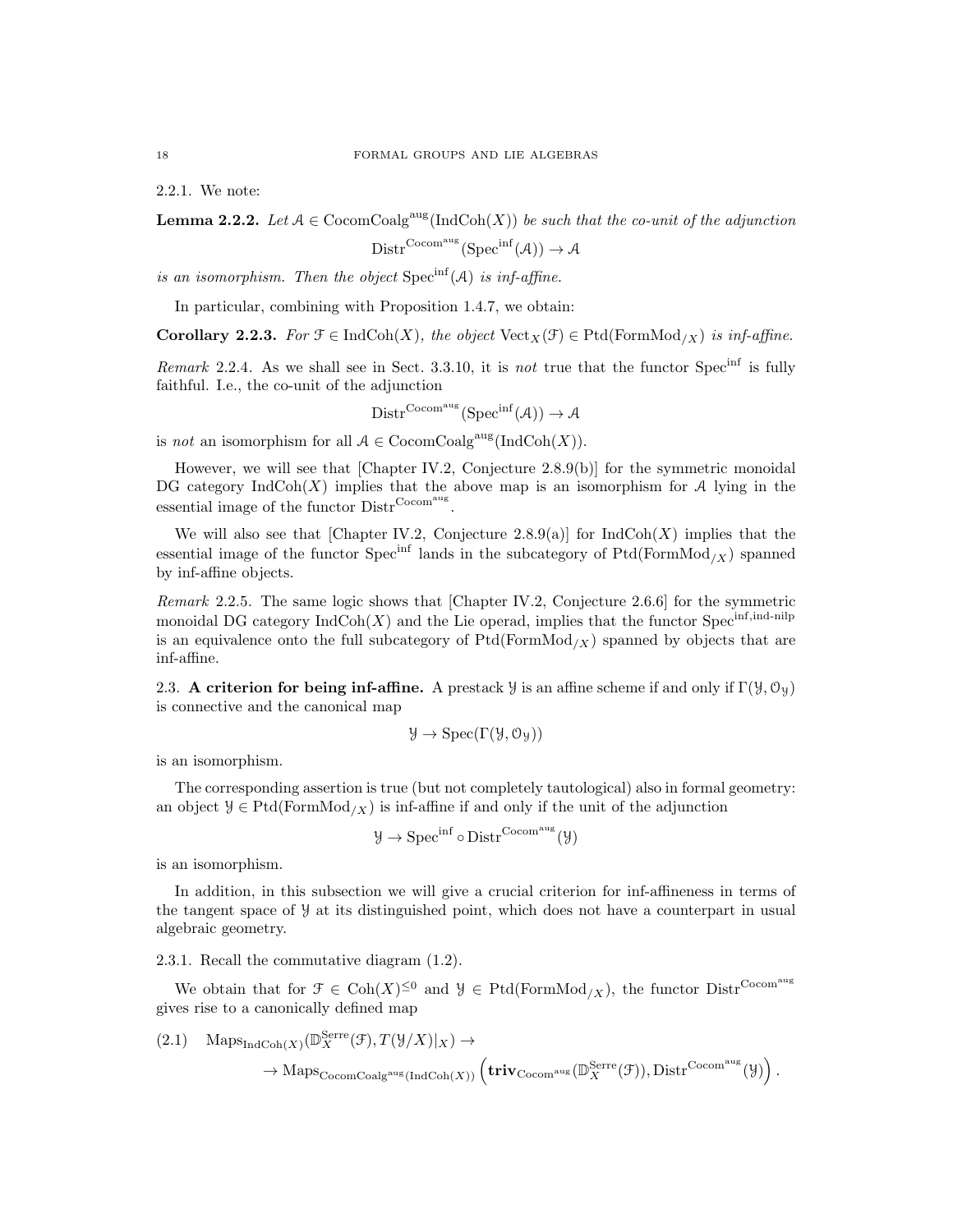Consider the functor

$$
\text{Prim}_{\text{Cocom}^{\text{aug}}} : \text{CocomCoalg}^{\text{aug}}(\text{IndCoh}(X)) \to \text{IndCoh}(X).
$$

We can rewrite (2.1) as a map

$$
(2.2) \quad \text{Maps}_{\text{IndCoh}(X)}(\mathbb{D}_{X}^{\text{Serre}}(\mathcal{F}), T(\mathcal{Y}/X)|_{X}) \to
$$

$$
\to \mathrm{Maps}_{\mathrm{IndCoh}(X)}(\mathbb{D}_{X}^{\mathrm{Serre}}(\mathcal{F}), \mathrm{Prim}_{\mathrm{Cocom}^{\mathrm{aug}}}\circ \mathrm{Distr}^{\mathrm{Cocom}^{\mathrm{aug}}}(\mathcal{Y})).
$$

The map  $(2.2)$  gives rise to a well-defined map in  $IndCoh(X)$ :

(2.3) 
$$
T(\mathcal{Y}/X)|_X \to \text{Prim}_{\text{Cocom}^{\text{aug}}} \circ \text{Distr}^{\text{Cocom}^{\text{aug}}}(\mathcal{Y}).
$$

2.3.2. We claim:

**Proposition 2.3.3.** For an object  $\mathcal{Y} \in \text{Ptd}(\text{FormMod}_{X})$  the following conditions are equivalent:

- (i)  $\forall$  is inf-affine;
- (ii) The unit of the adjunction  $\mathcal{Y} \to \text{Spec}^{\text{inf}} \circ \text{Distr}^{\text{Cocom}^{\text{aug}}}(\mathcal{Y})$  is an isomorphism;
- (iii) The map (2.3) is an isomorphism.

*Proof.* The implication (i)  $\Rightarrow$  (iii) is tautological from the definition of inf-affineness.

Suppose that  $\mathcal{Y}$  satisfies (ii). Then for  $Z \in \text{Ptd}((\text{&Sch<sub>ft</sub><sup>aff</sup>)<sub>nil-isom to X</sub>)$  the map

 $\mathrm{Maps}_{\mathrm{Ptd}(\mathrm{FormMod}_{/X})}(Z, \mathcal{Y}) \to \mathrm{Maps}_{\mathrm{Ptd}(\mathrm{FormMod}_{/X})}\left(Z, \mathrm{Spec}^{\inf} \circ \mathrm{Distr}^{\mathrm{Cocom}^{\mathrm{aug}}}( \mathcal{Y})\right)$ 

is an isomorphism, while its composition with the adjunction isomorphism

$$
\begin{aligned} \mathrm{Maps}_{\mathrm{Ptd}(\mathrm{FormMod}_{/X})}\left(Z, \mathrm{Spec}^{\mathrm{inf}} \circ \mathrm{Distr}^{\mathrm{Cocom^{aug}}}(Y)\right) &\simeq \\ &\simeq \mathrm{Maps}_{\mathrm{CocomCoalg^{aug}}(\mathrm{IndCoh}(X))}\left(\mathrm{Distr}^{\mathrm{Cocom^{aug}}}(Z), \mathrm{Distr}^{\mathrm{Cocom^{aug}}}(Y)\right) \end{aligned}
$$

equals the map induced by the functor  $\text{Distr}^{\text{Cocom}^{\text{aug}}}$ . Hence,  $\mathcal{Y}$  is inf-affine.

Finally, assume that  $\mathcal Y$  satisfies (iii), and let us deduce (ii). By [Chapter III.1, Proposition 8.3.2], in order to show that  $\mathcal{Y} \to \text{Spec}^{\text{inf}} \circ \text{Distr}^{\text{Cocom}^{\text{aug}}}(\mathcal{Y})$  is an isomorphism, it suffices to show that the map

$$
T(\mathcal{Y}/X)|_X \to T(\operatorname{Spec}^{\inf} \circ \operatorname{Distr}^{\operatorname{Cocom}^{\operatorname{aug}}}(\mathcal{Y})/X)|_X
$$

is an isomorphism in  $IndCoh(X)$ .

Recall the isomorphism  $T(\text{Spec}^{\text{inf}}(\mathcal{A})/X)|_X \simeq \text{Prim}_{\text{Cocom}^{\text{aug}}}(\mathcal{A})$  of Lemma 1.3.5.

Now, it is easy to see that the composed map

$$
T(\mathcal{Y}/X)|_X \to T(\operatorname{Spec}^{\inf} \circ \operatorname{Distr}^{\operatorname{Cocom^{aug}}}(\mathcal{Y})/X)|_X \simeq \operatorname{Prim}_{\operatorname{Cocom^{aug}}}(\operatorname{Distr}^{\operatorname{Cocom^{aug}}}(\mathcal{Y}))
$$

equals the map (2.3), implying our assertion.

 $\Box$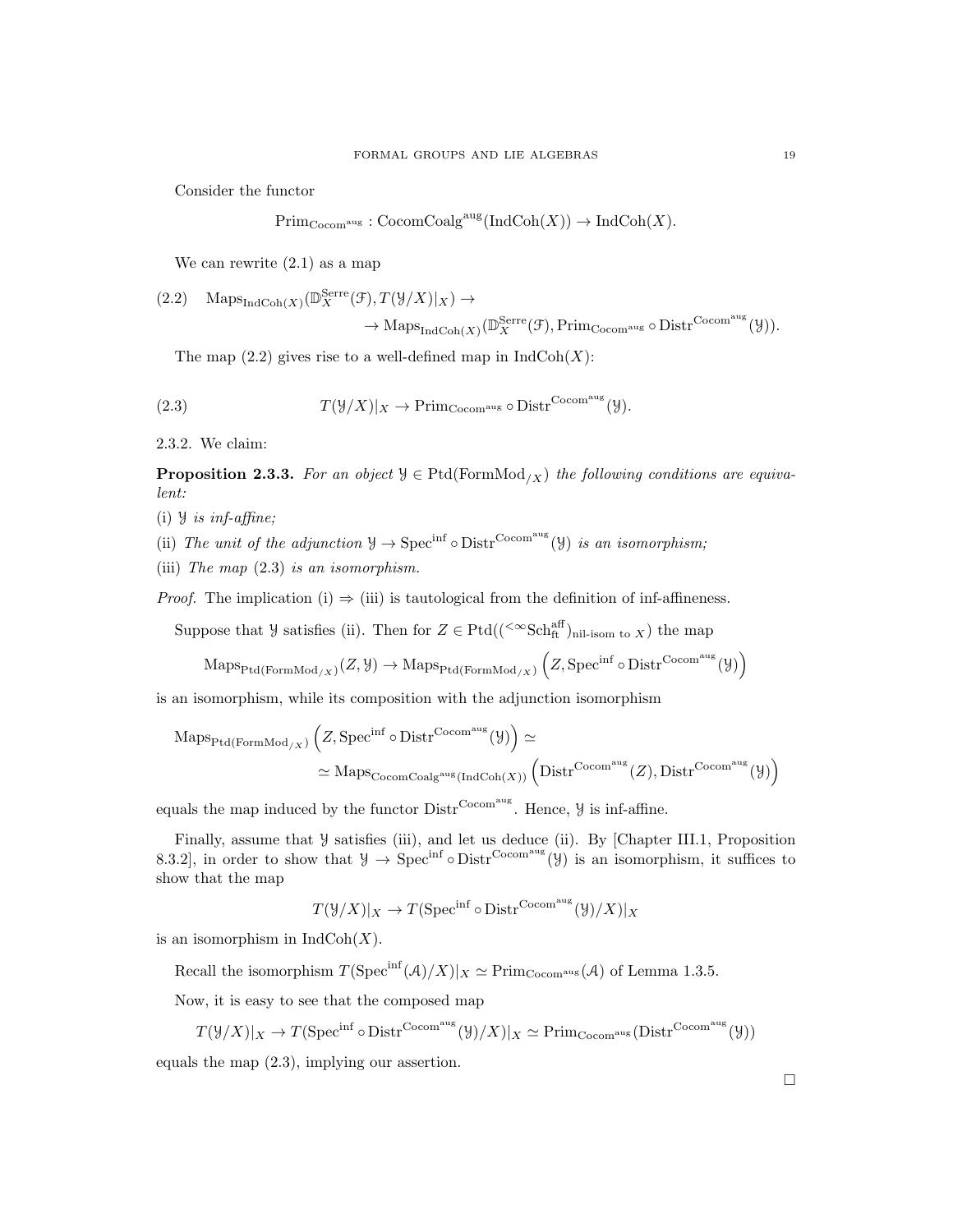#### 3. From formal groups to Lie algebras

Let  $G$  be a Lie group. The tangent space at the identity of  $G$  has the structure of a Lie algebra. One way of describing this Lie algebra structure is the following: the Lie algebra of G is given by the space of primitive elements in the co-commutative co-algebra given by the space of distributions on G supported at the identity.

In this section, we implement this idea in the context of derived algebraic geometry and finally spell out the relationship between the categories  $Grp(FormMod_X)$  and LieAlg(IndCoh(X)), i.e., formal groups and Lie algebras:

To go from an object of  $Grp(FormMod_{X})$  to LieAlg(IndCoh(X)), we first attach to it an object  $Grp(LieAlg(IndCoh(X)))$  via the functor

$$
\operatorname{coChev}^{\operatorname{enh}}\circ\operatorname{Distr}^{\operatorname{Cocom}^{\operatorname{aug}}}
$$

(i.e., we attach to an object of  $Grp(FormMod_X)$  the corresponding augmented co-commutative co-algebra and use Quillen's functor coChev<sup>enh</sup> that maps CocomCoalg<sup>aug</sup> to LieAlg), and then deloop.

To go from  $LieAlg(IndCoh(X))$  we use the 'exponential map', incarnated by the functor

 $Grp(Chev<sup>enh</sup>) \circ \Omega_{Lie} : LieAlg \to CocomHopf$ 

(the latter is canonically isomorphic to the more usual construction given by the functor  $U^{\text{Hopf}}$ , the universal enveloping algebra, viewed as a co-commutatove Hopf algebra), and then apply the functor of inf-spectrum.

3.1. The exponential construction. Let as before  $X \in \text{Sch}_{\text{ft}}^{\text{aff}}$ . The idea of the exponential construction is the following: for a Lie algebra  $\mathfrak{h}$ , the corresponding formal group  $\exp_X(\mathfrak{h})$ is such that

$$
Distr(\exp_X(\mathfrak{h})) \simeq U(\mathfrak{h}).
$$

3.1.1. We define the functor

$$
\exp_X: \text{LieAlg}(\text{IndCoh}(X)) \to \text{Grp}(\text{FormMod}_{/X})
$$

to be

$$
\mathrm{Monoid}(\mathrm{Spec}^{\mathrm{inf}}) \circ \mathrm{Grp}(\mathrm{Chev}^{\mathrm{enh}}) \circ \Omega_{\mathrm{Lie}}.
$$

For example, for  $\mathcal{F} \in \text{IndCoh}(\mathcal{X})$ , we have

$$
\exp(\mathbf{triv}_{\mathrm{Lie}}(\mathcal{F})) = \mathrm{Monoid}(\mathrm{Spec}^{\mathrm{inf}})(\mathrm{Sym}(\mathcal{F})) = \mathrm{Vect}_{\mathfrak{X}}(\mathcal{F}),
$$

equipped with its natural group structure.

Remark 3.1.2. To bring the above construction closer to the classical idea of the exponential map, let us recall that, according to [Chapter IV.2, Theorem 6.1.2], we have a canonical isomorphism in  $CocomHopf(IndCoh(X))$ 

$$
Grp(Chev^{enh}) \circ \Omega_{Lie} \simeq U^{Hopf}.
$$

3.1.3. In the next section we will prove:

Theorem 3.1.4. The functor

$$
\exp_X: \mathrm{LieAlg}(\mathrm{IndCoh}(X)) \to \mathrm{Grp}(\mathrm{FormMod}_{/X})
$$

is an equivalence.

3.2. Corollaries of Theorem 3.1.4. In this subsection we will show that the functor  $\exp_Y$ as defined above, has all the desired properties, i.e., that there are no unpleasant surprises.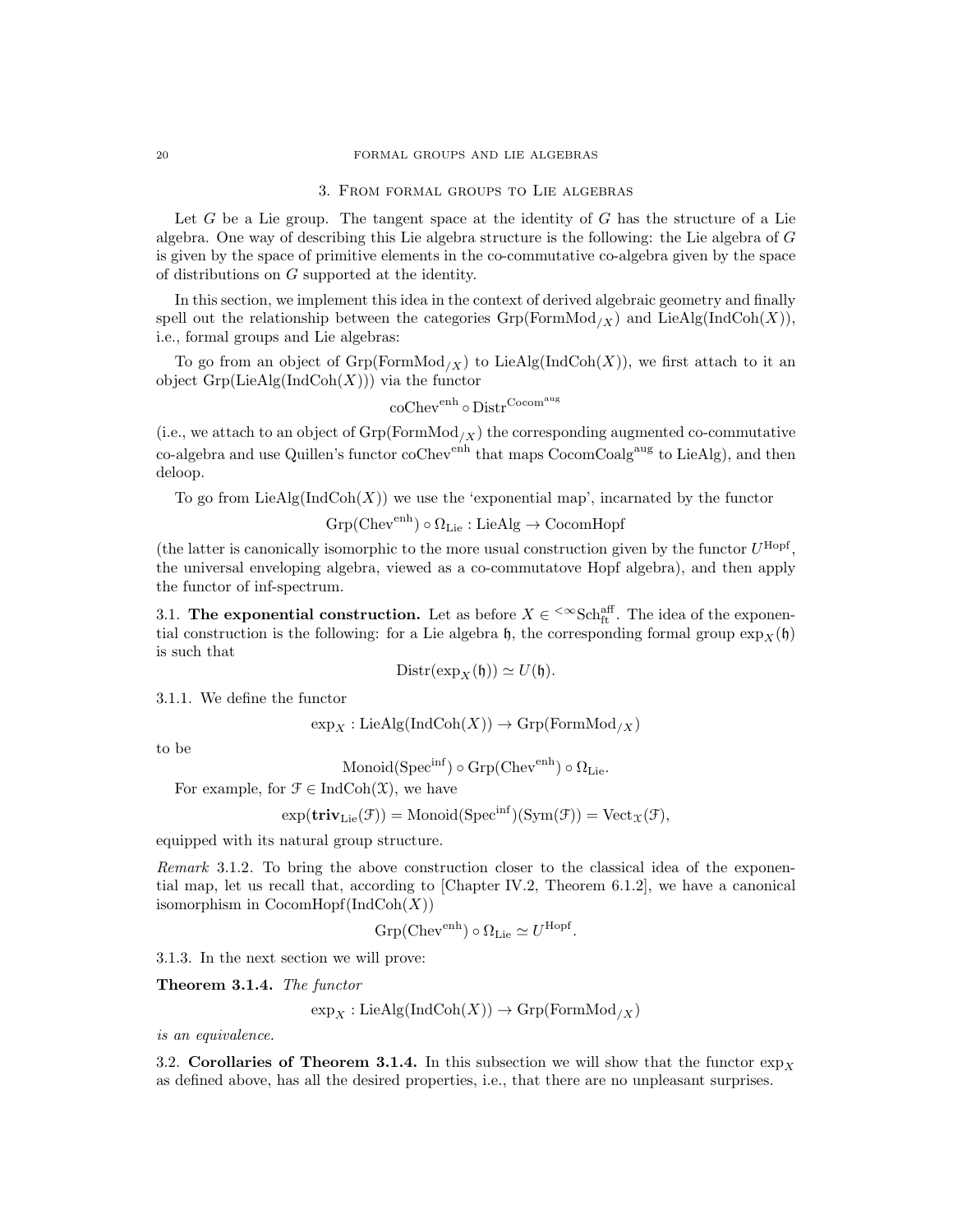3.2.1. Recall (see [Chapter IV.2, Corollary 1.7.3]) that when  $Grp(Chev<sup>enh</sup>) \circ \Omega_{Lie}(\mathfrak{h})$  is viewed as an object of  $\text{CocomCoalg}^{\text{aug}}(\text{IndCoh}(X)),$  i.e., if we forget the algebra structure, it is (canonically) isomophic to  $Sym(\textbf{oblv}_{Lie}(\mathfrak{h}))$ .

Hence, by Corollary 2.2.3, when we view  $\exp_X(\mathfrak{h})$  as an object of Ptd(FormMod<sub>/X</sub>), it is isomorphic to  $Vect_X(oblv_{Lie}(\mathfrak{h}))$ , and hence is inf-affine.

Therefore, as a consequence of Theorem 3.1.4 (plus Corollary 1.4.4), we obtain:

**Corollary 3.2.2.** Every object of  $\mathcal{H} \in \text{Grp}(\text{FormMod}_X)$ , when viewed by means of the forgetful functor as an object of  $Ptd(FormMod_{/X})$ , is inf-affine, and we have:

 $\textbf{oblv}_{\text{Grp}}(\mathcal{H}) \simeq \text{Vect}_X(T(\textbf{oblv}_{\text{Grp}}(\mathcal{H})/X)|_X).$ 

From Proposition 1.4.7 and [Chapter IV.2, Proposition 4.3.3], we obtain:

Corollary 3.2.3. The natural transformation

(3.1) 
$$
Grp(Distr^{Cocom^{aug}}) \circ exp_X \to Grp(Chev^{enh}) \circ \Omega_{Lie}
$$

is an isomorphism.

Combining the isomorphism (3.1) with the isomorphism

(3.2) 
$$
B_{\text{Lie}} \circ \text{Monoid}(\text{coChev}^{\text{enh}}) \circ \text{Grp}(\text{Chev}^{\text{enh}}) \circ \Omega_{\text{Lie}} \simeq \text{Id}
$$

of [Chapter IV.2, Theorem 4.4.6], we obtain:

Corollary 3.2.4. There exists a canonical isomorphism of functors

$$
B_{\mathrm{Lie}} \circ \mathrm{Monoid}(\mathrm{coChev}^{\mathrm{enh}}) \circ \mathrm{Grp}(\mathrm{Distr}^{\mathrm{Cocom}^{\mathrm{aug}}}) \circ \mathrm{exp}_X \simeq \mathrm{Id}\,.
$$

3.2.5. Let us denote by

(3.3)  $\text{Lie}_X : \text{Grp}(\text{FormMod}_{/X}) \to \text{LieAlg}(\text{IndCoh}(X))$ 

the functor

 $B_{\text{Lie}} \circ \text{Monoid}(\text{coChev}^{\text{enh}}) \circ \text{Grp}(\text{Distr}^{\text{Cocom}^{\text{aug}}}).$ 

Hence:

Corollary 3.2.6. The functor

 $Lie_X : \text{Grp}(\text{FormMod}_{/X}) \to \text{LieAlg}(\text{IndCoh}(X))$ 

is the inverse of

 $\exp_X : \text{LieAlg}(\text{IndCoh}(X)) \to \text{Grp}(\text{FormMod}_{/X}).$ 

3.2.7. By combining Corollary 3.2.2, Proposition 2.3.3 and the tautological isomorphism

 ${\bf oblv}_{{\rm Lie}}\circ B_{{\rm Lie}}\circ {\rm Monoid}(\mathrm{coChev}^{\rm enh})\simeq {\rm Prim}_{\rm Cocom^{aug}}\circ {\bf oblv}_{{\rm Grp}},$ 

we obtain:

Corollary 3.2.8. There exists a canonical isomorphism of functors

 $Grp(FormMod_{/X}) \to IndCoh(X)$ , obl $\mathbf{v}_{Lie} \circ Lie_X(\mathcal{H}) \simeq T(\mathbf{oblv}_{Grp}(\mathcal{H})/X)|_X.$ 

In other words, this corollary says that the object of IndCoh underlying the Lie algebra corresponding to a formal group indeed identifies with the tangent space at the origin.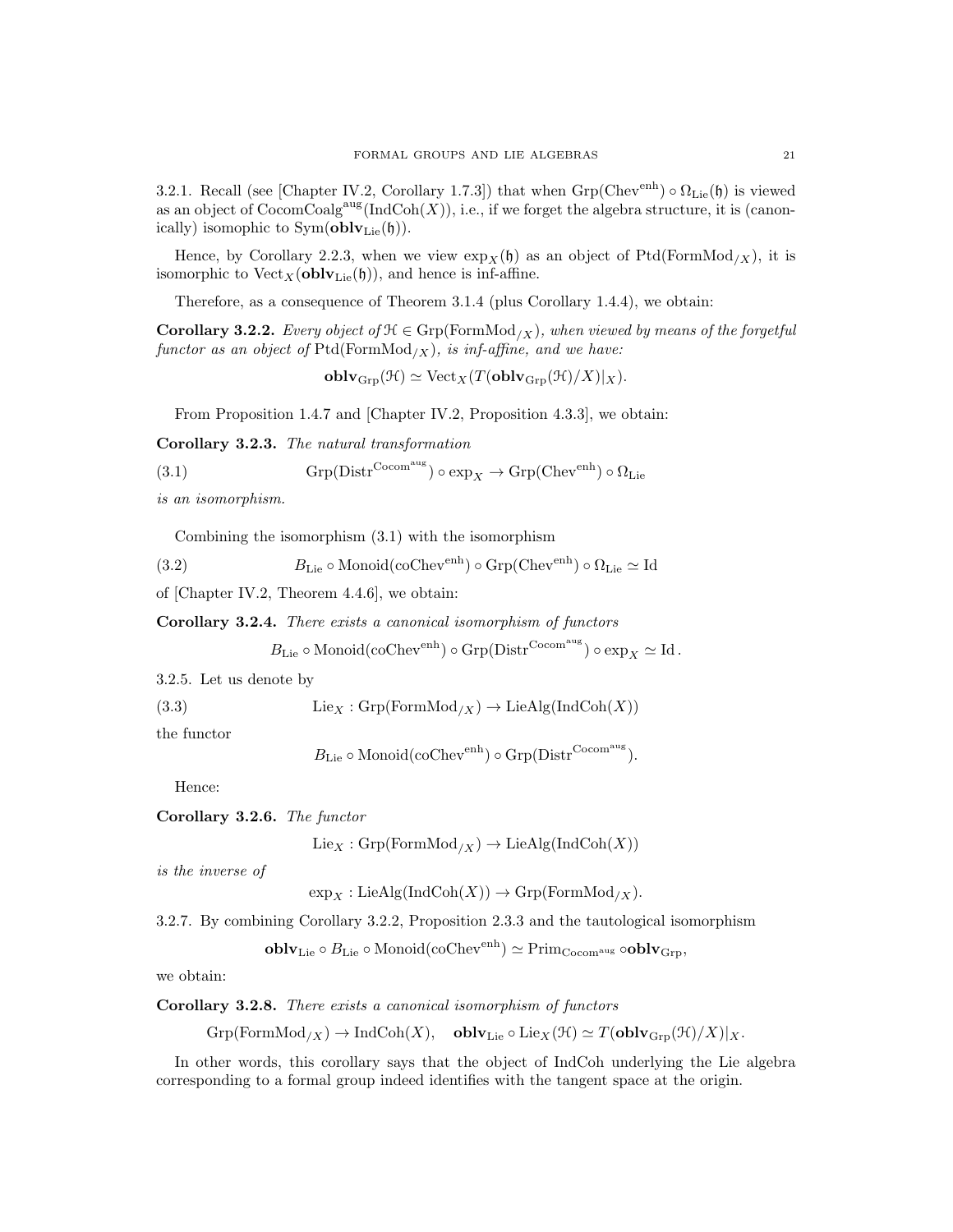3.2.9. The upshot of this subsection is that in derived algebraic geometry the passage from the a formal group to its Lie algebra is given by the functor

$$
\mathrm{Lie}_X := B_{\mathrm{Lie}} \circ \mathrm{Monoid}(\mathrm{coChev}^{\mathrm{enh}}) \circ \mathrm{Grp}(\mathrm{Distr}^{\mathrm{Cocom}^{\mathrm{aug}}}).
$$

3.3. Lie algebras and formal moduli problems. In this subsection we will assume Theorem 3.1.4 and deduce some further corollaries. In particular, we will show that there is an equivalence between pointed formal moduli problems over a scheme X and Lie algebras in  $IndCoh(X).$ 

Furthermore, we will see what the functor of inf-spectrum really does, and what it means to be inf-affine. Namely, we will show that under the equivalence above, the functor Specinf corresponds to the functor coChev<sup>enh</sup>.

3.3.1. First, we claim:

Corollary 3.3.2. There is the following commutative diagram of functors

(3.4)  
\n
$$
\begin{array}{ccc}\n\text{CocomCoalg}^{\text{aug}}(\text{IndCoh}(X)) & \xleftarrow{\text{Distr}^{\text{Cocomaug}}}& \text{Ptd}(\text{FormMod}_{/X}) \\
&\xrightarrow{\text{Chev}^{\text{enh}}}\uparrow & & \nearrow \uparrow B_X \\
\text{LieAlg}(\text{IndCoh}(X)) & \xleftarrow{\text{Lie}_X}& \text{Grp}(\text{FormMod}_{/X}).\n\end{array}
$$

Proof. Indeed, by Theorem 3.1.4, it suffices to construct a functorial isomorphism

$$
\mathrm{Distr}^{\mathrm{Cocom^{aug}}}\circ B_X\circ \exp_X \simeq \mathrm{Chev}^{\mathrm{enh}}\,.
$$

However, by Lemma 1.2.6 and the isomorphism (3.1), the left-hand side identifies with

$$
\operatorname{Bar} \circ \operatorname{Grp}(\operatorname{Distr}^{\operatorname{Cocom^{aug}}}) \circ \exp_X \simeq \operatorname{Bar} \circ \operatorname{Grp}(\operatorname{Chev}^{\operatorname{enh}}) \circ \Omega_{\operatorname{Lie}} \simeq
$$

 $\simeq \mathrm{Chev}^{\mathrm{enh}}\circ B_{\mathrm{Lie}}\circ \Omega_{\mathrm{Lie}}\simeq \mathrm{Chev}^{\mathrm{enh}}$ .

 $\Box$ 

Corollary 3.3.3. For  $\mathcal{Y} \in \text{Ptd}(\text{FormMod}_X)$  there is a canonical isomorphism

$$
\mathrm{Distr}^{\mathrm{Cocom}^{\mathrm{aug}}}(\mathcal{Y}) \simeq \mathrm{Chev}^{\mathrm{enh}} \circ \mathrm{Lie}_X \circ \Omega_X(\mathcal{Y}).
$$

Remark 3.3.4. The commutative diagram (3.4) implies the following:

The functor

$$
Dist^{\mathrm{Cocom^{aug}}}: \mathrm{Ptd}(\mathrm{FormMod}_{/X}) \to \mathrm{CocomCoalg^{aug}}(\mathrm{IndCoh}(X))
$$

remembers/loses as much information as does the functor

 $Chev<sup>enh</sup> : LieAlg(IndCoh(X)) \rightarrow CocomCoalg<sup>aug</sup>(IndCoh(X)).$ 

However, the functor

$$
{\rm Grp}({\rm Distr}^{{\rm Cocom}^{\rm aug}}):{\rm Grp}({\rm FormMod}_{/X})\to {\rm CocomBialg}^{\rm aug}({\rm IndCoh}(X))
$$

is fully faithful, as is the functor

 $Grp(Chev<sup>enh</sup>) \circ \Omega_{Lie} : LieAlg(IndCoh(X)) \to CocomBialg<sup>aug</sup>(IndCoh(X)).$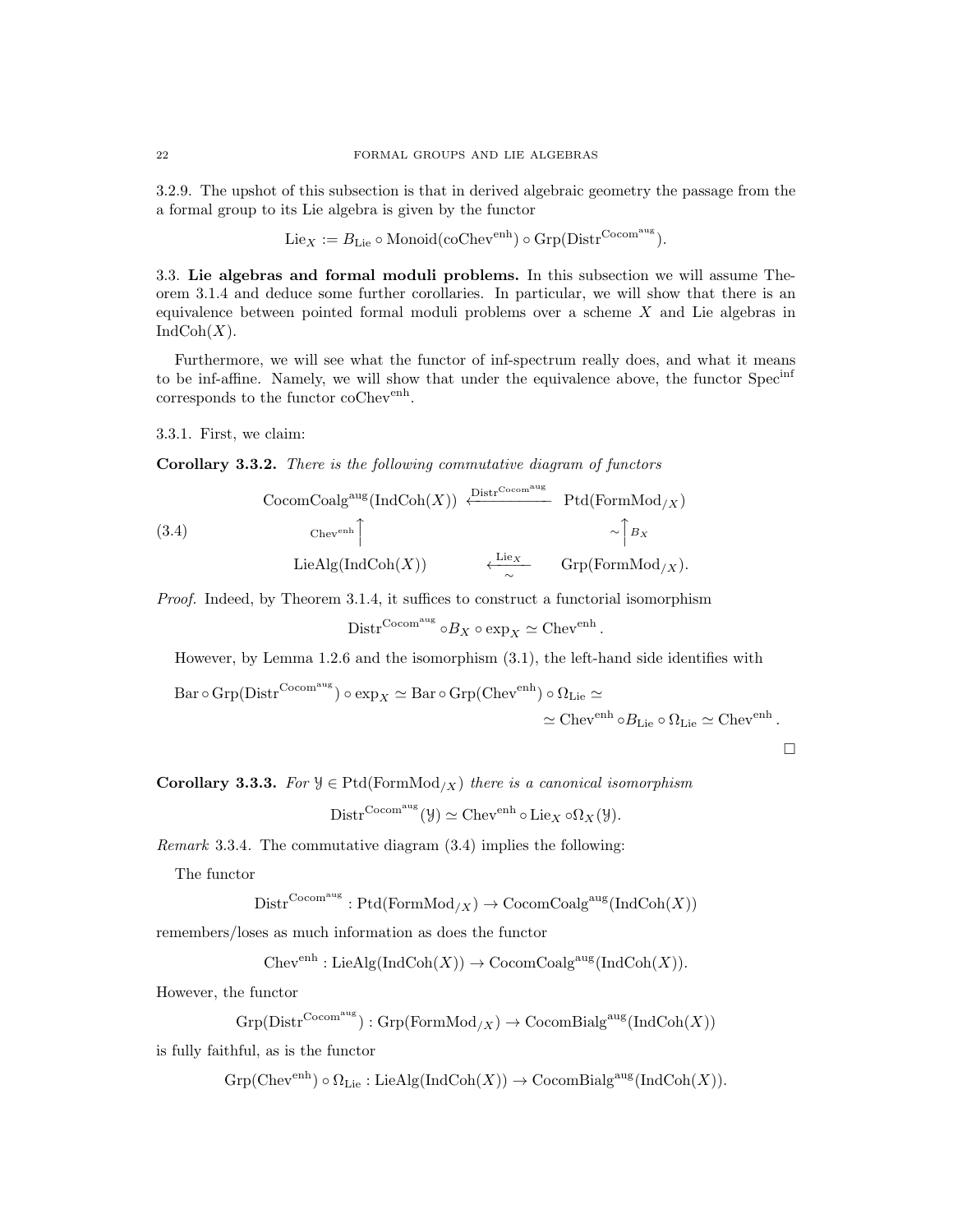3.3.5. By passing to right adjoints in diagram (3.4) we obtain:

Corollary 3.3.6. There is the following commutative diagram of functors

(3.5)  
\n
$$
\begin{array}{ccc}\n \text{CocomCoalg}^{\text{aug}}(\text{IndCoh}(X)) & \xrightarrow{\text{Spec}^{\text{inf}}} & \text{Ptd}(\text{FormMod}_{/X}) \\
 & \circ \circ^{\text{Chev}^{\text{enh}}} \downarrow & \sim \downarrow^{\Omega_X} \\
 \text{LieAlg}(\text{IndCoh}(X)) & \xrightarrow{\exp_X} & \text{Grp}(\text{FormMod}_{/X}).\n \end{array}
$$

Remark 3.3.7. The commutative diagram (3.5) implies:

The functor

 $Spec^{inf}: CocomCoalg^{aug}(\text{IndCoh}(X)) \to \text{Ptd}(\text{FormMod}_X)$ 

remembers/loses as much information as does the functor

coChev<sup>enh</sup> : CocomCoalg<sup>aug</sup>(IndCoh(X)) 
$$
\rightarrow
$$
 LieAlg(IndCoh(X)).

3.3.8. Let

 $B_X^{\text{Lie}}:\text{LieAlg}(\text{IndCoh}(X))\to \text{Ptd}(\text{FormMod}_{/X})$ 

denote the functor  $B_X \circ \exp_X$ .

This is the functor that associates to a Lie algebra in  $IndCoh(X)$  the corresponding moduli problem. By Theorem 3.1.4, this functor is an equivalence, with the inverse being

 $\mathcal{Y} \mapsto \text{Lie}_X \circ \Omega_X(\mathcal{Y}).$ 

From Proposition 2.3.3 we obtain:

**Corollary 3.3.9.** Let  $\mathcal{Y}$  be an object of Ptd(FormMod<sub>/X</sub>), and let  $\mathfrak{h}$  be the corresponding object of LieAlg(IndCoh $(X)$ ), *i.e.*,

$$
\mathfrak{h}=\mathrm{Lie}_X\circ\Omega_X(\mathfrak{Y})\ \text{and/or}\ \mathfrak{Y}:=B_X^{\mathrm{Lie}}(\mathfrak{h}).
$$

Then Y is inf-affine if and only if unit of the adjunction

$$
\mathfrak{h} \to \mathrm{coChev}^{\mathrm{enh}} \circ \mathrm{Chev}^{\mathrm{enh}}(\mathfrak{h})
$$

is an isomorphism.

3.3.10. Let A be an object of  $\text{CocomCoalg}^{\text{aug}}(\text{IndCoh}(X))$ . From the diagrams (3.4) and (3.5) we obtain that the co-unit of the adjunction

(3.6)  $\mathrm{Distr}^{\mathrm{Cocom^{aug}}}(\mathrm{Spec}^{\mathrm{inf}}(\mathcal{A})) \to \mathcal{A}$ 

identifies with the map

(3.7) Chev<sup>enh</sup>  $\circ$  coChev<sup>enh</sup>(A)  $\rightarrow$  A.

In partcular, we obtain that if [Chapter IV.2, Conjecture 2.8.9(b)] holds for the symmetric monoidal DG category  $\text{IndCoh}(X)$  and the co-operad Cocom<sup>aug</sup>, i.e., if the map (3.7) is an isomorphism for A lying in the essential image of the functor

 $Chev<sup>enh</sup> : LieAlg(IndCoh(X)) \rightarrow CocomCoalg<sup>aug</sup>(IndCoh(X)),$ 

then the map  $(3.6)$  is an isomorphism for  $A$  lying in the essential image of the functor

 $\mathrm{Distr}^{\mathrm{Cocom^{aug}}}: \mathrm{Ptd}(\mathrm{FormMod}_{/X}) \to \mathrm{CocomCoalg^{aug}}(\mathrm{IndCoh}(X)).$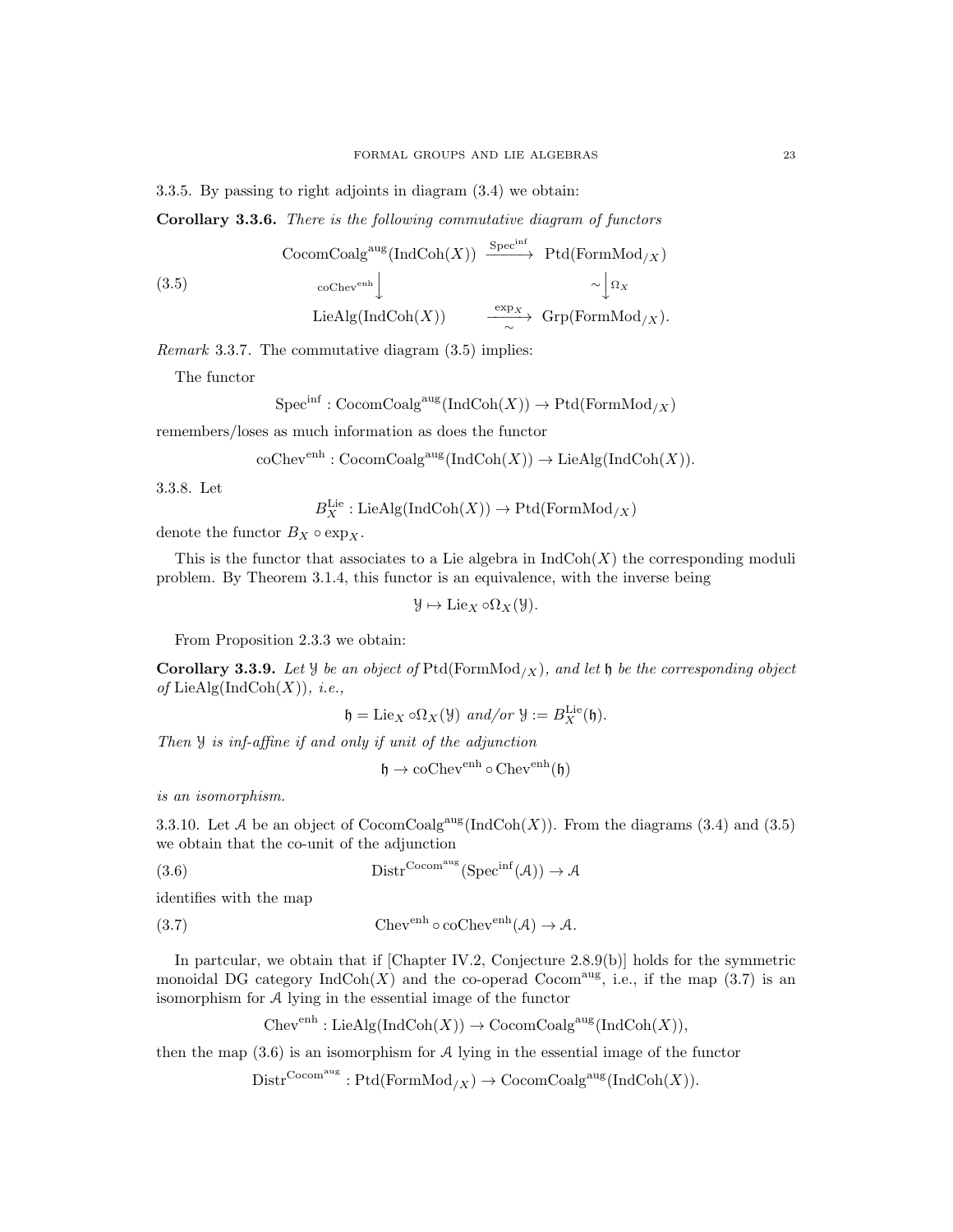Similarly, suppose that [Chapter IV.2, Conjecture 2.8.9(a)] holds for the symmetric monoidal DG category  $\text{IndCoh}(X)$  and the co-operad  $\text{Cocom}^{\text{aug}}$ , i.e., if the map

 $\mathfrak{h} \to \mathrm{coChev}^{\mathrm{enh}} \circ \mathrm{Chev}^{\mathrm{enh}}(\mathfrak{h})$ 

is an isomorphism for h lying in the essential image of the functor

 $\operatorname{coChev}^{\operatorname{enh}}: \operatorname{CocomCoalg}^{\operatorname{aug}}(\operatorname{IndCoh}(X)) \to \operatorname{LieAlg}(\operatorname{IndCoh}(X)).$ 

Then, by Corollary 3.3.9, any  $\mathcal{Y} \in \text{Ptd}(\text{FormMod}_X)$  lying in the essential image of the functor

 $Spec^{inf}: CocomCoalg^{aug}(IndCoh(X)) \to Ptd(FormMod_X),$ 

is inf-affine.

3.4. The ind-nilpotent version. For completeness, let us explain what happens to the picture in Sect. 3.3 if we consider instead the adjoint functors

 ${\rm Distr}^{{\rm Cocom}^{\rm aug, ind-nil}}: {\rm Ptd}({\rm FormMod}_{/X})\rightleftarrows {\rm CocomCoalg}^{{\rm aug, ind-nilp}}({\rm IndCoh}(X)): {\rm Spec}^{{\rm inf, ind-nilp}}\,.$ 

3.4.1. First, we have the commutative diagrams

(3.8) CocomCoalg<sup>aug,ind-nilp</sup> (IndCoh(X)) 
$$
\xleftarrow{\text{Distr}^{Cocom^{aug,ind-nilp}}}
$$
 Ptd(FormMod<sub>/X</sub>)  
\n $\xleftarrow{\text{Chev}^{enh,ind-nilp}}$   $\xleftarrow{\text{LieX}}$   $\xrightarrow{\text{LieX}}$   $\xrightarrow{\text{Grp}(\text{FormMod}_{/X})}$ .

and

(3.9)  
\n
$$
\begin{array}{ccc}\n \text{CocomCoalg}^{\text{aug,ind-nilp}}(\text{IndCoh}(X)) & \xrightarrow{\text{Spec}^{\text{inf,ind-nilp}}} \text{Ptd}(\text{FormMod}_{/X}) \\
 &\downarrow^{\text{coChev}} \\
 \text{LieAlg}(\text{IndCoh}(X)) & \xrightarrow{\text{exp}_{X}} \text{Grp}(\text{FormMod}_{/X}).\n \end{array}
$$

3.4.2. Let us now assume the validity of [Chapter IV.2, Conjecture 2.6.6] for the symmetric monoidal DG category  $\text{IndCoh}(X)$  and the co-operad  $\text{Cocom}^{\text{aug}}$ .

From it we obtain:

Conjecture 3.4.3. The functor

$$
\mathrm{Spec}^{\mathrm{inf}, \mathrm{ind}\text{-nilp}}: \mathrm{CocomCoalg}^{\mathrm{aug}, \mathrm{ind}\text{-nilp}}(\mathrm{Ind}\mathrm{Coh}(X))\to \mathrm{Ptd}(\mathrm{FormMod}_{/X})
$$

is fully faithful.

3.5. Base change. As we saw in Proposition 2.3.3, the criterion of inf-affineness involves the operation of taking primitives in an augmented co-commutative co-algebra in  $IndCoh(X)$ . This operation is not guaranteed to behave well with respect to the operation of pullback. The functor of inf-spectrum has a similar drawback, for the same reason.

In this subsection we will establish several positive results in this direction.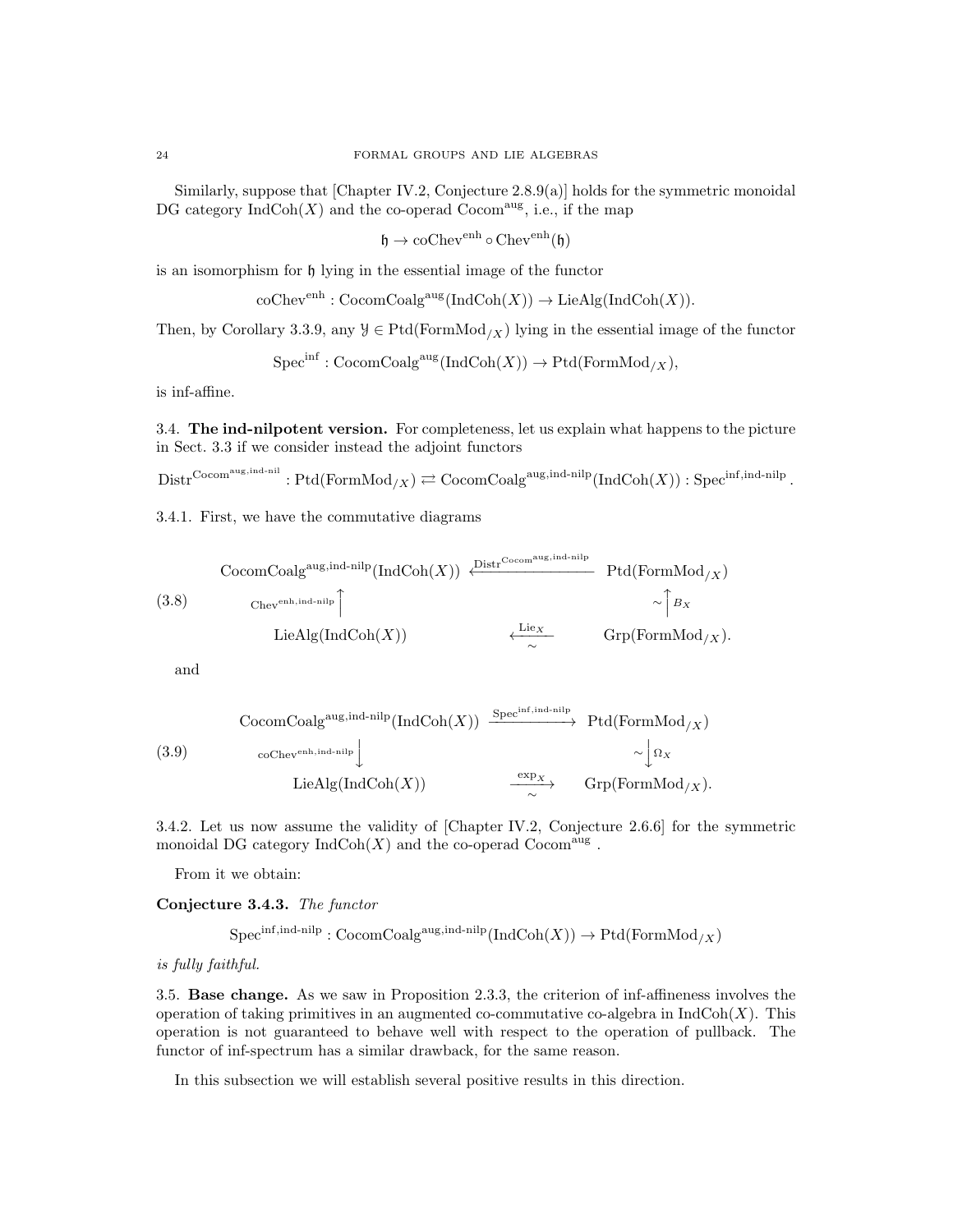3.5.1. Let  $f: X' \to X$  be a map in <sup><∞</sup>Sch<sub>aff</sub><sup>aff</sup>, and consider the corresponding functor

$$
f^! : \text{CocomCoalg}^{\text{aug}}(\text{IndCoh}(X)) \to \text{Cocom}^{\text{aug}}(\text{IndCoh}(X')).
$$

The following diagram commutes by construction

$$
\begin{array}{ccc}\n\text{Ptd}(\text{FormMod}_{/X}) & \xrightarrow{\quad \quad & X' \times - \\
\text{Dist}^{\text{Cocomaug}} & & \text{Ptd}(\text{FormMod}_{/X'}) \\
\downarrow \text{Distr}^{\text{Cocomaug}} & & \downarrow \text{Distr}^{\text{Cocomaug}} \\
\text{CocomCoalg}^{\text{aug}}(\text{IndCoh}(X)) & \xrightarrow{f'} & \text{Cocom}^{\text{aug}}(\text{IndCoh}(X')).\n\end{array}
$$

Hence, by adjunction, for  $A \in \text{CocomCoalg}^{\text{aug}}(\text{IndCoh}(X))$  we have a canonically defined map

(3.10) 
$$
X' \underset{X}{\times} \text{Spec}^{\text{inf}}(\mathcal{A}) \to \text{Spec}^{\text{inf}}(f^{!}(\mathcal{A})).
$$

Remark 3.5.2. It follows from Lemma 4.2.3 below and diagram (3.5), that the natural transformation  $(3.10)$  is an isomorphism if f is proper.

3.5.3. The following is immediate from Lemma 2.2.2 and Proposition 2.3.3:

Lemma 3.5.4. Assume that A is such that both maps

$$
\mathrm{Distr}^{\mathrm{Cocom^{aug}}}\circ \mathrm{Spec}^{\mathrm{inf}}(\mathcal{A})\to \mathcal{A} \ \ and \ \ \mathrm{Distr}^{\mathrm{Cocom^{aug}}}\circ \mathrm{Spec}^{\mathrm{inf}}(f^{!}(\mathcal{A}))\to f^{!}(\mathcal{A})
$$

are isomorphisms. Then the map (3.10) is an isomorphism for A.

Corollary 3.5.5. For  $\mathcal{F} \in \text{IndCoh}(X)$ , the canonical map

$$
X' \underset{X}{\times} \mathrm{Vect}_X(\mathcal{F}) \to \mathrm{Vect}_{X'}(f^{!}(\mathcal{F}))
$$

is an isomorphism.

3.5.6. By combining Corollary 3.5.5 and [Chapter IV.2, Proposition 1.7.2], we obtain:

Corollary 3.5.7. For  $\mathfrak{h} \in \text{LieAlg}(\text{IndCoh}(X))$ , the canonical map

$$
X' \underset{X}{\times} \exp_X(\mathfrak{h}) \to \exp_{X'}(f^{!}(\mathfrak{h}))
$$

is an isomorphism.

Corollary 3.5.8. For  $\mathcal{H} \in \text{Grp}(\text{FormMod}_{/X})$ , the canonical map

$$
f^{!}(\mathrm{Lie}_X(\mathcal{H})) \to \mathrm{Lie}_{X'}(X' \underset{X}{\times} \mathcal{H})
$$

is an isomorphism.

3.6. Extension to prestacks. We will now extend the equivalence  $\exp_X$  to the case when the base  $X \in \langle \infty \text{Sch}_{\text{ft}}^{\text{aff}}$  is replaced by an arbitrary  $\mathfrak{X} \in \text{PreStk}_{\text{laff}}$ .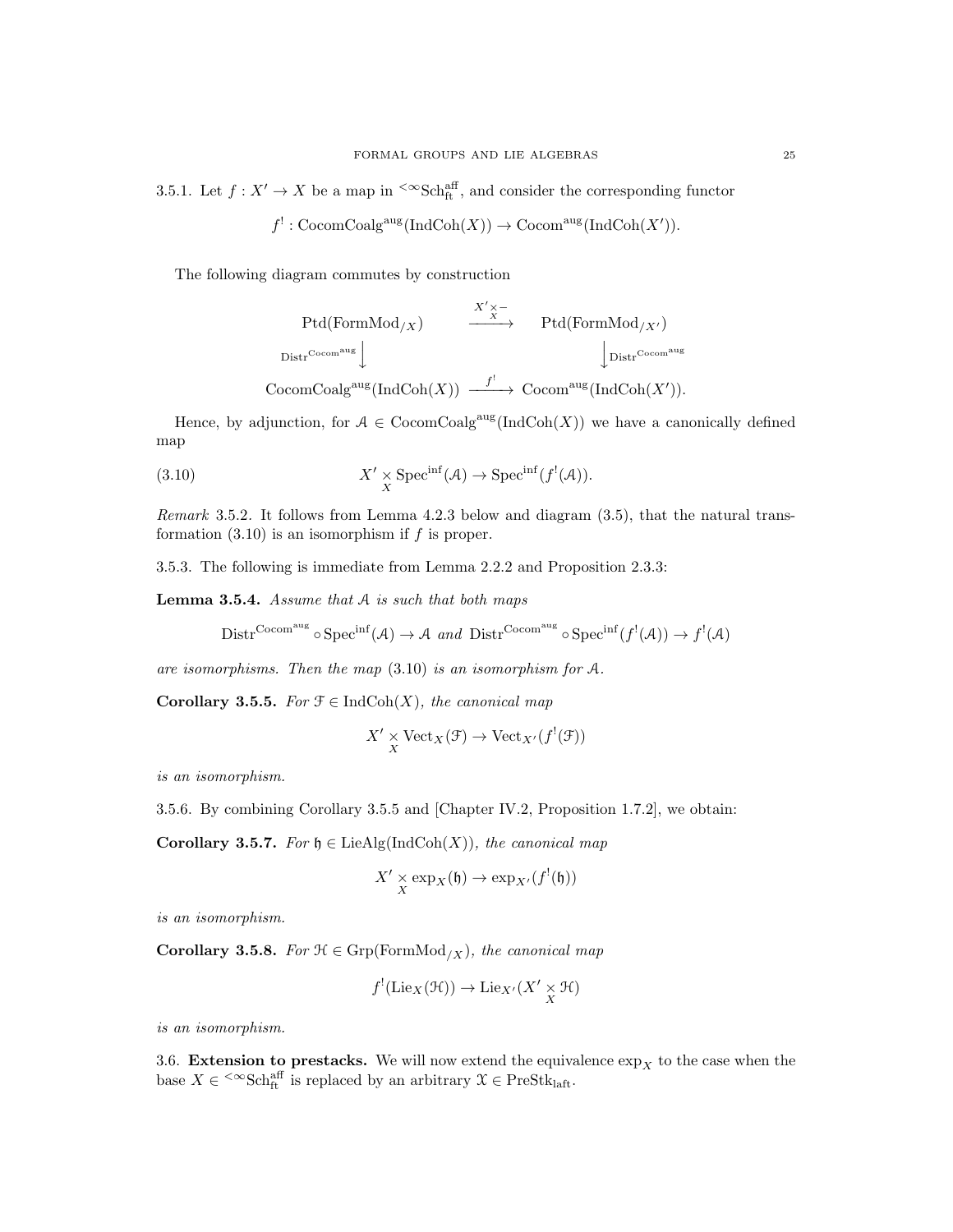3.6.1. Note that the discussion in Sect. 1.1 applies verbatim to the present situation (i.e., the base being an object of  $PreStk<sub>laff</sub>$ ). In particular, we obtain the functors

 $\text{Distr}: \text{FormMod}_{/\mathfrak{X}} \to \text{IndCoh}(\mathfrak{X}),$ 

 $\text{Distr}^{\text{Cocom}} : \text{FormMod}_{/\mathfrak{X}} \to \text{CocomCoalg}(\text{IndCoh}(\mathfrak{X})),$ 

 $Dist<sup>+</sup>: Ptd(FormMod<sub>/X</sub>) \rightarrow IndCoh(\mathfrak{X}),$ 

 $\mathrm{Distr}^{\mathrm{Cocom^{aug}}}: \mathrm{Ptd}(\mathrm{FormMod}_{/\mathfrak{X}}) \to \mathrm{CocomCoalg^{aug}}(\mathrm{IndCoh}(\mathfrak{X})),$ 

and

$$
{\rm Grp}({\rm Distr}^{{\rm Cocom}^{\rm aug}}):{\rm Grp}({\rm FormMod}_{{}/\mathfrak{X}})\to {\rm CocomBial}^{\rm aug}({\rm IndCoh}(\mathfrak{X})).
$$

We have:

Theorem 3.6.2. The functor

$$
\mathrm{Lie}_\mathfrak{X}:=B_{\mathrm{Lie}}\circ\mathrm{Monoid}(\mathrm{coChev}^{\mathrm{enh}})\circ\mathrm{Grp}(\mathrm{Distr}^{\mathrm{Cocom}})
$$

defines an equivalence  $\text{Grp}(\text{FormMod}_{\chi}) \to \text{LieAlg}(\text{IndCoh}(\chi))$ . Furthermore, we have:

(a) The co-unit of the adjunction

$$
\mathrm{Grp}(\mathrm{Chev}^\mathrm{enh})\circ\Omega_{\mathrm{Lie}}\circ\mathrm{Lie}_\mathfrak{X}\rightarrow\mathrm{Grp}(\mathrm{Distr}^{\mathrm{Cocom}^{\mathrm{aug}}})
$$

is an isomorphism.

(b) The composition

$$
\mathbf{oblv}_{\mathrm{Lie}} \circ \mathrm{Lie}_{\mathfrak{X}} : \mathrm{Grp}(\mathrm{FormMod}_{/\mathfrak{X}}) \to \mathrm{IndCoh}(\mathfrak{X})
$$

identifies canonically with the functor

$$
\mathcal{H} \mapsto T(\mathbf{oblv}_{\mathrm{Grp}}(\mathcal{H})/\mathcal{X})|_{\mathcal{X}}.
$$

*Proof.* Observe that for  $X \in \text{PreStk}_{\text{laff}}$  the functors

$$
\operatorname{LieAlg}(\operatorname{IndCoh}(\mathfrak{X})) \to \lim_{X \in (({}^{\ltimes} \operatorname{Sch}_{\operatorname{ft}}^{\operatorname{aff}})_{/\mathfrak{X}})^{\operatorname{op}}} \operatorname{LieAlg}(\operatorname{IndCoh}(X))
$$

and

$$
\mathrm{Grp}(\mathrm{FormMod}_{/\mathfrak{X}})\rightarrow \lim_{X\in (({}^{<\infty}\mathrm{Sch}^{\mathrm{aff}}_{\mathrm{ft}})_{/\mathfrak{X}})^{\mathrm{op}}}\mathrm{Grp}(\mathrm{FormMod}_{/\mathfrak{X}})
$$

are both equivalences, see [Chapter IV.1, Lemma 1.1.5] for the latter statement.

Using Theorem 3.1.4, to show that the functor Lie<sub> $\chi$ </sub> is an equivalence, it remains to check that the functors  $Lie_X$ , where X is a scheme, are compatible with base change. But this follows from Corollary 3.5.8.

The isomorphisms stated in (a) and (b) follow from the case of schemes.

 $\Box$ 

As a formal consequence we obtain:

Corollary 3.6.3. The category  $\mathrm{Grp}(\mathrm{FormMod}_{/\mathfrak{X}})$  contains sifted colimits, and the functor

 $\mathcal{H} \mapsto T(\mathbf{oblv}_{\text{Grp}}(\mathcal{H})/\mathcal{X})|_{\mathcal{X}} : \text{Grp}(\text{FormMod}_{/\mathcal{X}}) \to \text{IndCoh}(\mathcal{X})$ 

commutes with sifted colimits.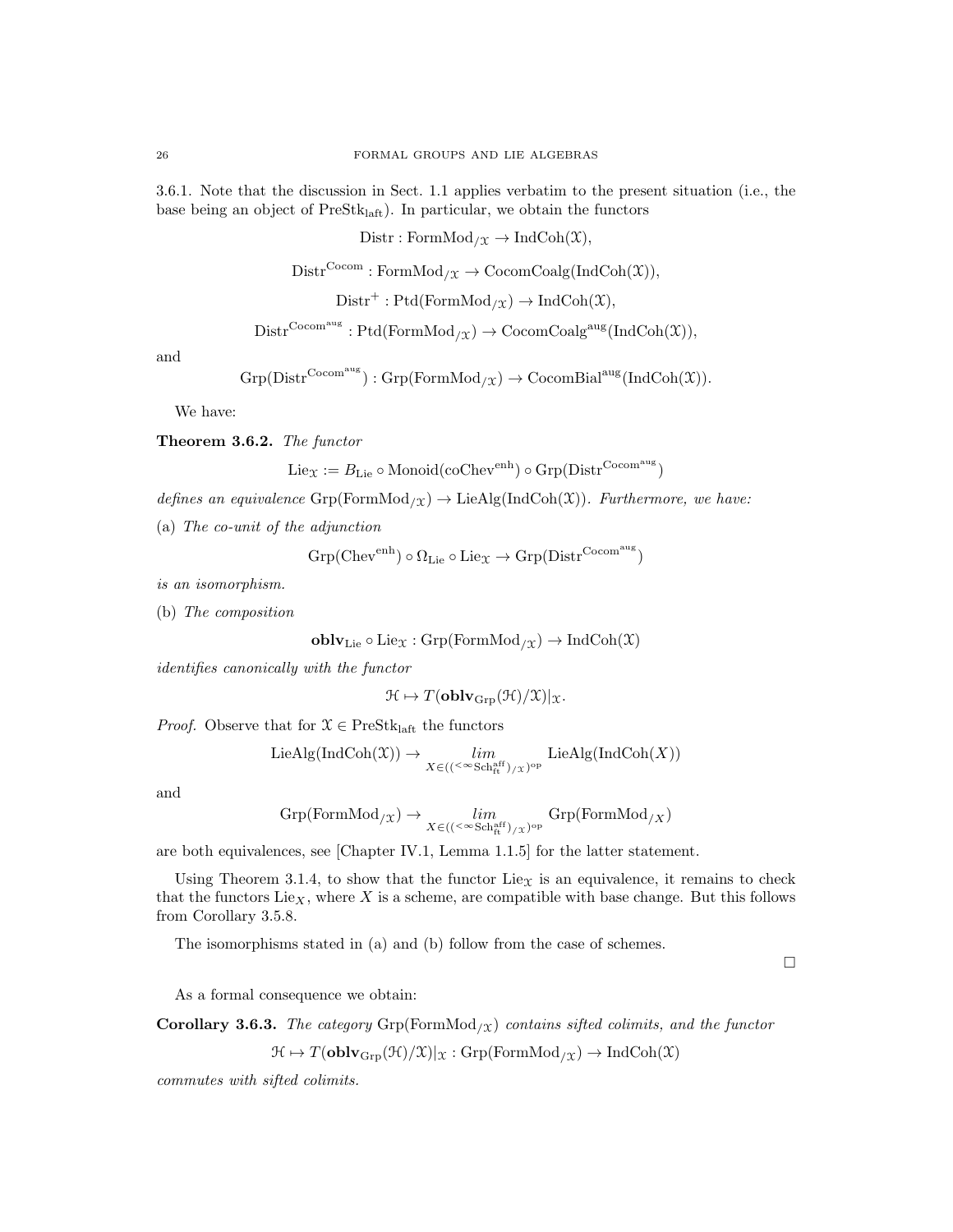3.6.4. Let

$$
\exp_{\mathfrak{X}}: \mathrm{LieAlg}(\mathrm{IndCoh}(\mathfrak{X})) \to \mathrm{Grp}(\mathrm{FormMod}_{/\mathfrak{X}})
$$

denote the equivalence, inverse to  $Lie_{\Upsilon}$ .

Let

$$
B_{\mathfrak{X}}^{\text{Lie}}:\text{LieAlg}(\text{IndCoh}(\mathfrak{X})) \to \text{Ptd}(\text{FormMod}_{/\mathfrak{X}})
$$

denote the resulting equivalence

 $B_{\mathfrak{X}} \circ \exp_{\mathfrak{X}}$ , LieAlg(IndCoh(X))  $\to$  Ptd(FormMod<sub>/X</sub>).

Note that from Corollary 3.3.2 we obtain:

Lie

Corollary 3.6.5. There is a canonical isomorphism of functors

$$
Chev^{enh} \simeq \text{Distr}^{\text{Cocom}^{\text{aug}}} \circ B_{\mathcal{X}}^{\text{Lie}}.
$$

3.6.6. In what follows we will denote by

$$
(\text{3.11}) \qquad \qquad \mathfrak{F} \mapsto \text{Vect}_{\mathfrak{X}}(\mathfrak{F})
$$

the functor  $IndCoh(\mathfrak{X}) \to Ptd(FormMod_{/\mathfrak{X}})$ , given by

$$
\mathcal{F} \mapsto \mathrm{Vect}_{\mathfrak{X}}(\mathcal{F}):=\mathbf{oblv}_{\mathrm{Grp}}\circ \mathrm{exp}_{\mathfrak{X}}\circ \mathbf{triv}_{\mathrm{Lie}}(\mathcal{F})\simeq B_{\mathfrak{X}}^{\mathrm{Lie}}\circ \mathrm{exp}_{\mathfrak{X}}\circ \mathbf{triv}_{\mathrm{Lie}}(\mathcal{F}[-1]).
$$

Note that by Corollary 3.6.5 we obtain

$$
Dist^{\mathrm{Cocom}^{\mathrm{aug}}}(\mathrm{Vect}_{\mathfrak{X}}(\mathcal{F})) \simeq \mathrm{Sym}(\mathcal{F}).
$$

From Proposition 1.4.3, we obtain:

Corollary 3.6.7. The functor  $Vect_{\mathfrak{X}}(-)$ : IndCoh(X)  $\rightarrow$  Ptd(FormMod<sub>/X</sub>) is the right adjoint to the functor  $\text{Distr}^+$ .

Note also:

**Corollary 3.6.8.** For  $\mathcal{H} \in \text{Grp}(\text{FormMod}_{/\mathcal{X}})$ , we have a canonical isomorphism

 $\textbf{oblv}_{\text{Grp}}(\mathcal{H}) \simeq \text{Vect}_{\mathfrak{X}}(T(\textbf{oblv}_{\text{Grp}}(\mathcal{H})/\mathfrak{X})|_{\mathfrak{X}}).$ 

3.6.9. The functor (3.11) is easily seen to commute with products. Hence, it induces a functor

(3.12)  $\text{IndCoh}(\mathfrak{X}) \to \text{ComMonoid}(\text{FormMod}_{/\mathfrak{X}}),$ 

see [Chapter IV.2, Sect. 1.8] for the notation.

We claim:

**Corollary 3.6.10.** The functor  $(3.12)$  is an equivalence.

*Proof.* Follows from [Chapter IV.2, Proposition 1.8.3].  $\Box$ 

3.7. An example: split square-zero extensions. In [Chapter III.1, Sect. 2.1] we discussed the functor of split square-zero extension

$$
\text{RealSplitSqZ} : (\text{Coh}(X)^{\leq 0})^{\text{op}} \to \text{Ptd}((\text{Sch}_{\text{aft}}^{\text{aff}})/X), \quad X \in \text{Sch}_{\text{aft}}^{\text{aff}}.
$$

In this subsection we will extend this construction to the case of arbitrary objects  $\mathcal{X} \in$ PreStk<sub>laft-def</sub>, where instead of  $(\text{Coh}(-)^{\leq 0})^{\text{op}}$  we use all of IndCoh(X). Here for  $\mathfrak{X} = X \in \text{Sch}_{\text{aff}},$ we view  $(\text{Coh}(X)^{\leq 0})^{\text{op}}$  as a full subcategory of  $\text{IndCoh}(X)$  via

$$
(\mathrm{Coh}(X)^{\leq 0})^{\mathrm{op}}\hookrightarrow\mathrm{Coh}(X)^{\mathrm{op}}\xrightarrow{\mathbb{D}^{\mathrm{Serre}}_{X}}\mathrm{Coh}(X)\hookrightarrow\mathrm{Ind}\mathrm{Coh}(X).
$$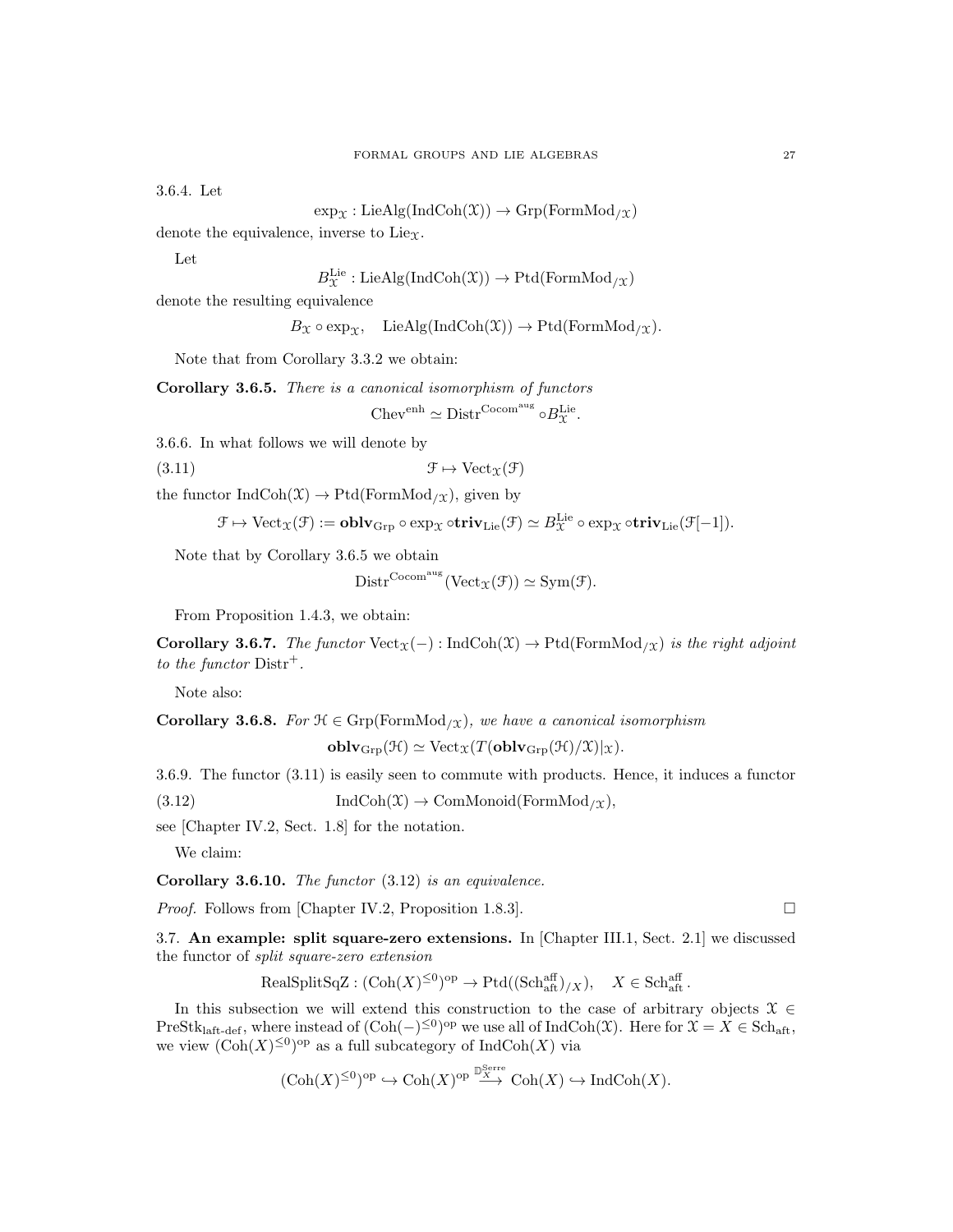3.7.1. For  $\mathfrak{X} \in \mathrm{PreStk}_{\mathrm{laft}\text{-}\mathrm{def}}$  consider the functor

$$
\text{RealSplitSqZ}: \text{IndCoh}(\mathfrak{X}) \to \text{Ptd}((\text{PreStk}_{\text{laft-def}})_{/\mathfrak{X}}),
$$

defined as follows:

We send  $\mathcal{F} \in \text{IndCoh}(\mathcal{X})$  to

 $B_{\mathfrak{X}} \circ \exp_{\mathfrak{X}} \circ \mathbf{free}_{\mathrm{Lie}}(\mathcal{F}[-1]) \in \mathrm{Ptd}((\mathrm{Sch}^{\mathrm{aff}})_{\mathcal{X}}) \in \mathrm{Ptd}((\mathrm{FormMod})_{\mathcal{X}}) \subset \mathrm{Ptd}((\mathrm{PreStk}_{\mathrm{laft-def}})_{\mathcal{X}}).$ 

We can phrase the above construction as follows: we create the free Lie algebra on  $\mathcal{F}[-1]$ , then we consider the corresponding object of  $Grp((Sch<sup>aff</sup>)_{/X})$ , and then take the formal classifying space of the latter.

By construction, we have a commutative diagram:

$$
\text{(3.13)} \quad \text{IndCoh}(\mathfrak{X}) \quad \xrightarrow{\text{RealSplitSqZ}} \text{Ptd}(\text{FormMod}_{/\mathfrak{X}})
$$
\n
$$
\text{free}_{\text{Lie}} \circ [-1] \downarrow \quad \text{LieAlg}(\text{IndCoh}(\mathfrak{X})) \quad \xrightarrow{\exp_{\mathfrak{X}}} \quad \text{Grp}(\text{FormMod}_{/\mathfrak{X}}).
$$

3.7.2. We claim that the functor RealSplitSqZ can also be described as a left adjoint:

Proposition 3.7.3. The functor RealSplitSqZ is the left adjoint of the functor

 $Ptd((PreStk<sub>laff-def</sub>)<sub>/X</sub>) \rightarrow IndCoh(X), \quad \mathcal{Y} \mapsto T(\mathcal{Y}/X)|_X.$ 

*Proof.* Given  $\mathcal{Y} \in \text{Ptd}((\text{PreStk}_{\text{laff-def}})_{\mathcal{X}})$  and  $\mathcal{F} \in \text{IndCoh}(\mathcal{X})$  we need to establish a canonical isomorphism

$$
(3.14) \qquad \text{Maps}_{\text{Ptd}((\text{PreStk}_{\text{laff-def}})_{\mathcal{X}})}(\text{RealSplitSqZ}(\mathcal{F}), \mathcal{Y}) \simeq \text{Maps}_{\text{IndCoh}(\mathcal{X})}(\mathcal{F}, T(\mathcal{Y}/\mathcal{X})|_{\mathcal{X}}).
$$

Note that the left-hand side receives an isomorphism from Maps(RealSplitSqZ(F),  $\mathcal{Y}^{\wedge}_{\chi}$ ), where  $\mathcal{Y}_{\mathcal{X}}^{\wedge}$  is the formal completion of  $\mathcal{Y}$  along the map  $\mathcal{X} \to \mathcal{Y}$ . So, with no restriction of generality, we can assume that  $\mathcal{Y} \in \text{Ptd}((\text{FormMod})_{/\mathcal{X}}).$ 

In this case, by [Chapter IV.1, Theorem 1.6.4], we can further rewrite the left-hand side in (3.14) as

$$
\mathrm{Maps}_{\mathrm{Grp}((\mathrm{FormMod})_{/\mathfrak{X}})}(\exp_{\mathfrak{X}} \circ \mathbf{free}_{\mathrm{Lie}}(\mathcal{F}[-1]), \Omega_{\mathfrak{X}}(\mathcal{Y})),
$$

and then as

$$
\mathrm{Maps}_{\mathrm{LieAlg}(\mathrm{IndCoh}(\mathfrak{X}))}(\mathbf{free}_{\mathrm{Lie}}(\mathcal{F}[-1]), \mathrm{Lie}_{\mathfrak{X}} \circ \Omega_{\mathfrak{X}}(\mathcal{Y})) \simeq \\ \simeq \mathrm{Maps}_{\mathrm{IndCoh}(\mathfrak{X})}(\mathcal{F}[-1], \mathbf{oblv}_{\mathrm{Lie}} \circ \mathrm{Lie}_{\mathfrak{X}} \circ \Omega_{\mathfrak{X}}(\mathcal{Y})) .
$$

However, by Corollary 3.2.8, we have

**oblv**<sub>Lie</sub> 
$$
\circ
$$
 Lie<sub>x</sub>  $\circ \Omega_x(\mathcal{Y}) \simeq T(\Omega_x(\mathcal{Y})/\mathcal{X})|_x \simeq T(\mathcal{Y}/\mathcal{X})|_x[-1].$ 

Thus, the left-hand side in (3.14) identifies with

$$
\mathrm{Maps}_{\mathrm{IndCoh}(\mathfrak{X})}\left(\mathcal{F}[-1], T(\mathcal{Y}/\mathfrak{X})|_{\mathfrak{X}}[-1]\right),
$$

as required.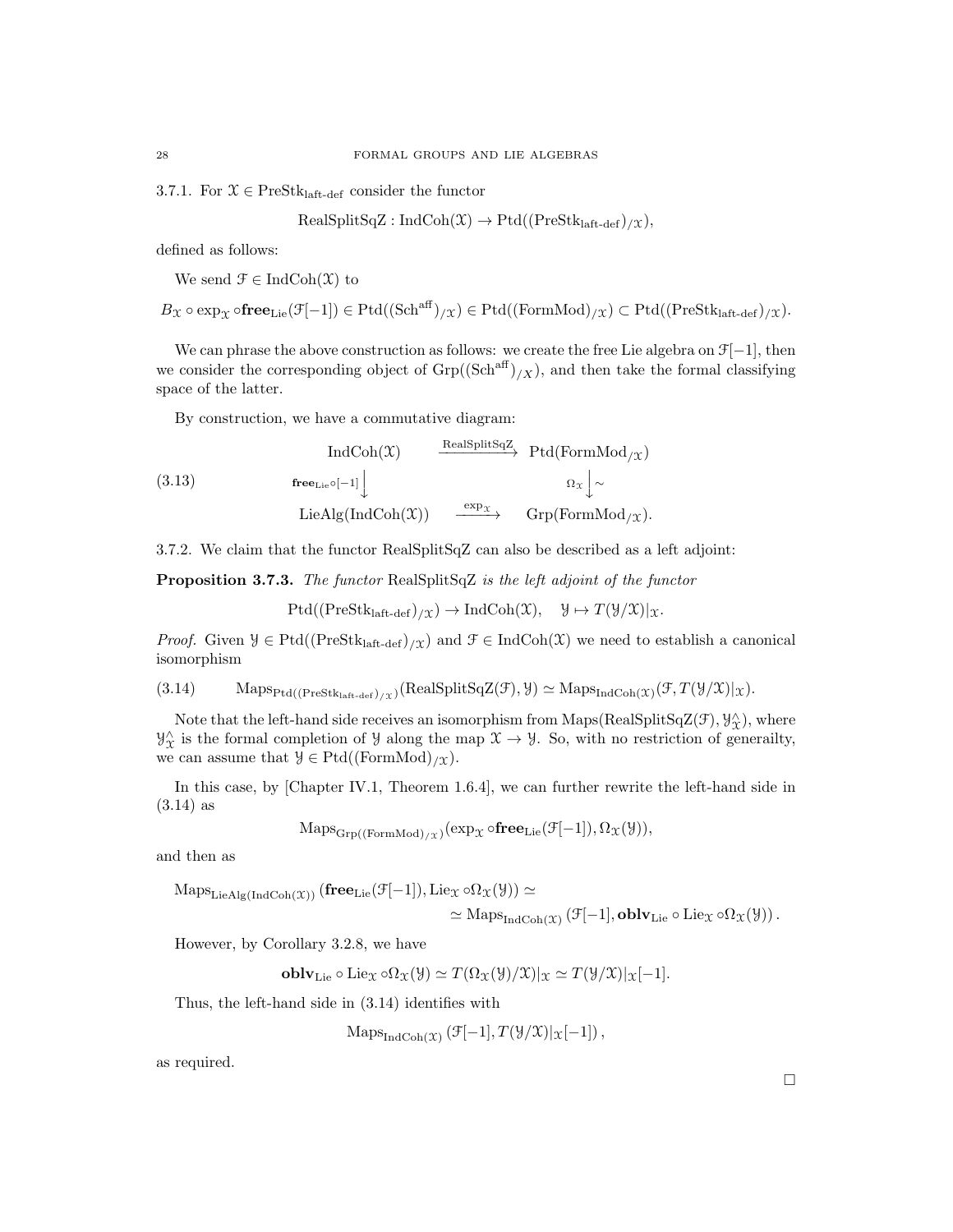Remark 3.7.4. The above verification of the adjunction can be summarized by the commutative diagram

$$
\text{IndCoh}(\mathfrak{X}) \qquad \xleftarrow{\mathcal{T}(-/\mathfrak{X})|_{\mathfrak{X}}} \text{Ptd}(\text{FormMod}_{/\mathfrak{X}})
$$
\n
$$
\text{[1]ooblv}_{\text{Lie}} \qquad \qquad \Omega_{\mathfrak{X}} \downarrow \sim
$$
\n
$$
\text{LieAlg}(\text{IndCoh}(\mathfrak{X})) \qquad \xleftarrow{\text{Lie}_{\mathfrak{X}}} \text{Grp}(\text{FormMod}_{/\mathfrak{X}}).
$$

3.7.5. As a corollary of Proposition 3.7.3, we obtain:

**Corollary 3.7.6.** The monad on  $IndCoh(\mathfrak{X})$ , given by the composition

 $([-1] \circ T(-\mathcal{X})|_{\mathcal{X}}) \circ (\text{RealSplitSqZ} \circ [1])$ 

is canonically isomorphic to  $\textbf{oblv}_{\text{Lie}} \circ \textbf{free}_{\text{Lie}}$ .

3.7.7. The next property of the functor RealSplitSqZ follows formally from Proposition 3.7.3:

Corollary 3.7.8. For  $\mathcal{Y} \in (\text{PreStk}_{\text{left-def}})_{\mathcal{X}}$  and  $\mathcal{F} \in \text{IndCoh}(\mathcal{X})$  there is a canonical isomorphism

 $\mathrm{Maps}_{(\mathrm{PreStk}_{\mathrm{laft}\text{-}\mathrm{def}})_{\mathcal{X}/}}(\mathrm{RealSplitSqZ}(\mathcal{F}), \mathcal{Y}) \simeq \mathrm{Maps}_{\mathrm{IndCoh}(\mathcal{X})}(\mathcal{F}, T(\mathcal{Y})|_{\mathcal{X}}).$ 

In the above corollary, by a slight abuse of notation, we view RealSplitSqZ(F) as an object of  $(PreStk<sub>laff-def</sub>)_{\mathcal{X}}$  rather than Ptd $((PreStk<sub>laff-def</sub>)_{\mathcal{X}})$ .

*Proof.* Set  $\mathcal{Y} := \mathcal{X} \underset{\mathcal{X}_{\text{dR}}}{\times} \mathcal{Y}$ , and apply the adjunction of Proposition 3.7.3.

3.7.9. Let us now compare the functor RealSplitSqZ as defined above with its version introduced in [Chapter III.1, Sect. 2.1]:

Corollary 3.7.10. For  $X \in \text{Sch}_{\text{aff}}$  we have a commutative diagram

$$
\begin{array}{ccc}\n(\text{Coh}(X)^{\leq 0})^{\text{op}} & \xrightarrow{\text{RealSplitSqZ}} \text{Ptd}((\text{Sch}_{\text{aft}})_{\text{nil-isom to } X}) \\
\downarrow^{\mathbb{S}^{\text{Serre}}}_{X} \downarrow & & \downarrow^{\text{Res}} \\
\text{IndCoh}(X) & \xrightarrow{\text{RealSplitSqZ}} & \text{Ptd}((\text{FormMod})_{/X}).\n\end{array}
$$

Proof. Follows from Corollary 3.7.8, since the split square-zero construction of [Chapter III.1, Sect. 2.1] has the same universal property.

 $\Box$ 

3.7.11. It follows from the equivalence

 $B_{\mathfrak{X}}^{\operatorname{Lie}}: \operatorname{LieAlg}(\operatorname{IndCoh}(\mathfrak{X})) \rightarrow \operatorname{Ptd}(\operatorname{FormMod}_{/\mathfrak{X}})$ 

that the functor RealSplitSqZ takes coproducts in  $\text{IndCoh}(X)$  to coproducts in the category  $Ptd(FormMod<sub>/X</sub>)$ . In particular, it defines a functor

 $(3.15)$  IndCoh $(\mathfrak{X})^{\mathrm{op}} \simeq \mathrm{ComMonoid}(\mathrm{IndCoh}(\mathfrak{X})^{\mathrm{op}}) \to \mathrm{ComMonoid}(\mathrm{Ptd}(\mathrm{FormMod}_{/\mathfrak{X}})^{\mathrm{op}}).$ 

We claim:

Proposition 3.7.12. The functor  $(3.15)$  is an equivalence.

*Proof.* Follows from the fact that  $B_{\mathcal{X}}^{\text{Lie}}$  is an equivalence, combined with [Chapter IV.2, Corollary 1.8.7].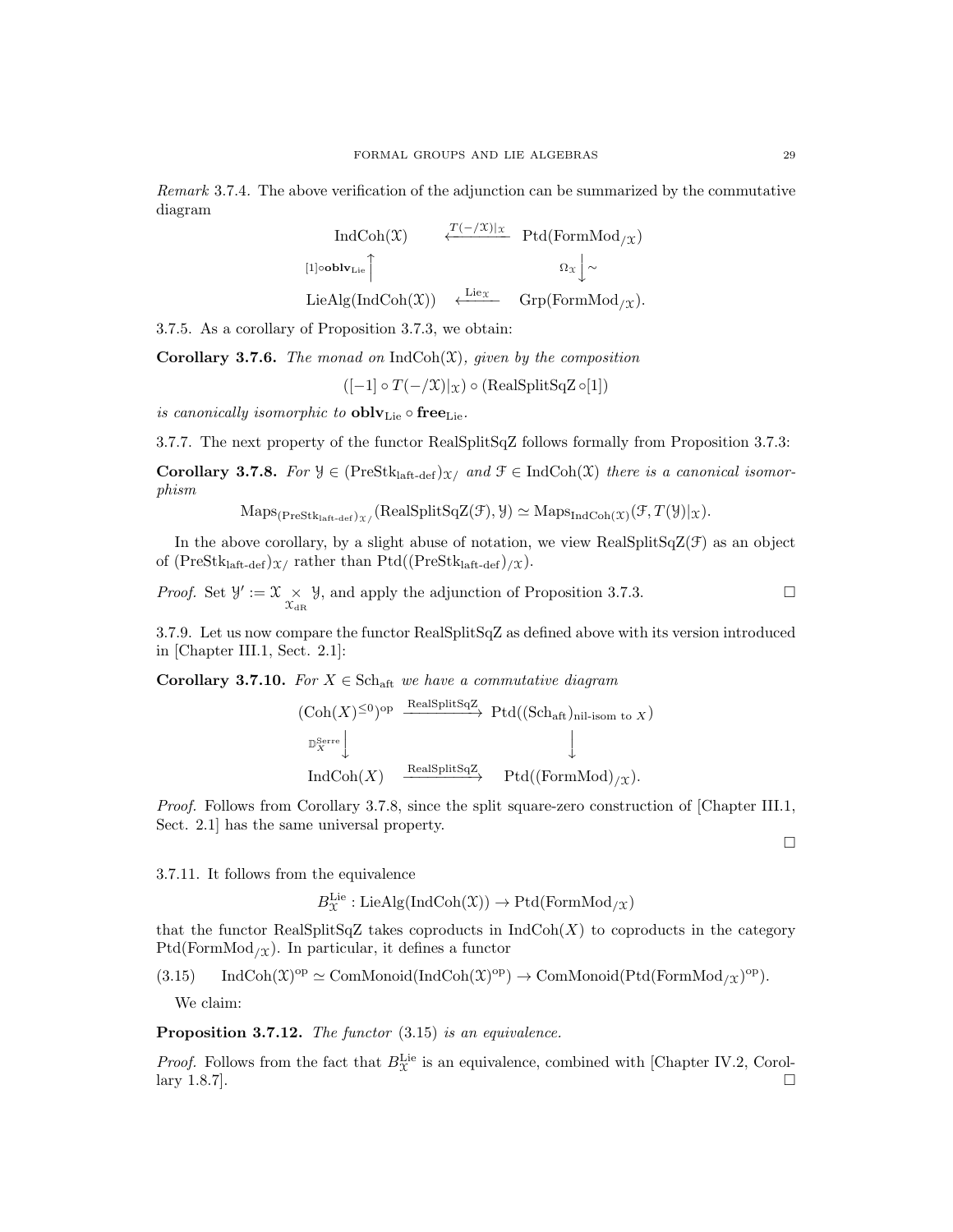### 4. Proof of Theorem 3.1.4

4.1. Step 1. In this subsection we will prove that the functor  $\exp_X$  defines an equivalence from LieAlg(IndCoh(X)) to the full subcategory of  $Grp(FormMod<sub>/X</sub>)$ , spanned by objects that are inf-affine when viewed as objects of  $Ptd(FormMod<sub>/X</sub>)$  (i.e., after forgetting the group structure).

We denote this category by  $Grp(FormMod_X)'$ .

4.1.1. First, we note that by Proposition 1.4.7 and [Chapter IV.2, Proposition 1.7.2], for any  $\mathfrak{h} \in \text{LieAlg}(\text{IndCoh}(X))$ , the object

$$
\mathbf{oblv}_{\mathrm{Grp}} \circ \exp_X(\mathfrak{h}) \in \mathrm{Ptd}(\mathrm{FormMod}_{/X})
$$

is inf-affine, and the canonical map

(4.1) 
$$
\mathrm{Grp}(\mathrm{Distr}^{\mathrm{Cocom^{aug}}})(\exp_{X}(\mathfrak{h})) \to \mathrm{Grp}(\mathrm{Chev}^{\mathrm{enh}}) \circ \Omega_{\mathrm{Lie}}(\mathfrak{h})
$$

is an isomorphism.

4.1.2. We claim that the functor Lie<sub>X</sub> of Sect. 3.3, restricted to  $Grp(FormMod_{X})'$ , provides a right adjoint to exp<sub>X</sub>. In other words, we claim that for  $\mathfrak{h} \in \text{LieAlg}(\text{IndCoh}(X))$  and  $\mathcal{H} \in$  $Grp(FormMod<sub>/X</sub>)'$ , there is a canonical isomorphism:

 $\mathrm{Maps}_{\mathrm{Grp}(\mathrm{FormMod}_{/X})}(\exp_X(\mathfrak{h}), \mathcal{H}') \simeq \mathrm{Maps}_{\mathrm{LieAlg}(\mathrm{IndCoh}(X))}(\mathfrak{h}, \mathrm{Lie}_X(\mathcal{H}')).$ 

Indeed, by Lemma 2.1.6 and (4.1), we rewrite the left-hand side as

 $\mathrm{Maps}_{\mathrm{CocomHopf}(\mathrm{IndCoh}(X))}(\mathrm{Grp}(\mathrm{Chev}^{\mathrm{enh}})\circ \Omega_{\mathrm{Lie}}(\mathfrak{h}),\mathrm{Grp}(\mathrm{Distr}^{\mathrm{Cocom}^{\mathrm{aug}}})(\mathfrak{H}')),$ 

and, further, using [Chapter IV.2, Sect. 4.4.2] as

$$
\mathrm{Maps}_{\mathrm{LieAlg}(\mathbf{O})}\left(\mathfrak{h}, B_{\mathrm{Lie}} \circ \mathrm{Monoid}(\mathrm{coChev}^{\mathrm{enh}}) \circ \mathrm{Grp}(\mathrm{Distr}^{\mathrm{Cocom^{aug}}})(\mathcal{H}')\right),
$$

as required.

4.1.3. We claim that the unit of the adjunction

$$
\mathrm{Id}\to \mathrm{Lie}_X\circ\exp_X
$$

is an isomorphism.

Indeed, this follows from (4.1) and (3.2).

4.1.4. Hence, it remains to show that the functor Lie<sub>X</sub>, restricted to  $Grp(FormMod_X)'$ , is conservative. I.e., we need to show that if  $\mathcal{H}_1 \to \mathcal{H}_2$  is a map in  $Grp(FormMod_X)'$ , such that  $\text{Lie}_X(\mathcal{H}_1) \to \text{Lie}_X(\mathcal{H}_2)$  is an isomorphism, then the original map is also an isomorphism.

More generally, we claim that if  $\mathcal{Y}_1 \to \mathcal{Y}_2$  is a map between two inf-affine objects of  $Ptd(FormMod<sub>/X</sub>)$ , such that the induced map

 $Prim_{Cocom^{aug}} \circ Dist^{Cocom^{aug}}(\mathcal{Y}_1) \to Prim_{Cocom^{aug}} \circ Dist^{Cocom^{aug}}(\mathcal{Y}_2)$ 

is an isomorphism in  $\text{IndCoh}(X)$ , then the original map is also an isomorphism.

Indeed, this follows from Proposition 2.3.3 and [Chapter III.1, Proposition 8.3.2].

4.2. Step 2. In this subsection we will reduce the assertion of Theorem 3.1.4 to the case when X is reduced.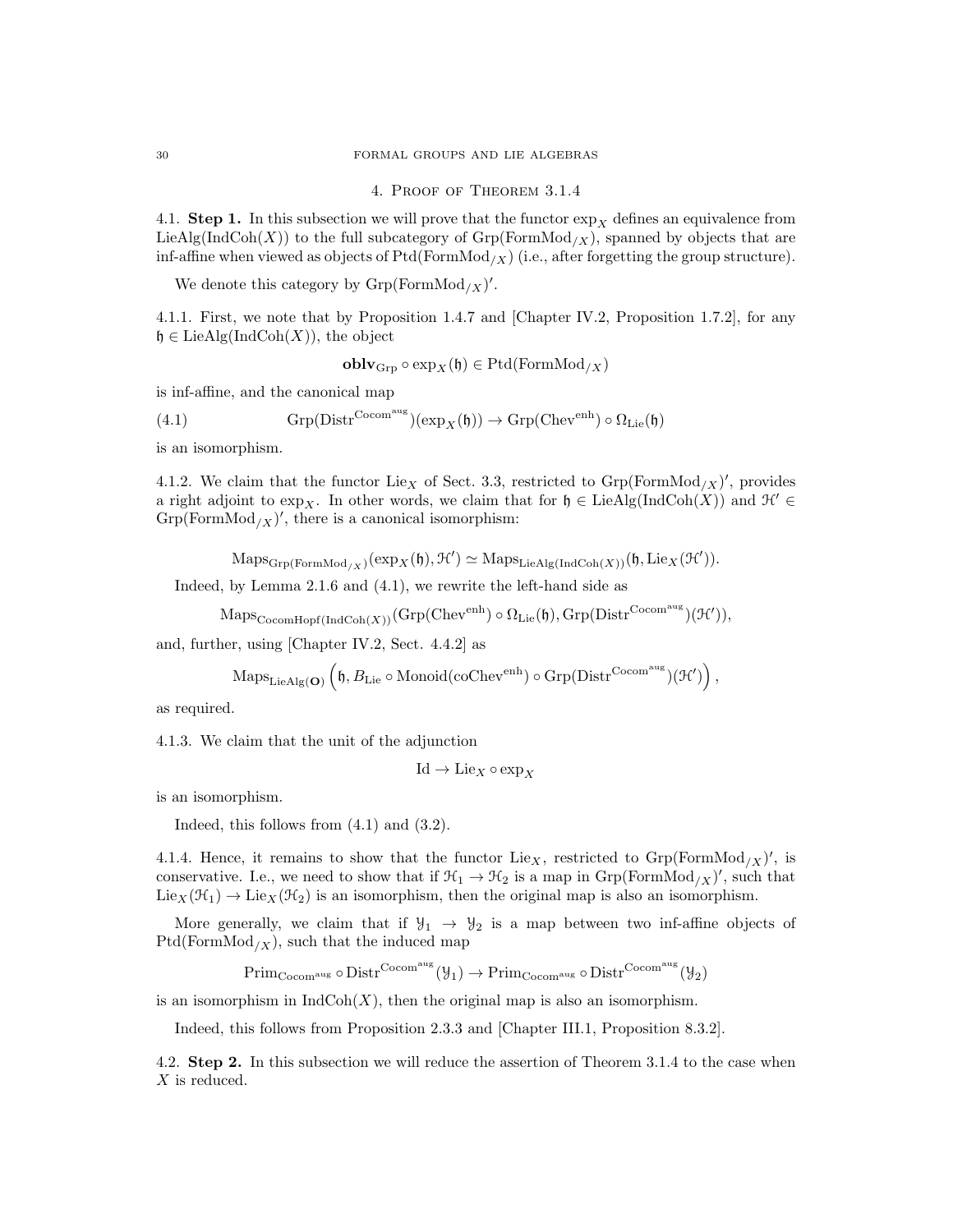4.2.1. Taking into account Step 1, the assertion of Theorem 3.1.4 is equivalent to the fact that every object  $\mathcal{H} \in \text{Grp}(\text{FormMod}_X)$  is inf-affine, when we consider it as an object of  $Ptd(FormMod/x).$ 

Thus, by Proposition 2.1.4, we need to show that for any  $\mathcal{H} \in \text{Grp}(\text{FormMod}_X)$ , the canonical map

$$
T(\mathcal{H}/X)|_X \to \text{Prim}_{\text{Cocom}^{\text{aug}}} \circ \text{Distr}^{\text{Cocom}^{\text{aug}}}(\mathcal{H})
$$

is an isomorphism.

4.2.2. Let  $f: X' \to X$  be a map in  $({}^{<\infty} {\rm Sch}^{\rm aff}_{\rm ft})/X$ . We have the symmetric monoidal functor  $f' : \text{IndCoh}(X) \to \text{IndCoh}(X'),$ 

which makes the following diagram commute:

$$
\operatorname{IndCoh}(X) \qquad \xrightarrow{f'} \qquad \operatorname{IndCoh}(X')
$$
  
triv<sub>Cocom</sub>  $\downarrow$   
CocomCoalg<sup>aug</sup>(IndCoh(X))  $\xrightarrow{f'} \operatorname{Cocom}^{\operatorname{aug}}(\operatorname{IndCoh}(X'))$ 

Hence, by adjunction, we obtain a natural transformation:

 $(4.2)$  ${}^! \circ \text{Prim}_{\text{Cocom}^{\text{aug}}} \to \text{Prim}_{\text{Cocom}^{\text{aug}}} \circ f^!.$ 

We claim:

**Lemma 4.2.3.** Assume that f is proper. Then the natural transformation  $(4.2)$  is an isomomorphism

*Proof.* Follows by the  $(f_*^{\text{IndCoh}}, f')$ -adjunction from the commutative diagram

$$
\text{IndCoh}(X) \qquad \xleftarrow{f_*^{\text{IndCoh}}} \text{IndCoh}(X')
$$
\n
$$
\text{triv}_{\text{Cocom}} \downarrow \text{triv}_{\text{Cocom}}
$$
\n
$$
\text{CocomCoalg}^{\text{aug}}(\text{IndCoh}(X)) \xleftarrow{f_*^{\text{IndCoh}}} \text{Cocom}^{\text{aug}}(\text{IndCoh}(X')).
$$

4.2.4. Let i denote the canonical map  $X' := \text{red}X \to X$ . From Lemma 4.2.3 we obtain that for  $\mathcal{Y} \in \text{Ptd}(\text{FormMod}_X)$ , we have a commutative diagram with vertical arrows being isomorphisms

$$
i^{!}(T(\mathcal{Y}/X)|_{X}) \longrightarrow i^{!}(\text{Prim}_{\text{Cocom}^{\text{aug}}} \circ \text{Distr}^{\text{Cocom}^{\text{aug}}}(\mathcal{Y}))
$$
  
\n
$$
\downarrow \qquad \qquad \downarrow
$$
  
\n
$$
T(\mathcal{Y}'/X')|_{X'} \longrightarrow \text{Prim}_{\text{Cocom}^{\text{aug}}} \circ \text{Distr}^{\text{Cocom}^{\text{aug}}}(\mathcal{Y}'),
$$
  
\n
$$
\times \mathcal{Y}.
$$

where  $\mathcal{Y}' := X' \underset{X}{\times}$ 

Since the functor  $i^!$  is conservative (see [Chapter II.1, Corollary 6.1.5]), we obtain that if

 $T(\mathcal{Y}'/X')|_{X'} \to \mathrm{Prim}_{\mathrm{Cocom}^{\mathrm{aug}}} \circ \mathrm{Distr}^{\mathrm{Cocom}^{\mathrm{aug}}}(\mathcal{Y}')$ 

is an isomorphism, then so is

 $T(\mathcal{Y}/X)|_X) \to \text{Prim}_{\text{Cocom}^{\text{aug}}} \circ \text{Distr}^{\text{Cocom}^{\text{aug}}}(\mathcal{Y}).$ 

Hence, the assertion of Theorem 3.1.4 for  $\text{red}X$  implies that for X.

 $\Box$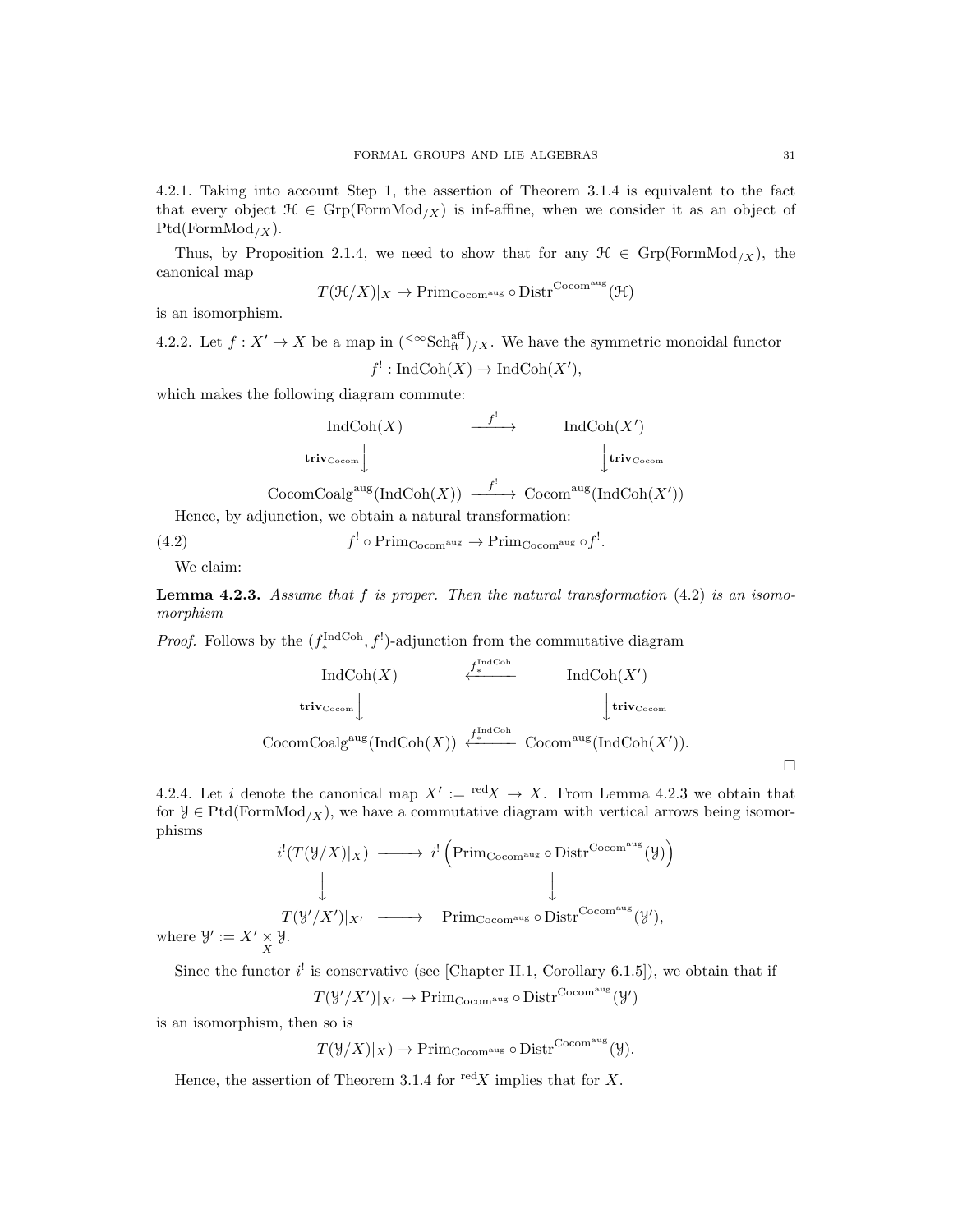4.3. Step 3. We will now show that the functor  $\exp_X$  is essentially surjective onto the entire category  $\mathrm{Grp}(\mathrm{FormMod}_{/X})$ . By Step 2, we can assume that X is reduced.

4.3.1. For  $\mathcal{H} \in \text{Grp}(\text{FormMod}_X)$  set

$$
\mathcal{Y} := B_X(\mathcal{H}) \in \mathrm{Ptd}(\mathrm{FormMod}_{/X}).
$$

Using [Chapter IV.1, Corollary 1.5.2(a)], we can write

$$
\mathcal Y \simeq \operatornamewithlimits{colim}_{\alpha \in A} Z_\alpha,
$$

where the index category A is

$$
\left(\mathrm{Ptd}((\mathbf{C}^{\infty}\mathrm{Sch}^{\mathrm{aff}}_{\mathrm{ft}})_{\mathrm{nil\text{-}isom to}\;X})\right)_{/y},
$$

and where the colimit is taken in the category  $\mathrm{PreStk}_{\mathrm{laft}}.$ 

We make the following observation:

**Lemma 4.3.2.** If the scheme  $X$  is reduced, then the category  $A$  is sifted.

*Proof.* We claim that the diagonal functor  $A \rightarrow A \times A$  admits a left adjoint. Namely, it is given by sending

$$
Z_1, Z_2 \to Z_1 \sqcup_X Z_2,
$$

see [Chapter III.1, Proposition 7.2.2].

NB: the fact that X is reduced is used to ensure that the maps  $X \to Z_i$  are closed (and hence, nilpotent embeddings).

 $\Box$ 

4.3.3. Set

$$
\mathfrak{H}_{\alpha} := \Omega_X(Z_{\alpha}).
$$

Since  $\mathcal{H}_{\alpha}$  is a scheme, it is inf-affine, by Proposition 2.1.4. Hence, there exists a canonically defined functor

$$
A \to \mathop{\mathrm{LieAlg}}\nolimits(\mathop{\mathrm{Ind}}\nolimits \mathop{\mathrm{Coh}}\nolimits(X)), \quad \alpha \mapsto \mathfrak{h}_{\alpha},
$$

so that  $\mathcal{H}_{\alpha} = \exp_{X}(\mathfrak{h}_{\alpha}).$ 

Set

$$
\mathfrak{h}:=\operatornamewithlimits{colim}_{\alpha\in A}\mathfrak{h}_\alpha\in\operatorname{LieAlg}(\operatorname{IndCoh}(X)).
$$

We are going to construct an isomorphism  $\mathcal{H} \simeq \exp_X(\mathfrak{h}).$ 

4.3.4. By [Chapter IV.1, Theorem 1.6.4], it suffices to construct an isomorphism

$$
\mathcal{Y} \simeq B_X \circ \exp_X(\mathfrak{h})
$$

in  $Ptd(FormMod_{/X}).$ 

We let  $\mathcal{Y} \to B_X \circ \exp_X(\mathfrak{h})$  be the map, given by the compatible system of maps

$$
Z_{\alpha} \to B_X \circ \exp_X(\mathfrak{h})
$$

that correspond under the equivalence  $\Omega_X$  to the maps

$$
\mathfrak{H}_{\alpha} \simeq \exp_X(\mathfrak{h}_{\alpha}) \to \exp_X(\mathfrak{h}).
$$

To prove that the resulting map  $\mathcal{Y} \to B_X \circ \exp_X(\mathfrak{h})$  is an isomorphism, by [Chapter III.1, Proposition 8.3.2], it suffices to show that the induced map

$$
T(\mathcal{Y}/X)|_X \to T(B_X \circ \exp_X(\mathfrak{h})/X)|_X
$$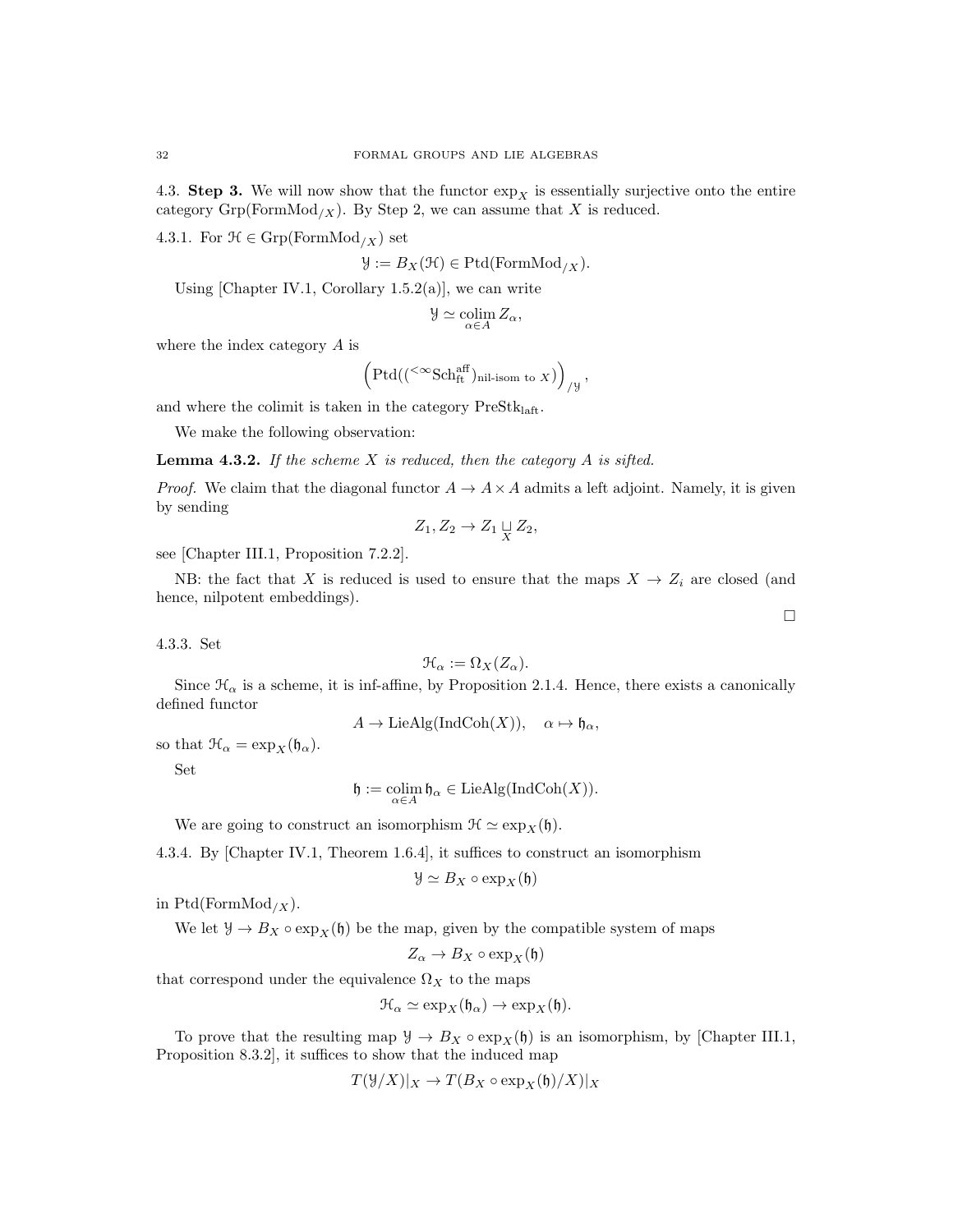is an isomorphism in  $IndCoh(X)$ .

4.3.5. We have a commutative diagram

$$
\begin{array}{ccc}\n\operatorname{colim}_{\alpha \in A} T(Z_{\alpha}/X)|_{X} & \xrightarrow{\operatorname{id}} & \operatorname{colim}_{\alpha \in A} T(Z_{\alpha}/X)|_{X} \\
\downarrow & & \downarrow \\
T(Y|X)|_{X} & \xrightarrow{\qquad \qquad} T(B_{X} \circ \exp_{X}(\mathfrak{h})/X)|_{X}.\n\end{array}
$$

We note that the left vertical arrow is an isomorphism by [Chapter III.1, Proposition 2.5.3], since the category of indices A is sifted (see Lemma 4.3.2).

Hence, it remains to show that the right vertical arrow is an isomorphism.

4.3.6. The corresponding map

$$
\operatorname*{colim}_{\alpha\in A} T(Z_{\alpha}/X)|_X[-1] \to T(B_X\circ \exp_X(\mathfrak{h})/X)|_X[-1]
$$

identifies with

$$
\operatornamewithlimits{colim}_{\alpha\in A}T({\mathcal H}_\alpha/X)|_X\to T(\exp_X({\mathfrak h})/X)|_X,
$$

and, further, by Proposition 2.3.3, with

(4.3) 
$$
\underset{\alpha \in A}{\text{colim}} \text{oblv}_{\text{Lie}}(\mathfrak{h}_{\alpha}) \to \text{oblv}_{\text{Lie}}(\mathfrak{h}).
$$

Since the category A is sifted, in the commutative diagram

$$
\begin{array}{ccc}\text{colim} & \textbf{oblv}_{\mathrm{Lie}}(\mathfrak{h}_{\alpha}) & \longrightarrow & \textbf{oblv}_{\mathrm{Lie}}(\mathfrak{h})\\ & & \downarrow & & \downarrow \text{id}\\ & & \textbf{oblv}_{\mathrm{Lie}}\left(\underset{\alpha\in A}{\mathrm{colim}}\,\mathfrak{h}_{\alpha}\right) & \xrightarrow{\sim} & \textbf{oblv}_{\mathrm{Lie}}(\mathfrak{h})\end{array}
$$

the vertical arrows are isomorphisms.

Hence, the map (4.3) is an isomorphism, as required.

### 5. Modules over formal groups and Lie algebras

In the previous sections we have constructed an equivalence between formal groups and Lie algebras. In this section we will show that under this equivalence, the datum of action of a formal group on a given object of IndCoh is equivalent to that of action of the corresponding Lie algebra.

### 5.1. Modules over formal groups.

5.1.1. Let  $\mathcal H$  be an object of  $\mathrm{Grp}((\mathrm{FormMod}_{\mathrm{laff}})_{/\mathfrak X})$ . We define the category  $\mathcal H\text{-mod}(\mathrm{IndCoh}(\mathfrak X))$ as

$$
\mathrm{Tot}\left(\mathrm{IndCoh}^!(B^\bullet(\mathfrak{H}))\right),
$$

where  $\text{IndCoh}^!(B^{\bullet}(\mathcal{H}))$  is the co-simplicial category, obtained by applying the (contravariant) functor IndCoh<sup>!</sup><sub>PreStk<sub>laft</sub> to the simplicial object  $B^{\bullet}(\mathcal{H})$  of PreStk<sub>laft</sub>.</sub>

Denote  $\mathfrak{h} := \text{Lie}_{\Upsilon}(\mathcal{H})$ . The goal of this subsection is to prove the following: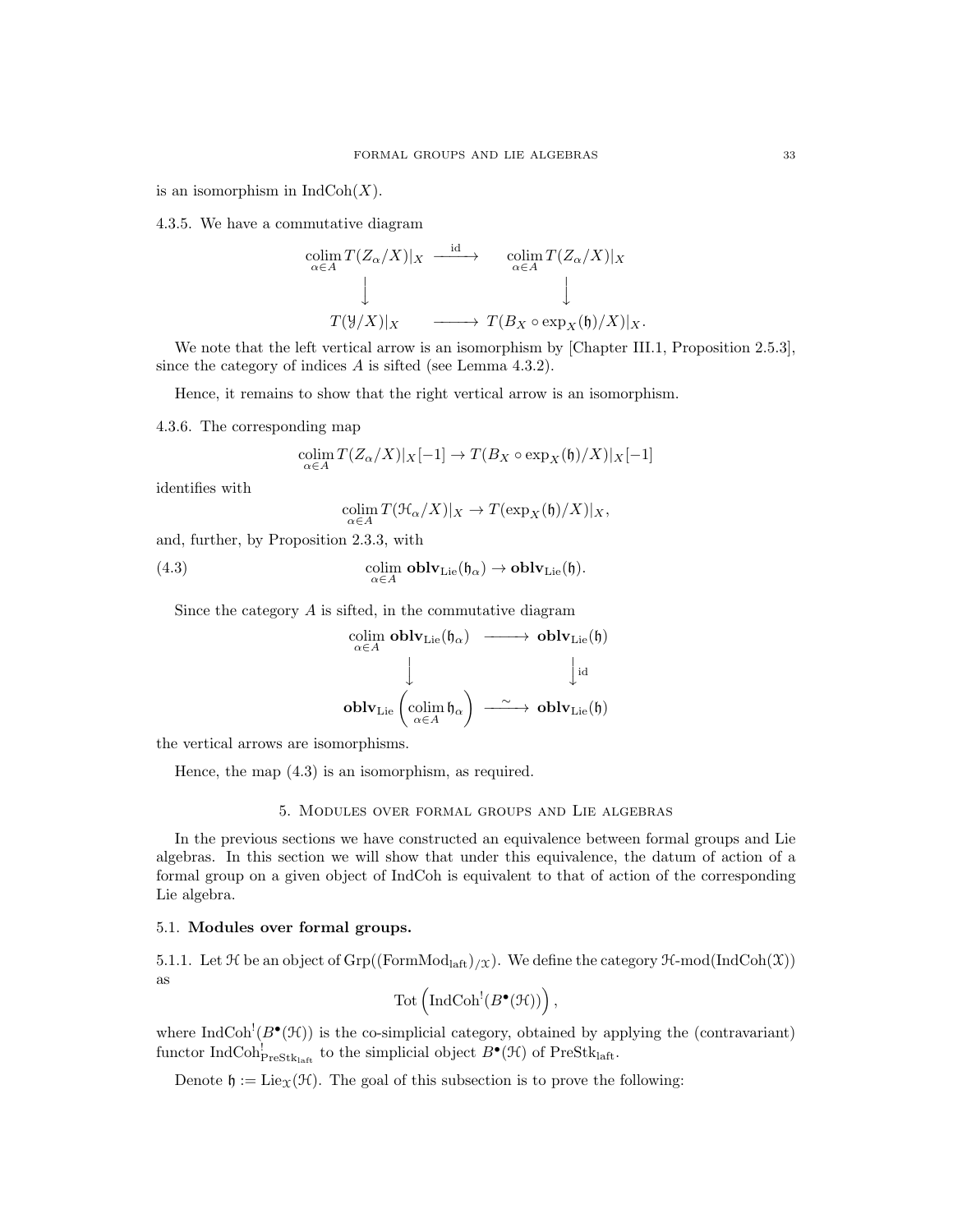Proposition-Construction 5.1.2. There exists a canonical equivalence of categories

(5.1)  $\mathfrak{H}\text{-mod}(\text{IndCoh}(\mathfrak{X})) \simeq \mathfrak{h}\text{-mod}(\text{IndCoh}(\mathfrak{X}))$ 

that commutes with the forgetful functor to  $\text{IndCoh}(\mathfrak{X})$ , and is functorial with respect to  $\mathfrak{X}$ .

The rest of this subsection is devoted to the proof of Proposition 5.1.2.

Without loss of generality, we can assume that  $\mathfrak{X} = X \in \leftarrow^{\infty} \text{Sch}^{\text{aff}}_{\text{ft}}$ .

5.1.3. Consider the object

 $Grp(Chev^{enh}) \circ \Omega(\mathfrak{h}) \in \text{AssocAlg}(\text{CococomCoalg}(\text{IndCoh}(X))).$ 

Consider the corresponding simplicial object

$$
Bar^{\bullet}(\text{Grp}(\text{Chev}^{\text{enh}}) \circ \Omega(\mathfrak{h})) \in \text{CococomCoalg}(\text{IndCoh}(X))^{\Delta^{\text{op}}},
$$

and the simplicial category

$$
Bar^{\bullet}(\text{Grp}(\text{Chev}^{\text{enh}}) \circ \Omega(\mathfrak{h}))\text{-comod}(\text{Ind}\text{Coh}(X)).
$$

According to [Chapter IV.2, Proposition 7.2.2 and Sect. 7.4], there exist canonical equivalences

$$
\mathfrak{h}\text{-mod}(\text{IndCoh}(X)) \simeq \left(\text{AssocAlg}(\text{oblv}_{\text{Cocom}}) \circ \text{Grp}(\text{Chev}^{\text{enh}}) \circ \Omega(\mathfrak{h})\right) \cdot \text{mod}(\text{IndCoh}(X)) \simeq
$$

$$
\simeq |\text{Bar}^{\bullet}(\text{Grp}(\text{Chev}^{\text{enh}}) \circ \Omega(\mathfrak{h})) \cdot \text{comod}(\text{IndCoh}(X))|.
$$

5.1.4. By [Chapter I.1, Proposition 2.5.7], we have

$$
\operatorname{\mathcal{H}-mod}(\operatorname{IndCoh}(X))=\operatorname{Tot}\left(\operatorname{IndCoh}^!(B^\bullet(\mathfrak{H}))\right)\simeq |\left(\operatorname{IndCoh}_*(B^\bullet(\mathfrak{H}))\right)|,
$$

where  $\text{IndCoh}_*(B^{\bullet}(\mathcal{H}))$  is the simplicial category, obtained by applying the functor

$$
\mathrm{IndCoh}_{\mathrm{PreStk}_{\mathrm{laff}}} : \mathrm{PreStk}_{\mathrm{laff}} \to \mathrm{DGCat}_{\mathrm{cont}}
$$

to the simplicial object  $B^{\bullet}(\mathcal{H})$  of PreStklaft.

We will construct a functor between simplicial categories

(5.2) 
$$
\operatorname{IndCoh}_*(B^{\bullet}(\mathcal{H})) \to \operatorname{Bar}^{\bullet}(\operatorname{Grp}(\operatorname{Chev}^{\text{enh}}) \circ \Omega(\mathfrak{h}))\text{-comod}(\operatorname{IndCoh}(X)),
$$

and show that it induces an equivalence on geometric realizations.

5.1.5. Let  $\pi^{\bullet}$  denote the augmentation  $B^{\bullet}(\mathcal{H}) \to X$ . By Sect. 1.1.3, The functor  $(\pi^{\bullet})_*^{\text{IndCoh}}$ defines a map of simplicial categories

(5.3) 
$$
\operatorname{IndCoh}_*(B^{\bullet}(\mathcal{H})) \to \operatorname{Distr}^{\operatorname{Cocom}}(B^{\bullet}(\mathcal{H}))\text{-comod}(\operatorname{IndCoh}(X)).
$$

Note that by Lemma 1.2.2, we have:

$$
\mathrm{Distr}^{\mathrm{Cocom}}(B^{\bullet}(\mathcal{H})) \simeq \mathrm{Bar}^{\bullet}(\mathrm{Grp}(\mathrm{Distr}^{\mathrm{Cocom}^{\mathrm{aug}}})(\mathcal{H})).
$$

Since

$$
\mathrm{Grp}(\mathrm{Distr}^{\mathrm{Cocom^{aug}}})(\mathcal{H}) \simeq \mathrm{Grp}(\mathrm{Chev}^{\mathrm{enh}}) \circ \Omega(\mathfrak{h}),
$$

we obtain

$$
Distr^{Cocom}(B^{\bullet}(\mathcal{H})) \simeq Bar^{\bullet}(Grp(Chev^{enh}) \circ \Omega(\mathfrak{h})).
$$

Combining with (5.3), we obtain the desired functor (5.2).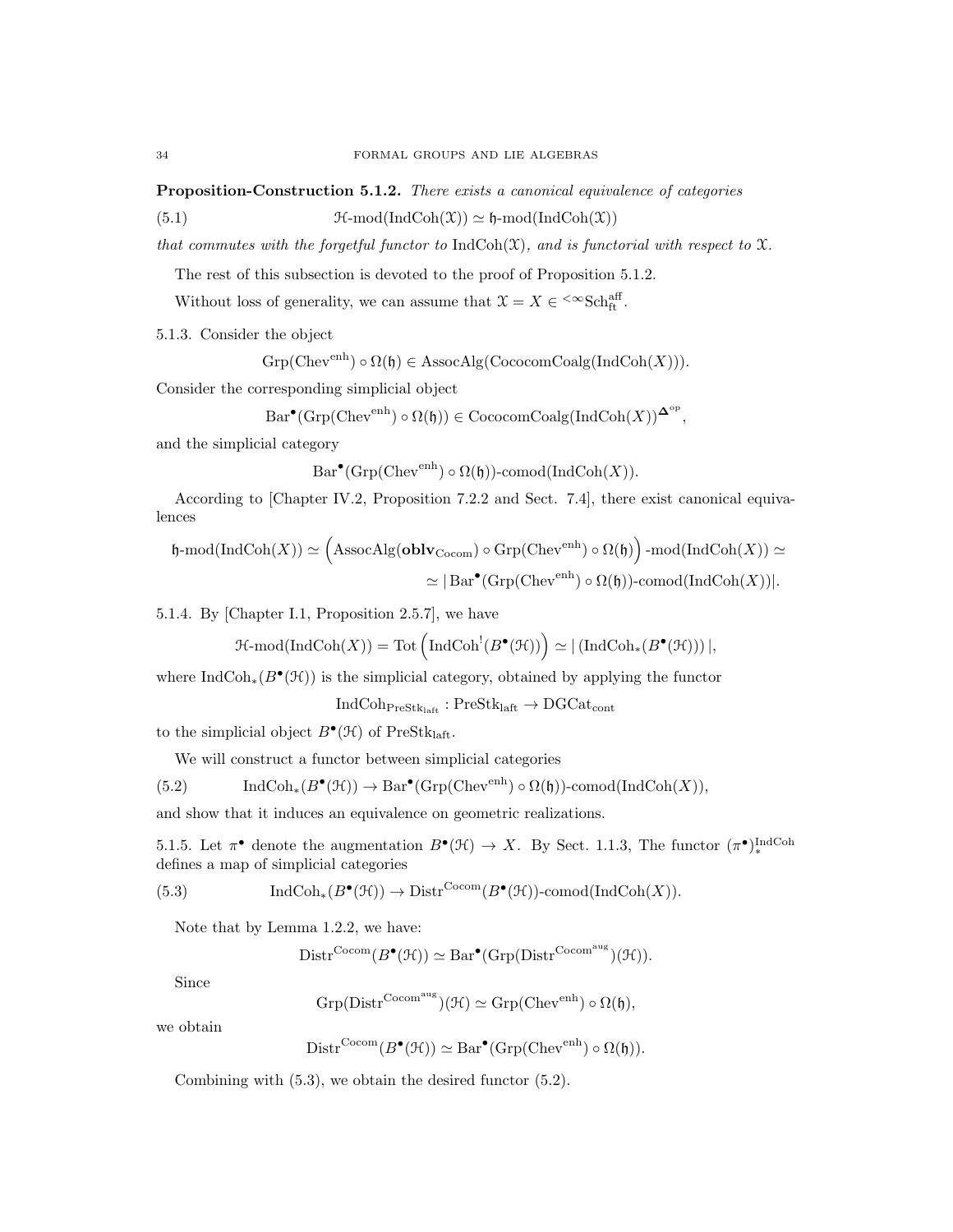5.1.6. It remains to show that the induced functor

$$
|\text{IndCoh}_*(B^{\bullet}(\mathcal{H}))| \to |\text{Bar}^{\bullet}(\text{Grp}(\text{Chev}^{\text{enh}}) \circ \Omega(\mathfrak{h}))\text{-comod}(\text{IndCoh}(X))|
$$

is an equivalence.

Consider the commutative diagram

$$
\operatorname{IndCoh}(X) \xrightarrow{\operatorname{id}} \operatorname{IndCoh}(X)
$$
\n
$$
\sim \downarrow \qquad \qquad \downarrow \sim
$$
\n
$$
\operatorname{IndCoh}_*(B^0(\mathcal{H})) \xrightarrow{\qquad \qquad \text{Bar}^0(\operatorname{Grp}(\operatorname{Chev}^{\operatorname{enh}}) \circ \Omega(\mathfrak{h}))\text{-comod}(\operatorname{IndCoh}(X))}
$$
\n
$$
\downarrow \qquad \qquad \downarrow
$$
\n
$$
|\operatorname{IndCoh}_*(B^{\bullet}(\mathcal{H}))| \xrightarrow{\qquad \qquad} |\operatorname{Bar}^{\bullet}(\operatorname{Grp}(\operatorname{Chev}^{\operatorname{enh}}) \circ \Omega(\mathfrak{h}))\text{-comod}(\operatorname{IndCoh}(X))|.
$$

The functor corresponding to the composite left vertical arrow is monadic by [Chapter III.3, Proposition 3.3.3(a)].

The functor corresponding to the composite left vertical arrow is monadic by [Chapter IV.2, Proposition 7.2.2].

Hence, it remains to check that the resulting map of monads on  $IndCoh(X)$  induces an isomorphism at the level of the underlying endo-functors.

By [Chapter III.3, Proposition 3.3.3(a)], the former endo-functor is given by !-tensor product with  $\pi_*(\omega_{\mathcal{H}})$ , while the latter is given by !-tensor product with

 $\textbf{oblv}_{\text{Cocom}}\circ \textbf{oblv}_{\text{Assoc}}\circ \text{Grp}(\text{Chev}^{\text{enh}})\circ \Omega(\mathfrak{h})\simeq \textbf{oblv}_{\text{Cocom}}\circ \text{Dist}^{\text{Cocom}}(\mathcal{H})\simeq \text{Distr}(\mathcal{H})\simeq \pi_*(\omega_{\mathcal{H}}).$ 

Now, it is easy to see that the resulting map of endo-functors is the identity map on  $\pi_*(\omega_{\mathcal{H}})$ .

# 5.2. Relation to nil-isomorphisms. Let

$$
\pi: \mathcal{Y} \leftrightarrows \mathcal{X}: s
$$

be an object of Ptd((FormMod<sub>laft</sub>)<sub>/ $\chi$ </sub>), and set  $\mathcal{H} = \Omega_{\mathcal{X}}(\mathcal{Y})$ .

In this subsection we will interpret various functors between the categories  $\text{IndCoh}(\mathcal{Y})$  and  $IndCoh(X)$  in terms of the equivalence of Proposition 5.1.2.

5.2.1. Set  $\mathcal{H} := \Omega_{\mathcal{X}}(\mathcal{Y})$ . By [Chapter III.3, Proposition 3.3.3(b)], there is a canonical equivalence

(5.4) 
$$
\operatorname{IndCoh}(\mathcal{Y}) \simeq \operatorname{Tot}(\operatorname{IndCoh}(B^{\bullet}(\mathcal{H}))) = \mathcal{H}\text{-mod}(\operatorname{IndCoh}(\mathcal{X})),
$$

and thus

$$
IndCoh(\mathcal{Y}) \simeq \mathfrak{h}\text{-mod}(IndCoh(\mathcal{X})).
$$

Under this identification, the forgetful functor  $\textbf{oblv}_{\mathfrak{h}} : \mathfrak{h}\text{-mod}(\text{IndCoh}(\mathfrak{X})) \to \text{IndCoh}(\mathfrak{X})$ corresponds to  $s^!,$  and the functor

$$
\mathbf{triv}_{\mathfrak{h}}: \mathrm{IndCoh}(\mathfrak{X}) \to \mathfrak{h}\text{-}\mathrm{mod}(\mathrm{IndCoh}(\mathfrak{X}))
$$

corresponds to  $\pi^!$ .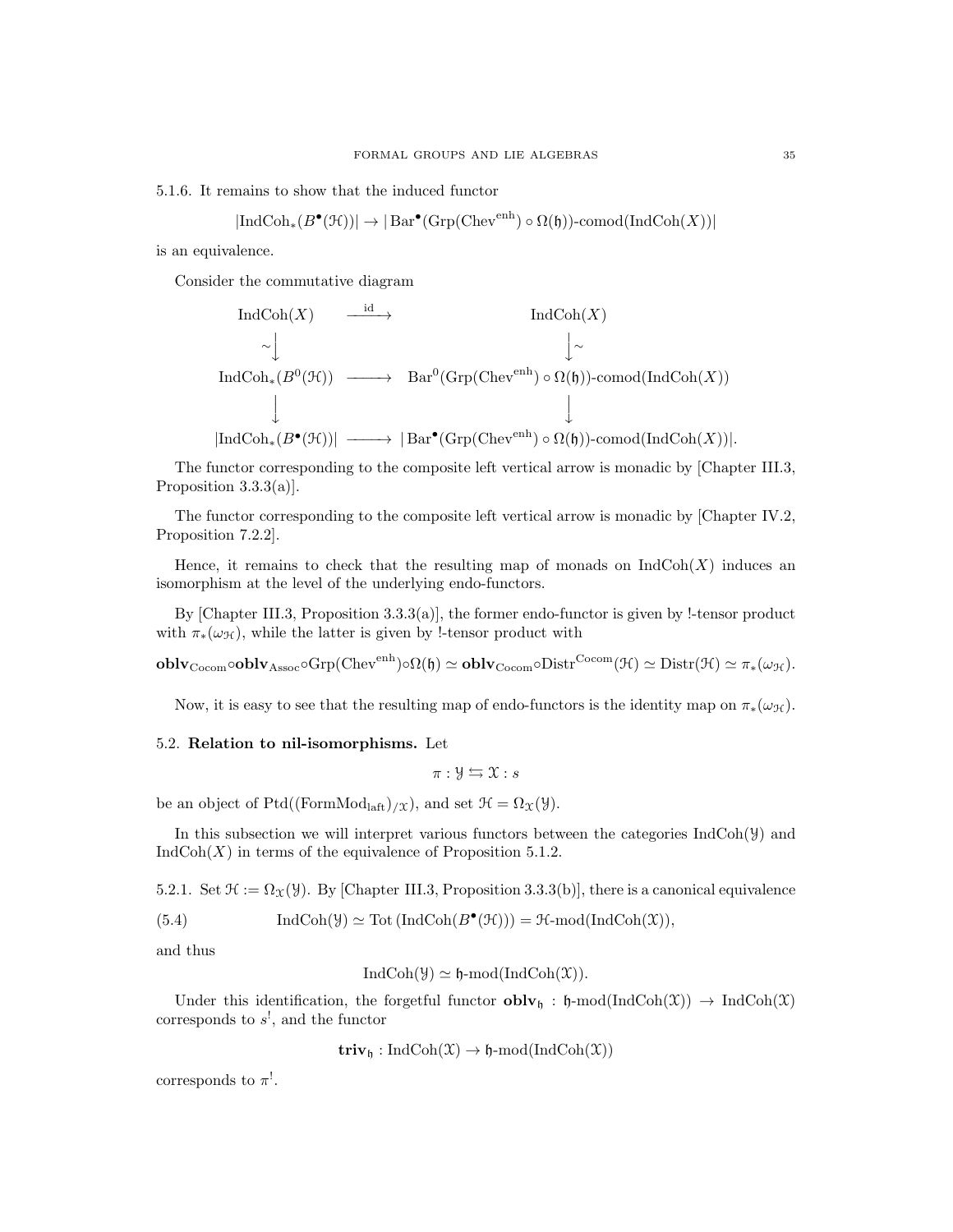5.2.2. The functor

 $\pi_*^{\text{IndCoh}} : \text{IndCoh}(\mathcal{Y}) \to \text{IndCoh}(\mathcal{X}),$ 

being the left adjoint of  $\pi^!,$  identifies with

 $\mathbf{coinv}(\mathfrak{h}, -): \mathfrak{h}\text{-mod}(\mathrm{IndCoh}(\mathfrak{X})) \to \mathrm{IndCoh}(\mathfrak{X}).$ 

The functor  $\pi_*^{\text{IndCoh}}$  naturally lifts to a functor

 $IndCoh(\mathcal{Y}) \to Dist^{Cocom}(\mathcal{Y})$ -comod $(IndCoh(X)),$ 

and the latter can be identified with

$$
\mathbf{coinv}^{\mathrm{enh}}(\mathfrak{h}, -): \mathfrak{h}\text{-}\mathrm{mod}(\mathrm{IndCoh}(\mathfrak{X})) \to \mathrm{Chev}^{\mathrm{enh}}(\mathfrak{h})\text{-}\mathrm{comod}(\mathrm{IndCoh}(\mathfrak{X})),
$$

see [Chapter IV.2, Sect. 7.3.4] for the notation.

5.2.3. The functor

 $s_*^{\text{IndCoh}}: \text{IndCoh}(\mathfrak{X}) \to \text{IndCoh}(\mathcal{Y}),$ 

being the left adjoint of  $s^!$ , identifies with

 $free_h: IndCoh(\mathfrak{X}) \to \mathfrak{h}\text{-mod}(IndCoh(\mathfrak{X})).$ 

In particular, we obtain:

**Corollary 5.2.4.** The monad  $s^! \circ s_*^{\text{IndCoh}}$  on  $\text{IndCoh}(\mathfrak{X})$  is canonically isomorphic to the monad  $U(\mathfrak{h}) \overset{!}{\otimes} (-)$ , where  $\mathfrak{h} := \mathrm{Lie}_{\mathfrak{X}}(\mathfrak{H}).$ 

5.3. Compatibility with colimits. In this subsection we will prove the following technically important assertion: the assignment  $\mathcal{Y} \rightarrow \text{IndCoh}(\mathcal{Y})$  commutes with sifted colimits in FormMod<sub> $\chi$ </sub>. This is not tautological because the forgetful functor

 $FormMod_{\mathcal{X}} \rightarrow (PreStk<sub>laff</sub>)_{\mathcal{X}}$ 

does *not* commute with sifted colimits<sup>1</sup>.

5.3.1. Let X be an object of PreStk<sub>laft-def</sub>. Let  $i \mapsto \mathcal{Y}_i$  be a sifted diagram in FormMod<sub>X</sub>/, and let *Y* be its colimit. Denote by  $f_i$  the canonical map  $\mathcal{Y}_i \to \mathcal{Y}$ .

Under the above circumstances, we have:

Proposition 5.3.2. The functor

$$
IndCoh(\mathcal{Y}) \to \lim_{i} IndCoh(\mathcal{Y}_{i}),
$$

given by the compatible collection of functors  $(f_i)$ <sup>1</sup>, is an equivalence.

As a formal consequence of Proposition 5.3.2

Corollary 5.3.3. Under the assumptions of Proposition 5.3.2 we have: (a) The functor

$$
\underset{i}{\text{colim}} \operatorname{IndCoh}(\mathcal{Y}_i) \to \operatorname{IndCoh}(\mathcal{Y}),
$$

defined by the compatible collection of functors  $(f_i)_*^{\text{IndCoh}}$ , is an equivalence.

(b) The natural map

$$
\operatorname{colim}_{i} (f_{i})_{*}^{\operatorname{IndCoh}}(\omega_{\mathcal{Y}_{i}}) \to \omega_{\mathcal{Y}}
$$

is an isomorphism in IndCoh(Y).

The rest of this subsection is devoted to the proof of Proposition 5.3.2.

<sup>&</sup>lt;sup>1</sup>Note, however, that it does commute with filtered colimits, by [Chapter III.1].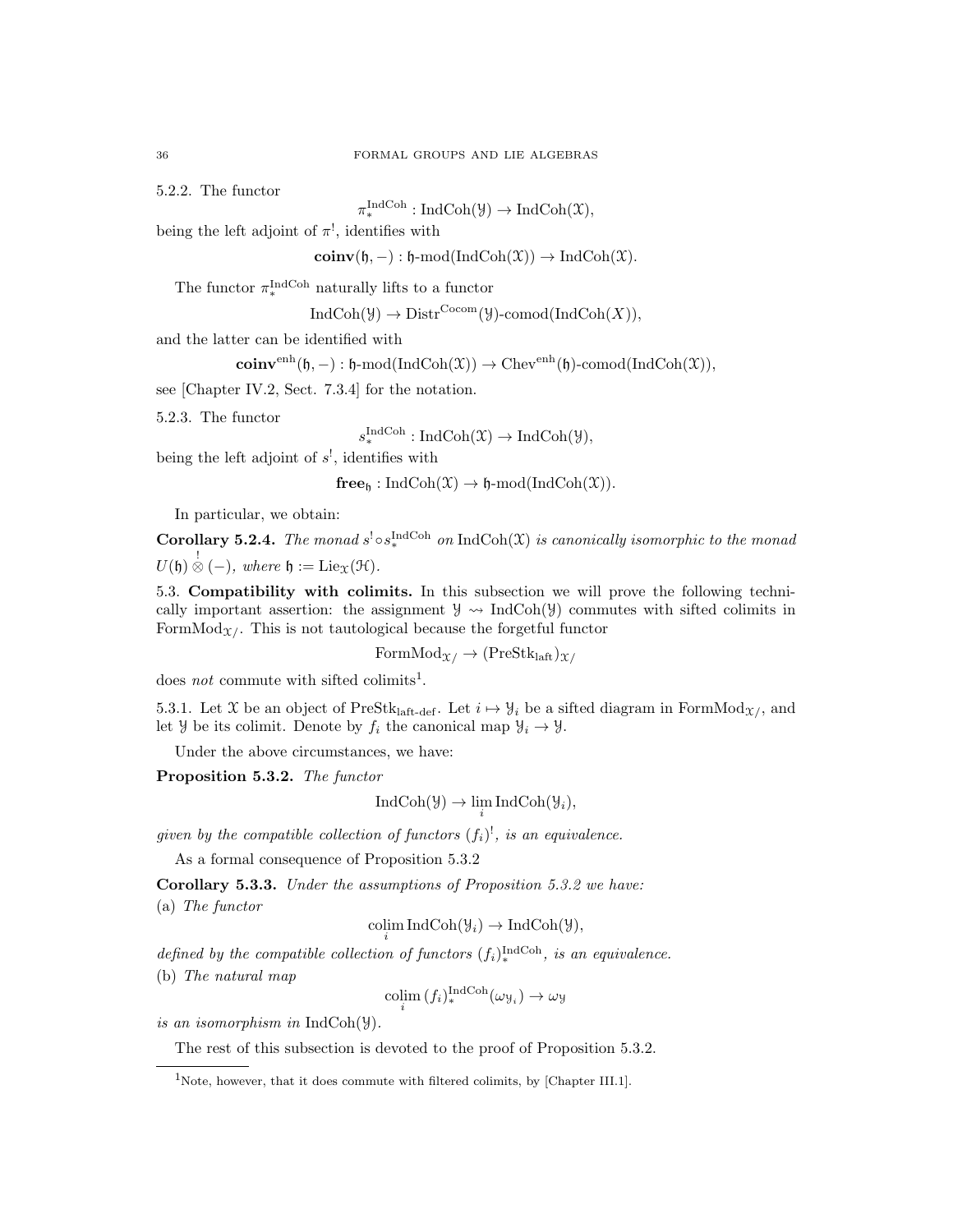5.3.4. Step 1. We will first treat the case when the diagram  $i \mapsto \mathcal{Y}_i$  is in Ptd(FormMod<sub>/X</sub>). In this case y also naturally an object of Ptd(FormMod<sub>/X</sub>), and identifies with the colimit of  $y_i$ in Ptd(FormMod<sub>/X</sub>).

Let

$$
i\mapsto \mathfrak{h}_i
$$

be the diagram in Lie Alg(IndCoh(X)) so that  $\mathcal{Y}_i = B_{\mathcal{X}}^{\text{Lie}}(\mathfrak{h}_i)$ . Denote

$$
\mathfrak{h} := \operatorname*{colim}_i \mathfrak{h}_i \in \operatorname{LieAlg}(\operatorname{IndCoh}(\mathfrak{X})),
$$

so that  $\mathcal{Y} \simeq B_{\mathcal{X}}^{\text{Lie}}(\mathfrak{h}).$ 

By Proposition 5.1.2, it suffices to show that the functor

$$
\mathfrak{h}\text{-mod}(\text{IndCoh}(\mathfrak{X})) \to \lim_{i} \mathfrak{h}_{i}\text{-mod}(\text{IndCoh}(\mathfrak{X})),
$$

given by restriction, is an equivalence. However, this is true for any sifted diagram of Lie algebras.

5.3.5. Step 2. Let us now return to the general case of a sifted diagram  $i \mapsto \mathcal{Y}_i$  in FormMod<sub>X</sub>. Consider the corresponding diagram

 $i \mapsto \mathcal{R}_i^{\bullet}$ 

in FormGrpoid $(\mathfrak{X})$ . Let  $\mathbb{R}^{\bullet}$  be the formal groupoid corresponding to  $\mathcal{Y}$ .

By [Chapter IV.1, Corollary 2.2.4], for every  $n$ , the map

$$
\operatorname{colim}_{i} \mathcal{R}_{i}^{n} \to \mathcal{R}^{n}
$$

is an isomorphism in Ptd(FormMod<sub>/X</sub>).

Applying Step 1, we obtain that for every  $n$ , the functor

$$
\operatorname{IndCoh}(\mathcal{R}^n)\to \lim_i\operatorname{IndCoh}(\mathcal{R}_i^n)
$$

is an equivalence.

Now, the equivalence

$$
IndCoh(\mathcal{Y}) \to \lim_{i} IndCoh(\mathcal{Y}_{i})
$$

follows by descent, i.e., [Chapter IV.1, Proposition 2.2.6].

6. Actions of formal groups on prestacks

The goal of this section is to make precise the following idea: an action of a Lie algebra on a prestack is equivalent to that of action of the corresponding formal group.

The first difficulty that we have to grapple with is to define what we mean by an action of a Lie algebra on a prestack. For now we will skirt this question by considering free Lie algebras; we will return to it in [Chapter IV.4, Sect. 7].

6.1. Action of groups vs. Lie algebras. In this subsection we will make precise the following construction:

If a formal group  $H$  acts on a prestack  $\mathcal{Y}$ , then the Lie algebra of  $\mathcal{H}$  maps to global vector fields on Y.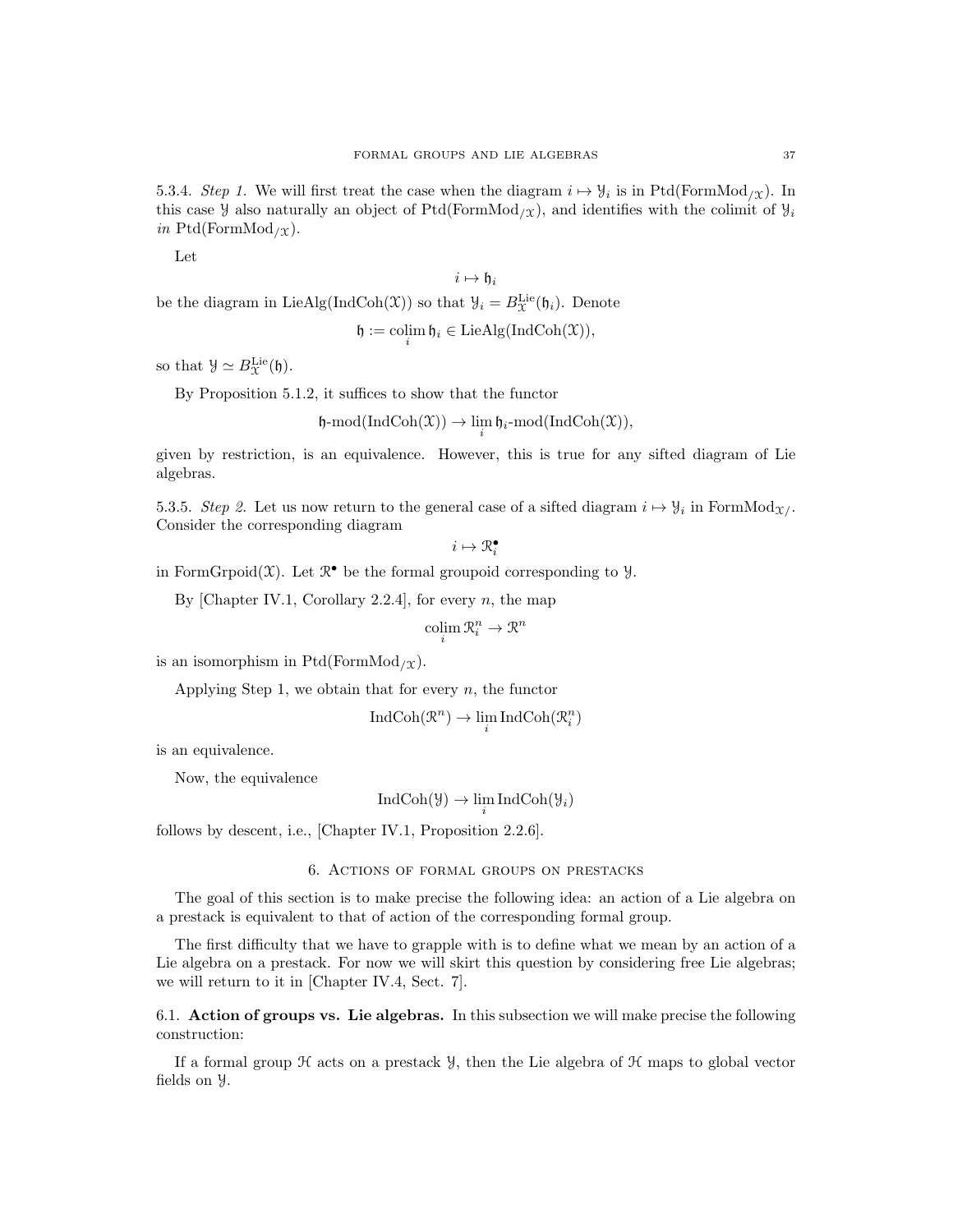6.1.1. Let X be an object of PreStklaft. Let  $\mathcal{H} \in \text{Grp}((\text{FormMod}_{\text{latt}})/\chi)$ ; denote  $\mathfrak{h} := \text{Lie}_{\mathcal{X}}(\mathcal{H})$ .

Let  $\pi : \mathcal{Y} \to \mathcal{X}$  be an object of  $(PreStk<sub>laff</sub>)_{\mathcal{X}}$ , equipped with an action of  $\mathcal{H}$ . Let us assume that Y admits deformation theory relative to  $\mathfrak X$  (see [Chapter III.1, Sect. 7.1.6] for what this means).

6.1.2. We claim that the data of action gives rise to a map in  $IndCoh(\mathcal{Y})$ ;

(6.1) 
$$
\pi^!(\mathbf{oblv}_{\mathbf{Lie}}(\mathfrak{h})) \to T(\mathcal{Y}/\mathcal{X}).
$$

Indeed, if act denotes the action map

$$
\mathcal{H}\underset{\mathfrak{X}}{\times}\mathcal{Y}\rightarrow\mathcal{Y},
$$

then we have a canonically map

$$
T((\mathfrak{H}\times_{\mathfrak{X}}\mathfrak{Y})/\mathfrak{X})\to\mathrm{act}^!(T(\mathfrak{Y}/\mathfrak{X})).
$$

Pulling back along the unit section of  $H$ , and composing with the canonical map

$$
\pi^!(T(\mathcal{H}/X)|_X) \to T(\mathcal{H} \underset{\mathcal{X}}{\times} \mathcal{Y}/\mathcal{X})|_{\mathcal{Y}},
$$

and using the isomorphism  $T(\mathcal{H}/X)|_X \simeq \mathbf{oblv}_{\text{Lie}}(\mathfrak{h})$  of Corollary 3.2.8, we obtain the desired map

$$
\pi^!(\mathbf{oblv}_\mathrm{Lie}(\mathfrak{h}))\simeq \pi^!(T(\mathfrak{H}/X)|_X)\rightarrow T(\mathfrak{H}\underset{\chi}{\times}\mathcal{Y}/\mathfrak{X})|_\mathcal{Y}\rightarrow \mathrm{act}^!(T(\mathcal{Y}/\mathfrak{X}))|_\mathcal{Y}\simeq T(\mathcal{Y}/\mathfrak{X}).
$$

6.1.3. Assume now that h is of the form  $\mathbf{free}_{\text{Lie}}(\mathcal{F})$  for some  $\mathcal{F} \in \text{IndCoh}(\mathcal{X})$ . Note that by adjunction we have a canonical map

$$
\mathfrak{F}\rightarrow \mathbf{oblv}_\mathrm{Lie}\circ\mathbf{free}_\mathrm{Lie}(\mathfrak{F}).
$$

Composing with (6.1), we obtain a map

(6.2) 
$$
\pi^!(\mathfrak{F}) \to T(\mathfrak{Y}/\mathfrak{X}).
$$

6.1.4. The above construction defines a map from the groupoid of actions of  $\mathcal H$  on  $\mathcal Y$  to

$$
Maps_{IndCoh(\mathcal{Y})}(\pi^{!}(\mathcal{F}), T(\mathcal{Y}/\mathcal{X})).
$$

The goal of this section is to prove the following assertion:

**Theorem 6.1.5.** For  $\mathcal{Y}$  and  $\mathcal{F}$  as above, the map from groupoid of data of actions of  $\mathcal{H}$  on  $\mathcal{Y}$ to Maps<sub>IndCoh(y)</sub> $(\pi^!(\mathfrak{F}), T(\mathcal{Y}/\mathfrak{X}))$  is an isomorphism.

# 6.2. Proof of Theorem 6.1.5.

6.2.1. Idea of proof. The statement of the theorem readily reduces to the case when  $\mathcal{X} = X \in$  ${}^{<\infty}{\rm Sch}^{\rm aff}_{\rm ft}.$ 

Let  $(\pi^!)^R$  denote the (discontinuous) right adjoint of  $\pi^!: \text{IndCoh}(X) \to \text{IndCoh}(\mathcal{Y})$ , so that  $\mathrm{Maps}_{\mathrm{IndCoh}(\mathcal{Y})}(\pi^!(\mathcal{F}), T(\mathcal{Y}/\mathcal{X})) \simeq \mathrm{Maps}_{\mathrm{IndCoh}(X)}(\mathcal{F}, (\pi^!)^R(T(\mathcal{Y}/\mathcal{X})))$ .

Starting from Y as above, we will construct an object

$$
Autinf(\mathcal{Y}/X) \in Grp((FormModleft)/X),
$$

such that for any  $\mathcal{H}' \in \text{Grp}((\text{FormMod}_{\text{laff}})_{X})$ , the data of action of  $\mathcal{H}'$  on  $\mathcal{Y}$  is equivalent to that of a homomorphism

$$
\mathcal{H}' \to \operatorname{Aut}^{\text{inf}}(\mathcal{Y}/X).
$$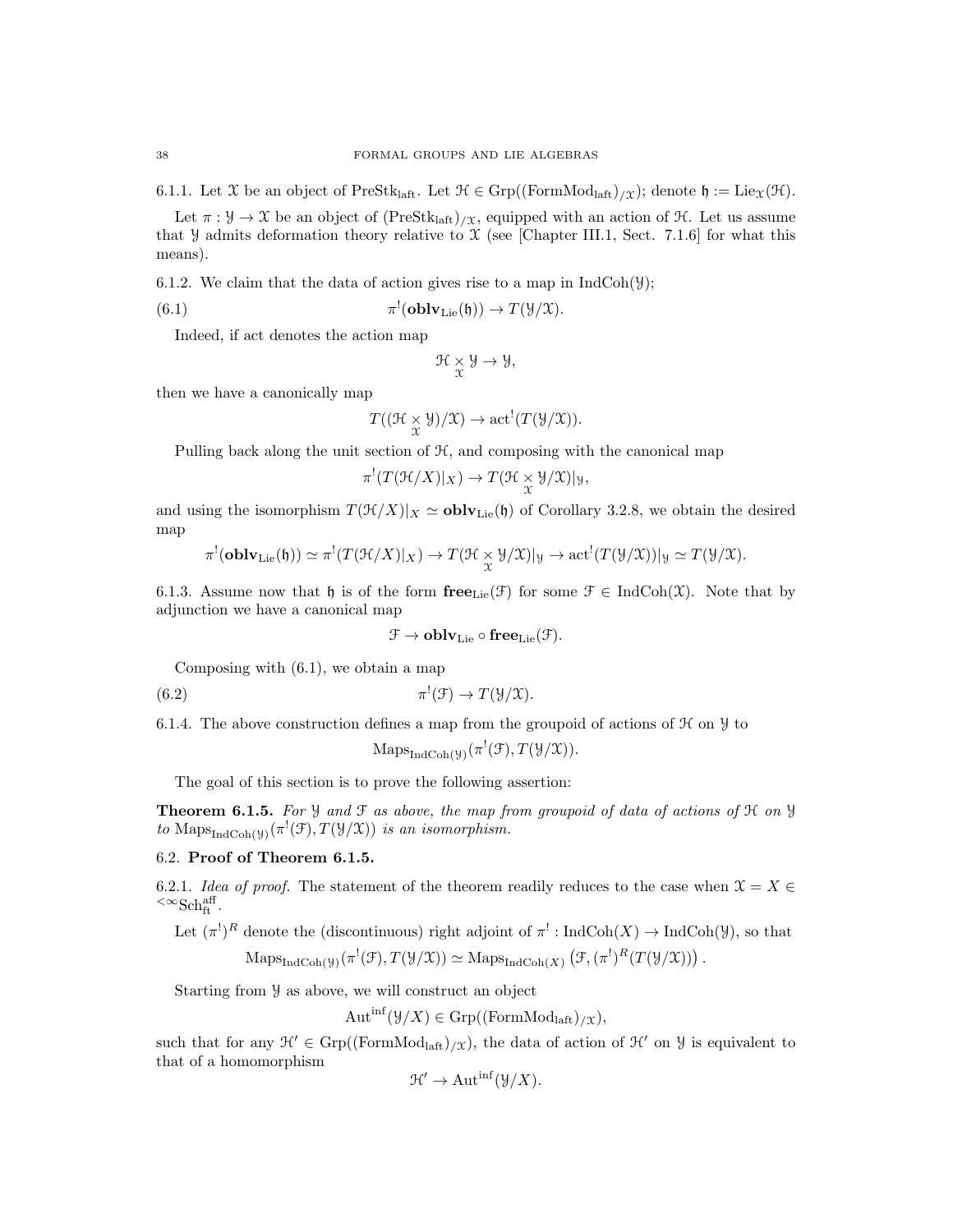Moreover, we will show that the map

(6.3) **oblv**<sub>Lie</sub> 
$$
(\text{Lie}_X(\text{Aut}^{\text{inf}}(\mathcal{Y}/X))) \rightarrow (\pi^!)^R(T(\mathcal{Y}/X)),
$$

arising by adjunction from (6.1), is an isomorphism.

This will prove Theorem 6.1.5, since the functor  $Lie_X$  is an equivalence.

6.2.2. By [Chapter IV.1, Proposition 1.2.2], in order to construct  $\text{Aut}^{\text{inf}}(\mathcal{Y}/X)$  as an object of

$$
\mathrm{Monoid}((\mathrm{FormMod}_{\mathrm{laft}})_{/X}),
$$

it suffices to define it as a presheaf with values in Monoid(Spc) on the category

$$
({}^{<\infty}{\rm Sch}^{{\rm aff}}_{\rm ft})_{\rm nil-isom \ to \ X},
$$

so that it satisfies the deformation theory conditions of [Chapter IV.1, Proposition 1.2.2(b)].

For  $Z \in ({}^{\text{&}<\infty} \text{Sch}^{\text{aff}}_{\text{ft}})_{\text{nil-isom to }X}$ , we set

$$
\begin{split} \text{Maps}_{/X}(Z, \text{Aut}^{\text{inf}}(\mathcal{Y}/X)) &:= \text{Maps}_{/X}(Z \times \mathcal{Y}, \mathcal{Y}) \underset{\text{Maps}_{/X}(\text{red}_{Z} \times \mathcal{Y}, \mathcal{Y})}{\times} * \simeq \\ &\simeq \text{Maps}_{/Z}(\mathcal{Y}_Z, \mathcal{Y}_Z) \underset{\text{Maps}_{/\text{red}_Z}(\mathcal{Y}_{\text{red}_Z}, \mathcal{Y}_{\text{red}_Z})}{\times} *, \end{split}
$$

(here  $\mathcal{Y}_Z := Z \underset{X}{\times} \mathcal{Y}$  and  $\mathcal{Y}_{\text{red}Z} = \text{red}Z \underset{X}{\times} \mathcal{Y}$ ).

The deformation theory conditions of [Chapter IV.1, Proposition 1.2.2(b)] follow from the fact that Y admits deformation theory.

Remark 6.2.3. The prestack  $\text{Aut}^{\text{inf}}(\mathcal{Y}/X)$  constructed above is the formal completion of the full automorphism prestack  $Aut(\mathcal{Y}/X)$  along the identity.

6.2.4. Thus, we have constructed Aut<sup>inf</sup>( $\mathcal{Y}/X$ ) as an object of AssocAlg((FormMod<sub>laft</sub>)<sub>/X</sub>). It belongs to  $Grp((FormMod<sub>laff</sub>)/X)$  by [Chapter IV.1, Lemma 1.6.2].

It remains to show that the map (6.3) is an isomorphism. By construction, for  $\mathcal{F} \in \text{Coh}(X)$ such that  $\mathbb{D}_{X}^{\text{Serre}}(\mathcal{F}) \in \text{Coh}(X)^{\leq 0}$ , we have

 $\mathrm{Maps}_{\mathrm{IndCoh}(X)}(\mathcal{F}, T(\mathrm{Aut}^{\inf}(\mathcal{Y}/X))|_X) \simeq \mathrm{Maps}_{/X}(\mathrm{RealSplitSqZ}(\mathbb{D}_X^{\mathrm{Serre}}(\mathcal{F})) \times \mathcal{Y}, \mathcal{Y}).$ 

By the deformation theory of  $\mathcal{Y}$ , the latter maps isomorphically to

$$
Maps_{IndCoh(\mathcal{Y})}(\pi^{!}(\mathcal{F}), T(\mathcal{Y}/X))),
$$

and by adjunction, further (still isomorphically) to

$$
\operatorname{Maps}_{\operatorname{IndCoh}(X)}(\mathcal{F}, (\pi^!)^R(T(\mathcal{Y}/X))).
$$

Furthermore, it follows from the construction that the resulting map

 $\operatorname{Maps}_{\operatorname{IndCoh}(X)}(\mathcal{F}, T(\operatorname{Aut}^{\operatorname{inf}}(\mathcal{Y}/X))|_X) \to \operatorname{Maps}_{\operatorname{IndCoh}(X)}(\mathcal{F}, (\pi^!)^R(T(\mathcal{Y}/X)))$ 

is the one induced by (6.2).

This implies the required assertion, as  $\text{IndCoh}(X)$  is generated by the above objects of  $Coh(X)$  under colimits.

6.3. Localization of Lie algebra modules. In this subsection we show how to construct crystals on a given prestack starting from modules over a Lie algebra that acts on this prestack.

 $\Box$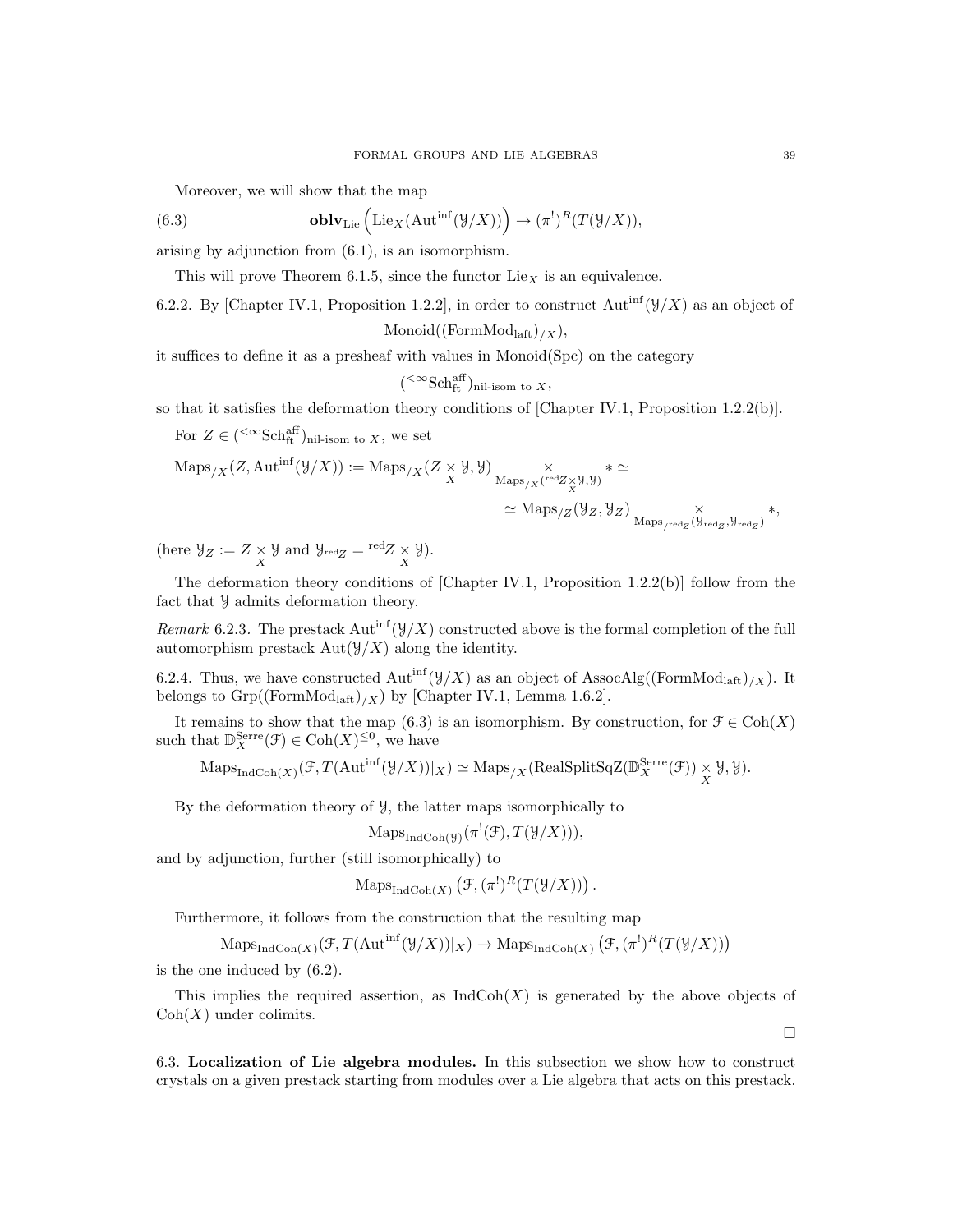6.3.1. Let  $f: \mathcal{Y} \to \mathcal{X}$  and  $\mathcal{H}$  be as in Sect. 6.1.1. Consider the prestack

$$
\mathcal{Y}_{/\mathfrak{X}_{\mathrm{dR}}}:=\mathcal{Y}_{\mathrm{dR}}\underset{\mathcal{X}_{\mathrm{dR}}}{\times}\mathcal{X},
$$

see [Chapter III.4, Sect. 3.3.2] for the notation.

Recall also the notation

$$
{}^{/\mathfrak{X}}\mathrm{Crys}(\mathcal{Y}):=\mathrm{IndCoh}(\mathcal{Y}_{\mathrm{dR}}\underset{\mathcal{X}_{\mathrm{dR}}}{\times}\mathfrak{X}).
$$

In this subsection we will construct the localization functor

$$
Loc_{\mathfrak{h}, \mathfrak{Y}/\mathfrak{X}} : \mathfrak{h}\text{-mod}(\mathrm{IndCoh}(\mathfrak{X})) \to {}^{/\mathfrak{X}}\mathrm{Crys}(\mathfrak{Y}).
$$

6.3.2. The action of  $H$  on  $\mathcal Y$  defines an object

$$
\mathcal{H} \underset{\mathfrak{X}}{\times} \mathcal{Y} \in FormGrpoid(\mathcal{Y}),
$$

see [Chapter IV.1, Sect. 2.2.1] for the notation.

By (the relative over  $\mathfrak X$  version of) [Chapter IV.1, Theorem 2.3.2], the corresponding quotient

 $\mathcal{Y}/\mathcal{H} \in \mathrm{FormMod}_{\mathcal{Y}}$ /

is well-defined.

We have canonically defined maps of prestacks

$$
\mathcal{Y}/\mathcal{H} \xrightarrow{f/\mathcal{H}} B_X(\mathcal{H})
$$
\n
$$
\mathcal{Y}
$$
\n
$$
\mathcal{Y}/\mathcal{X}_{dR}.
$$

6.3.3. We define the sought-for functor  $Loc_{h,y/X}$  as

$$
g_*^{\operatorname{IndCoh}} \circ (f/{\mathcal H})^!,
$$

where we identify

$$
IndCoh(B_{\mathfrak{X}}(\mathcal{H})) \simeq \mathfrak{h}\text{-mod}(IndCoh(\mathfrak{X}))
$$

by means of  $(5.4)$ .

6.3.4. Note that the functor  $Loc_{\mathfrak{h},\mathfrak{Y}/\mathfrak{X}}$  is by construction the left adjoint of the (in general, discontinuous) functor

$$
((f/\mathcal{H})_*^{\text{IndCoh}})^R \circ g^! : {}'^{\mathfrak{X}}\text{Crys}(\mathcal{Y}) \to \mathfrak{h}\text{-mod}(\text{IndCoh}(\mathfrak{X})).
$$

We claim that the functor  $((f/\mathcal{H})_*^{\text{IndCoh}})^R \circ g^!$  makes the following diagram commutative:

$$
\begin{array}{ccc}\n\sqrt{x}\operatorname{Crys}(\mathcal Y)&\xrightarrow{\operatorname{\bf oblv}_{/\mathcal X_{\mathrm{dR},\mathcal Y}}}\operatorname{IndCoh}(\mathcal Y)\\ \n((f/\mathcal H)^{\operatorname{IndCoh}})^R\circ g^{!}\Big\downarrow&&\Big\downarrow(f^{!})^R\\ \n\mathfrak h\text{-mod}(\operatorname{IndCoh}(\mathcal X))&\xrightarrow{\operatorname{\bf oblv}_{\mathfrak h}}&\operatorname{IndCoh}(\mathcal X),\n\end{array}
$$

where  $\textbf{oblv}_{/\mathfrak{X}_{\text{dR},\mathcal{Y}}}$  is by definition the !-pullback functor along

$$
p_{/\mathfrak{X}_{\mathrm{dR}}, \mathfrak{Y}} : \mathfrak{Y} \to \mathfrak{Y}_{/\mathfrak{X}_{\mathrm{dR}}}.
$$